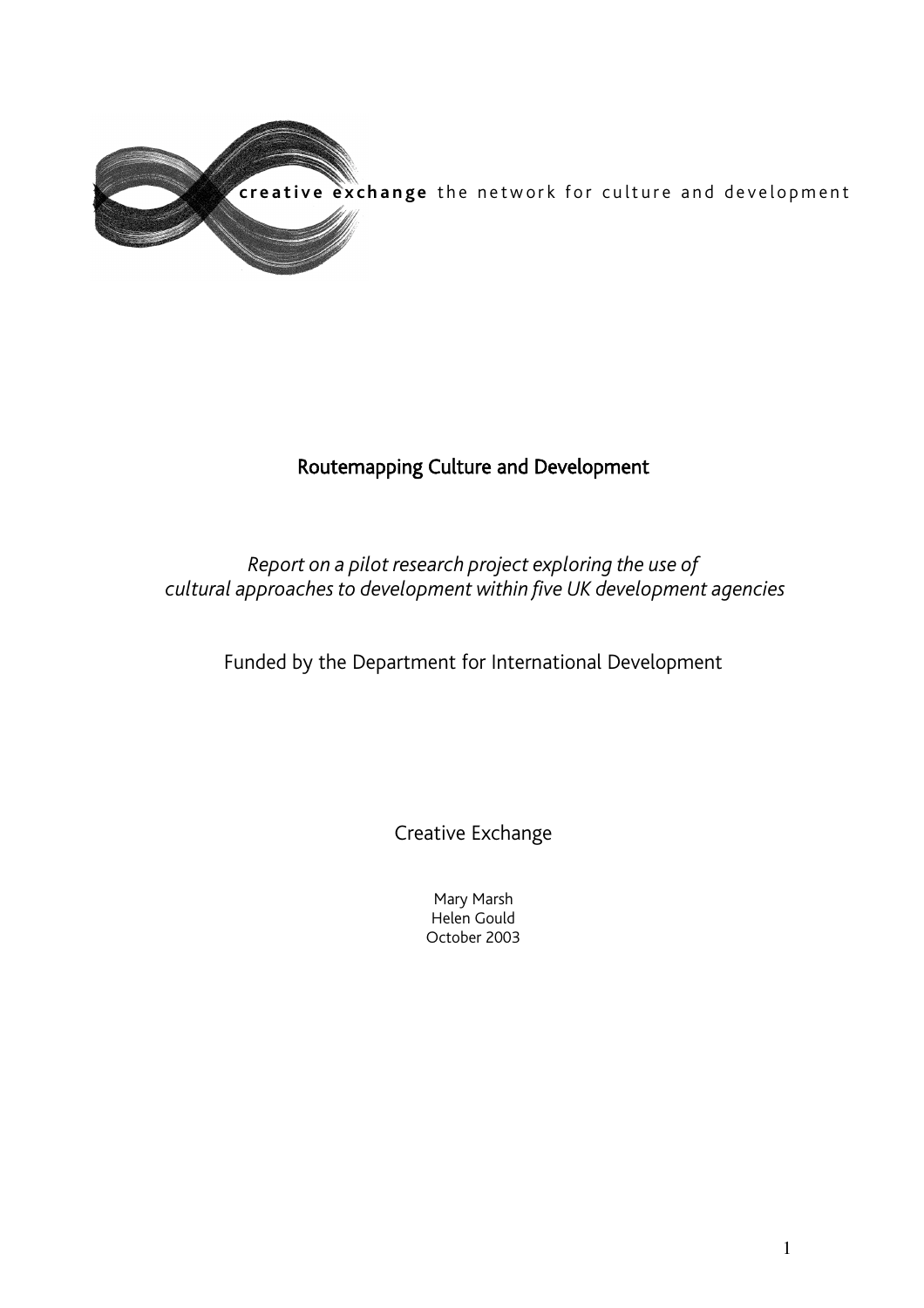Copyright statement:

The UK Department for International Development (DFID) supports policies, programmes and projects to promote international development. DFID provided funds for this study as part of that objective but the views and opinions expressed are those of the authors' alone.

## **Contents**

| Acknowledgements                                                                                                         |                                                                                                                                                                                                                                         |                                                                |  |
|--------------------------------------------------------------------------------------------------------------------------|-----------------------------------------------------------------------------------------------------------------------------------------------------------------------------------------------------------------------------------------|----------------------------------------------------------------|--|
| Abbreviations/Acronyms                                                                                                   |                                                                                                                                                                                                                                         |                                                                |  |
| Introduction                                                                                                             |                                                                                                                                                                                                                                         | 5                                                              |  |
|                                                                                                                          | 1. Background and Objectives                                                                                                                                                                                                            | 7                                                              |  |
| 2. Methodology<br>2.3 Methods                                                                                            | 2.1 Participants<br>2.2 Design and limitations                                                                                                                                                                                          | 8<br>8<br>8<br>8                                               |  |
| 3. Findings<br>3.1 Usage<br>3.2 Cost                                                                                     | 3.3 Impact and Management                                                                                                                                                                                                               | 9<br>9<br>11<br>11                                             |  |
| 4. Conclusions                                                                                                           |                                                                                                                                                                                                                                         | 13                                                             |  |
| 5. Implications<br>5.2 Policy<br>5.3 Practice                                                                            | 5.1 Observations on usage                                                                                                                                                                                                               | 14<br>14<br>14<br>15                                           |  |
| References                                                                                                               |                                                                                                                                                                                                                                         | 16                                                             |  |
| Appendix A:<br>Appendix B:<br>Appendix C:<br>Appendix D:<br>Appendix E:<br>ActionAid<br>Comic Relief<br><b>Tear Fund</b> | Description of<br>participating agencies<br>Activities identified<br>Countries/areas identified<br>Topic areas covered<br>Lessons learned<br>Appendix F: Illustrative Case Studies<br><b>Health Unlimited</b><br>Save The Children (UK) | 18<br>20<br>21<br>22<br>23<br>28<br>28<br>31<br>36<br>39<br>48 |  |

*Dedication: This report is dedicated to the memory of Kees Epskamp, a tireless proponent of the cultural approach to development, who died in July 2003 before the results of this research were available.*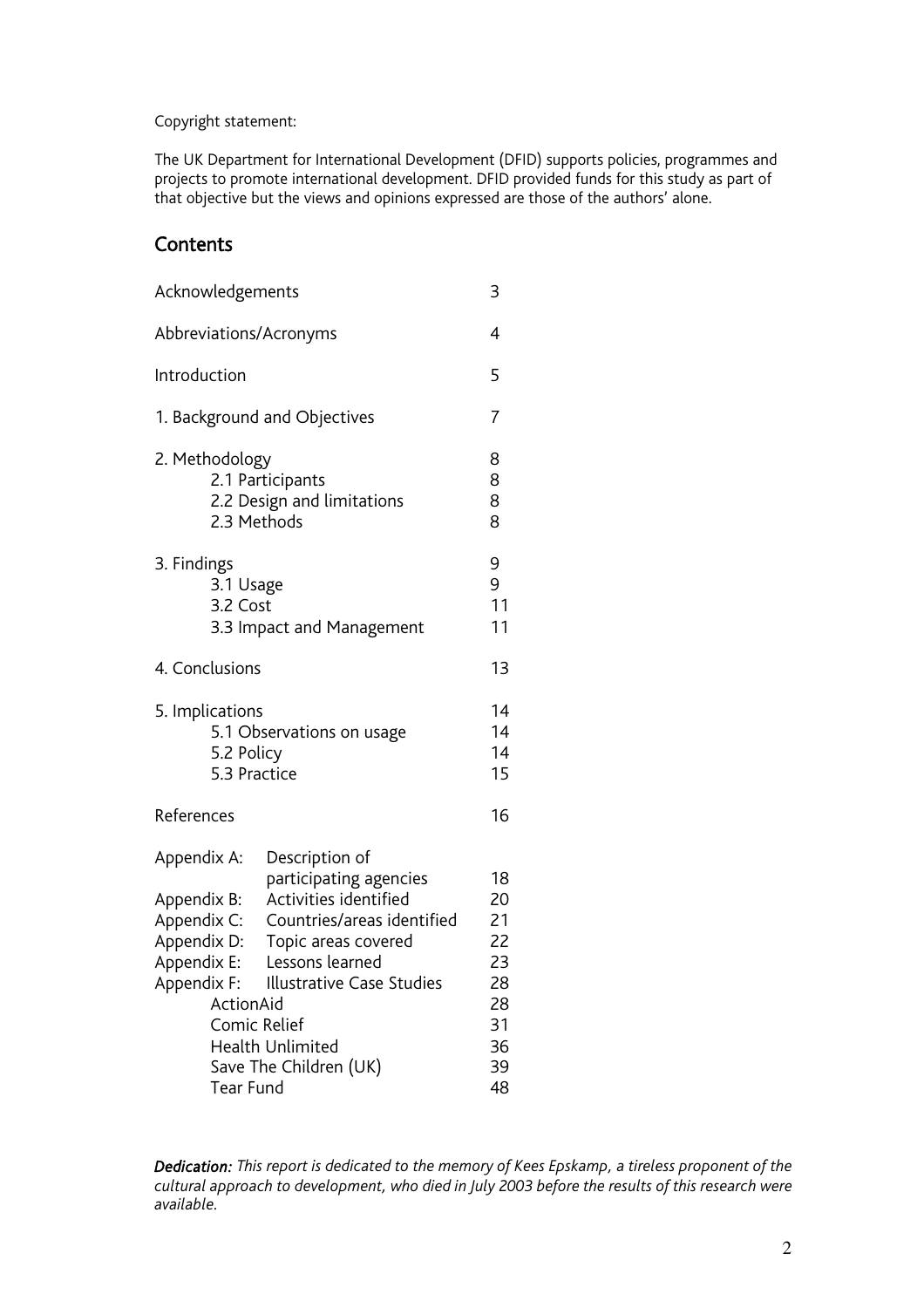## Acknowledgements

This report could not have been compiled without the co-operation of the following people, all of whom provided the basis for some element of the report, each in their own way:

Action Aid contacts: David Archer, Linnea Renton, Prof. S. Parasuraman, Mona Shrestha Adhikari, Shizu Upadhya, Prabodh Dvkota, Abha Subedi, Sama Vajra Upreti, Mahendra Shakya, Godfrey Bwandinga, Fikre Zewdie, James Kanyesigye, Kate Newman, James Nkangabwa, Lovemore Magwere.

Comic Relief contacts: Richard Graham, Dr. Carmela Green Abate, Mesfin Gebremariam, Mags Byrne, Leah Niederstadt, Meseret Yirga, Addisu Demissie, Junaid Jemal, Mekbul Jemal, Andualem Amare, Shiferaw Tariku, Ato Negussie Dubale, Terefwork Negussie, Tilahon Selam, Kate Winskell, Florence Headlam, Kate Morgan.

Health Unlimited contacts: Nicky Woods, Debs McKay, Clive Nettleton, Richard Copeland, Niamh Hanafin, Kim Sokuntheary, Josephine Uwamariya, Narcisse Kalisa, Prudence Uwabakurikiza, Vincent Gakwaya, Samuel Kyagambidwa, Sylvia Muteteli, Prosper Karenzi, Stephen Collens.

Save the Children UK contacts: Andrew Hutchinson, Chris Williams, Michael Etherton, Mark Capaldi, Karna Maharjan, Jasmine Rajbhandary, Lindsay Daines, Christine Patterson, Ranjan Poudyel, Rahul Roy, Shekhar Shashadri, Jane Gregory, Peter Sykes, Catherine Fitzgibbon, Y.Padmavathi, Dave Smith, Debra Brodie, Nguyen Hong Thanh, Anne Mulcahy, Pornpimol Chaiboon, Ann Robins, David Wright, Ephrem Emru, Meg Brown, Rowan Jones, Ben Halls.

Tearfund contacts: Sarah Dodd, Simon Larkin, Liz Angell, Glenn Miles, Thong Romanea, Lisa Arensen, Ngeth Sam Ouern, Kann Prorn, Kean Pros, Mourn Sophpeap, Ouch Channogun, Sam Sary, Khem Tann, Chhiul Sakhorn, Puth Chorn, Kruel Dara, Noel Matthews, Mark Wilson, Stuart Mullan, John Wesley Kabango, Francoise Mugorewase, Benite Nyirakirindo, Michael Gasoke, Pasteur Gahungu Bunini, Rose Gakwandi Mukankaka, Bishop Augustine Muunabandi, Aloyse Fashaho, John Bosco Gasangwa, Francis Davy, Ros Besford.

Other contacts (ie. people not directly associated with participating agencies, their partners, or projects funded by the agencies): Judy El-Bushra, Gordon Adam, Jenny Pearson, Rachel Robinson, Jane Plastow, Tim Prentki.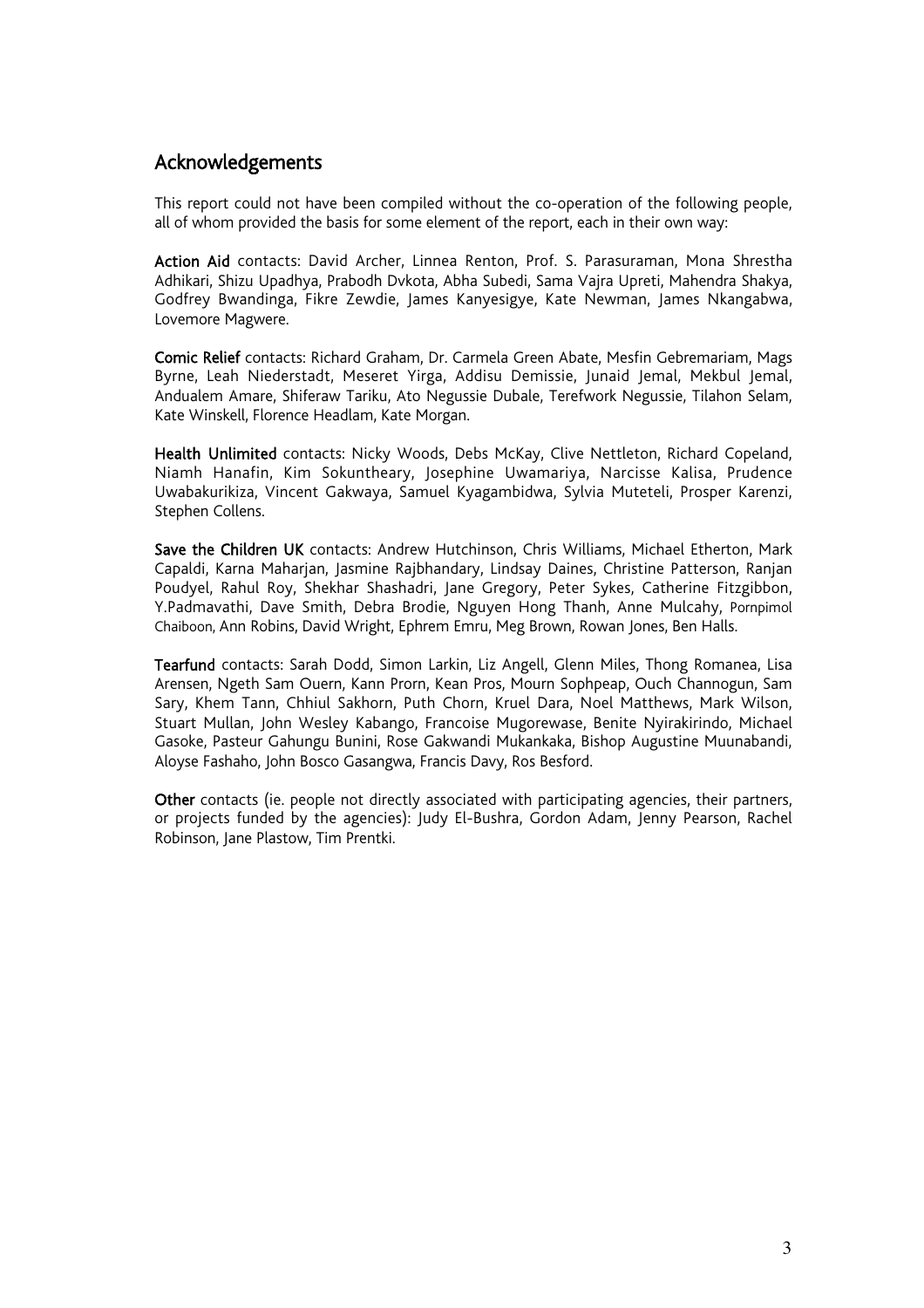# Abbreviations/Acronyms:

| AA             | <b>Action Aid</b>                                                     |
|----------------|-----------------------------------------------------------------------|
| <b>BCC</b>     | <b>Behaviour Change Communications</b>                                |
| <b>CAT</b>     | Community Action Team                                                 |
| <b>CR</b>      | Comic Relief                                                          |
| <b>DfID</b>    | Department for International Development                              |
| FGD            | Focus Group Discussion                                                |
| <b>FGM</b>     | <b>Female Genital Mutilation</b>                                      |
| HU             | <b>Health Unlimited</b>                                               |
| IEC            | Information Education Communication                                   |
| <b>NGO</b>     | Non Government Organisation                                           |
| <b>PAR</b>     | Participatory Action Research                                         |
| <b>REFLECT</b> | Regenerated Freirean Literacy through Empowering Community Techniques |
| <b>SCUK</b>    | Save the Children (UK)                                                |
| TF             | Tearfund                                                              |
| TfD            | Theatre for Development                                               |
| <b>UNDP</b>    | United Nations Development Programme                                  |
| <b>UNESCO</b>  | United Nations Education Scientific and Cultural Organisation         |
|                |                                                                       |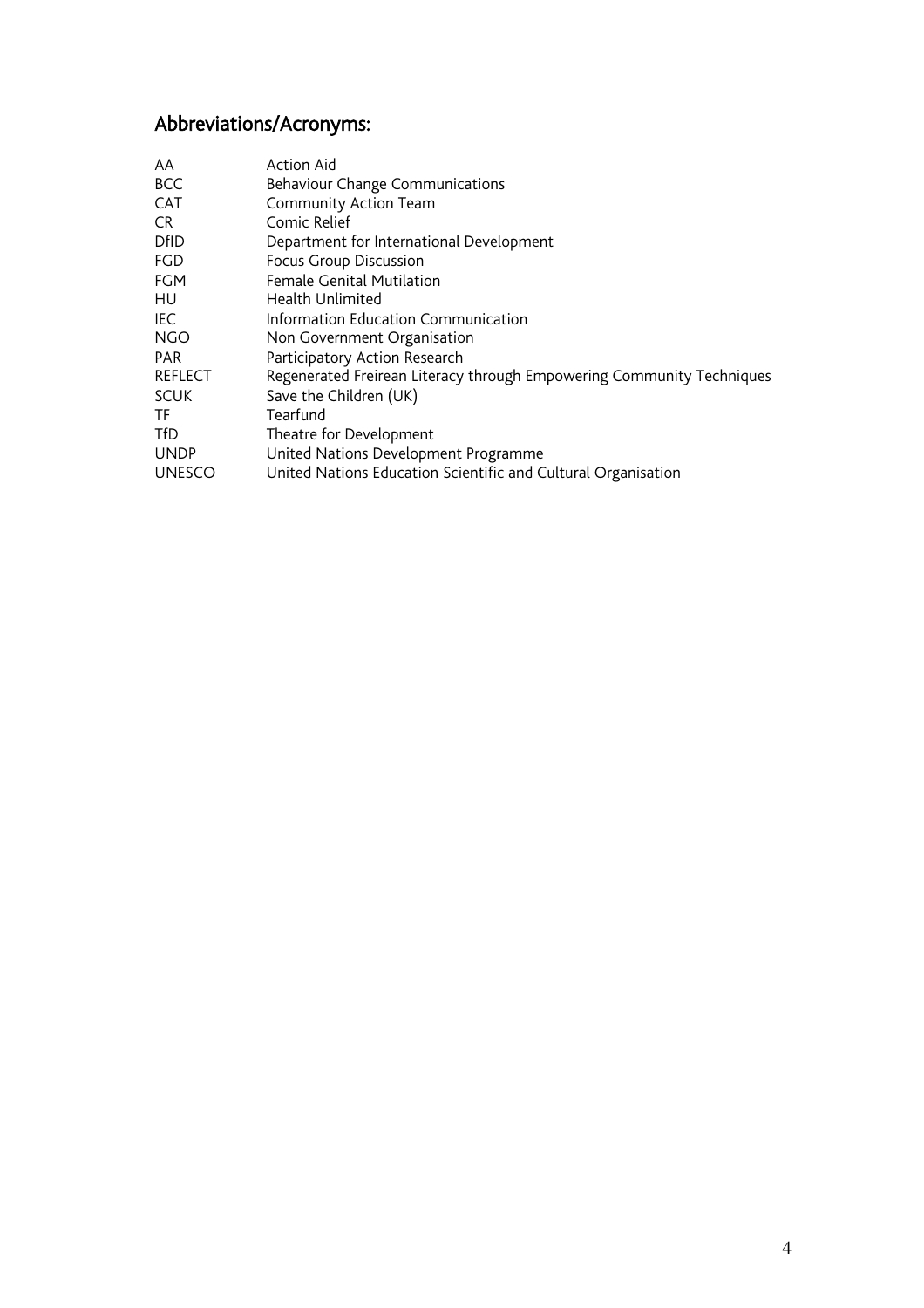## *1. Background and objectives*

People have used cultural and creative forms for survival, education and social comment for aeons. From the rock art and corroborees of Indigenous Australians, and the drama of Aristotle and Brecht, to the television soap operas of today, people have been tapping into the culture and creativity of their time and place to achieve human development goals.

"Culture is ordinary…every human society has its own shape, its own purposes its own meanings. Every human society expresses these, in institutions, and in arts and learning. The making of a society is the finding of common meanings and directions, and its growth is an active debate and amendment under the pressures of experience, contact, and discovery, writing themselves into the land." (Williams, 1993, p.6).

For many years culture was ignored in mainstream development discourse. The picture is changing, however. Since the mid 1990s there has been increasing recognition of local cultural resources as useful social and economic assets for development.

"The historical heritage, the language, the monuments and legends, the specific forms of spirituality and the know-how, the memory of ancient struggles or strong feats of resistance, the ancestral cosmology and craftsmanship, the contemporary or past artistic creations, the local and original ways of organising work, family or village life, are all elements that contribute to culture. It follows therefore that any project with the intention of revalorising, revitalising or restoring these cultural elements is a springboard to development." (Verhelst, 1996).

### *Historical background*

Culture is a "concept of many meanings" (Arizipe 2002, p.2). As Raymond Williams noted in the 1950s: "We use the word culture in these two senses: to mean a whole way of life – the common meanings; to mean the arts and learning – the special processes of discovery and creative effort." (Williams, 1993).

Culture, welded as it is to notions of ancestry, political affiliation, and nationhood, is "a very sensitive issue in politics and policy…the polarised views on culture expressed in the past fifty years… see it alternatively as a positive or a negative force in development" (Arizipe, 2002, p2).

Its ambiguity conspired against it in the aftermath of World War II, when the United Nations and Bretton Woods institutions were established: development actions were splintered among different agencies, government ministries and public sector organisations. Rarely were cultural and development activities retained together within the portfolio of one agency. In development, priority was given to economic, technical and scientific growth in which culture was regarded as immaterial. In the rights agenda, culture was a low priority, a complex and uncomfortable issue over which states held divergent views.

The result was: "the stealthily dissolving sense of meaning and purpose as development models leave out the constitutive aspect of culture in people's lives…. Development policies have forgotten what Ghandi once said: we need: 'a recognition that economic activity, at every stage of technical development, has no value except as a contribution to a social aim'." (Arizipe, 2002, p.4).

### *Culture and economic development*

In an economic context, alone, culture warrants a higher profile in development. In the UK, the creative industries contribute over 5 per cent of GDP - greater than the contribution of the manufacturing industry (Matarasso, 2001). The World Bank and NGOs invested in the Virtual Souk, selling products from Tunisia, Lebanon and Morocco via the Internet, as a result of which artisans doubled their income (Duer, 1999). Projects based on traditional skills provide essential income: in Peru, two-thirds of the region's artisans were said to have no other source of income than fair trade deals for their craftwork (Gould, 1996).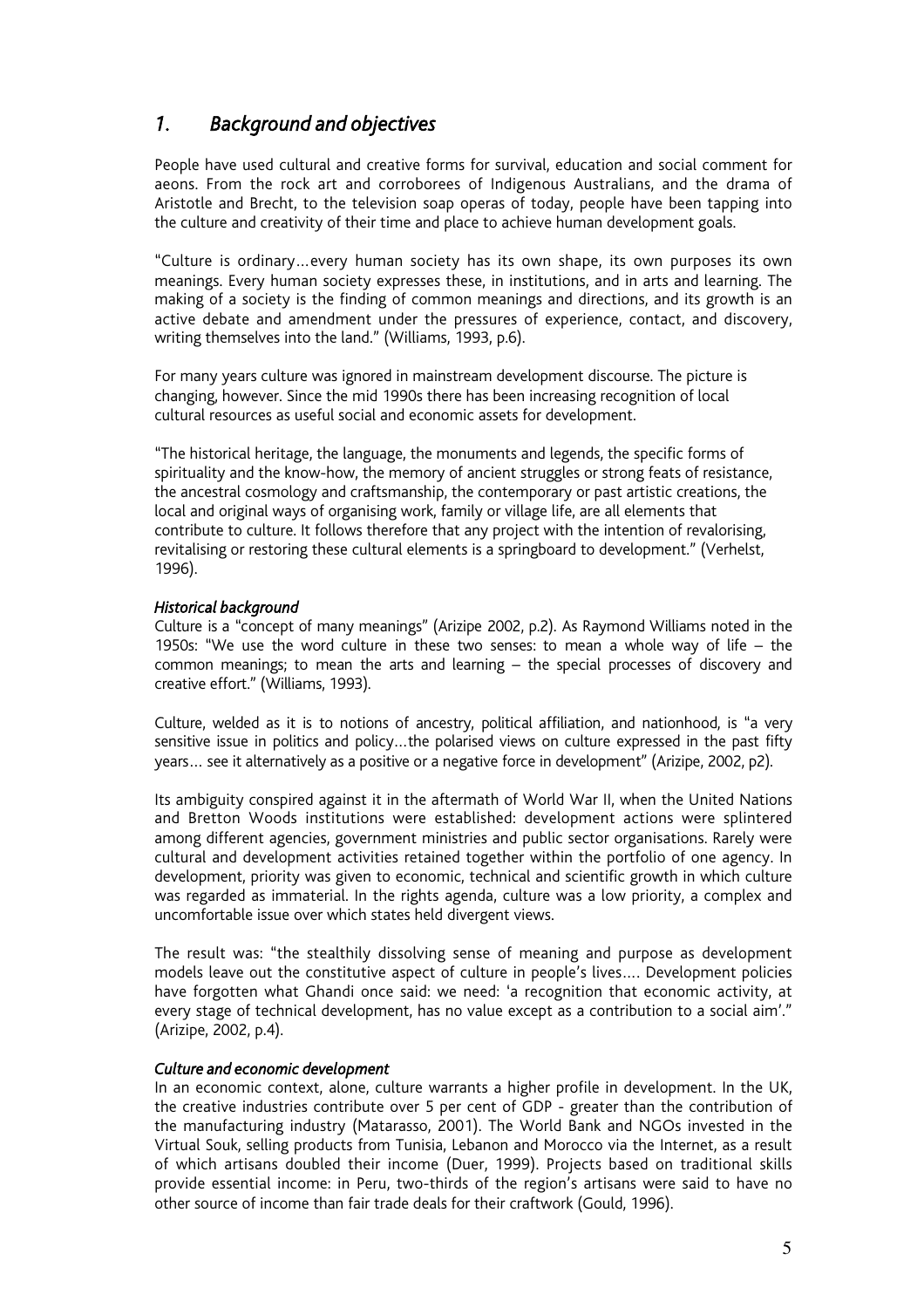### *Culture, education and participation*

In the late 1960s, the radical approaches to education evolved by Paolo Freire and before him Ivan Illich, were the foundation for participatory development. Both promoted informal approaches, deeply rooted in local cultures (Freire, 1970, p161.), which encouraged people to find pathways to learning based on their experiences, and ultimately to derive solutions to their own problems.

### *Culture and communication*

During the 1970s, cultural activities like theatre, video, graphic arts and cartoon animation increasingly featured in the field activities of development programmes, rediscovering culture as a process of communication which could, with skilful transmission: "affect aspects of activity and belief, sometimes decisively" (Williams, 1993, p.313). Projects that used cultural activities to promote participation and dialogue proved effective, especially among the young and in non-literate communities (Kidd, 1982). They were fun, promoting easier retention of essential information (Skuse, 2000), and induced emotional engagement (Aristotle, 350 BCE).

### *Culture and social development*

In the early 1980s, with closer examination of development failures, came a dawning of recognition that economic and social development without culture was "growth without a soul" (UNESCO, 1995, p1). Without reference to culture, development has: "contributed to the destruction of many societies and community structures. It has brought with it the imposition of the cultural norms of the development institutions and their agents, as though these had some universal validity" (World Faiths Development Dialogue (WFDD), 2001, p4). This was accepted at an international level in 1982 when the UNESCO Mexico City Declaration on Cultural Policies stated that: "Balanced development can only be ensured by making cultural factors an integral part of the strategies designed to achieve it, consequently, these strategies should always be devised in the light of the historical, social and cultural context of each society" (UNESCO, 1982).

### *Culture and development today*

Today, there is evidence that the use of cultural activities in development programmes is widespread. In parallel, there is increasing awareness that: "no programme can bring positive and lasting results, unless it is well anchored in the cultural norms and values of the affected society" (WFDD, 2001, p.4). So the use of cultural forms of expression to connect with 'deep' culture - the "soft-ware of social life" (WFDD, 2001, p.11) - is a powerful union.

The apparent subordination of cultural approaches to participation over the past decade has been problematic. Participatory approaches, once perceived by Illich and Freire as a route round institutionalisation, are themselves becoming institutionalised, a form of "new tyranny" perpetrated by the development sector (Cooke/Kothari, 2001). Furthermore, there are concerns that Behaviour Change Communication (or Information/Education/ Communication) is being implemented without adequate reference to culture as the "essential force which triggers development in general, and IEC in particular" (UNESCO 2001, p24). There is a groundswell of support for better analysis of the cultural elements of human development, which ensure participation and change initiatives are creative and educational.

According to Dr. Fouzia Saeed, ActionAid's country director for Pakistan: "People's creative energies, the primary resource for any change, can never be harnessed unless their spirits are revived and a sense of dignity restored. Until this is done people will continue to be mere recipients of material aid rather than active and creative participants in a process of change." (Saeed, 2003).

Thus, in attempting to address many of the key targets in the Millennium Development Goals, it is timely to revisit the UNDP conclusion that: "ultimately this social and cultural context will influence how people will respond to change and their interest and ability to participate in development. It will determine the extent to which women's empowerment,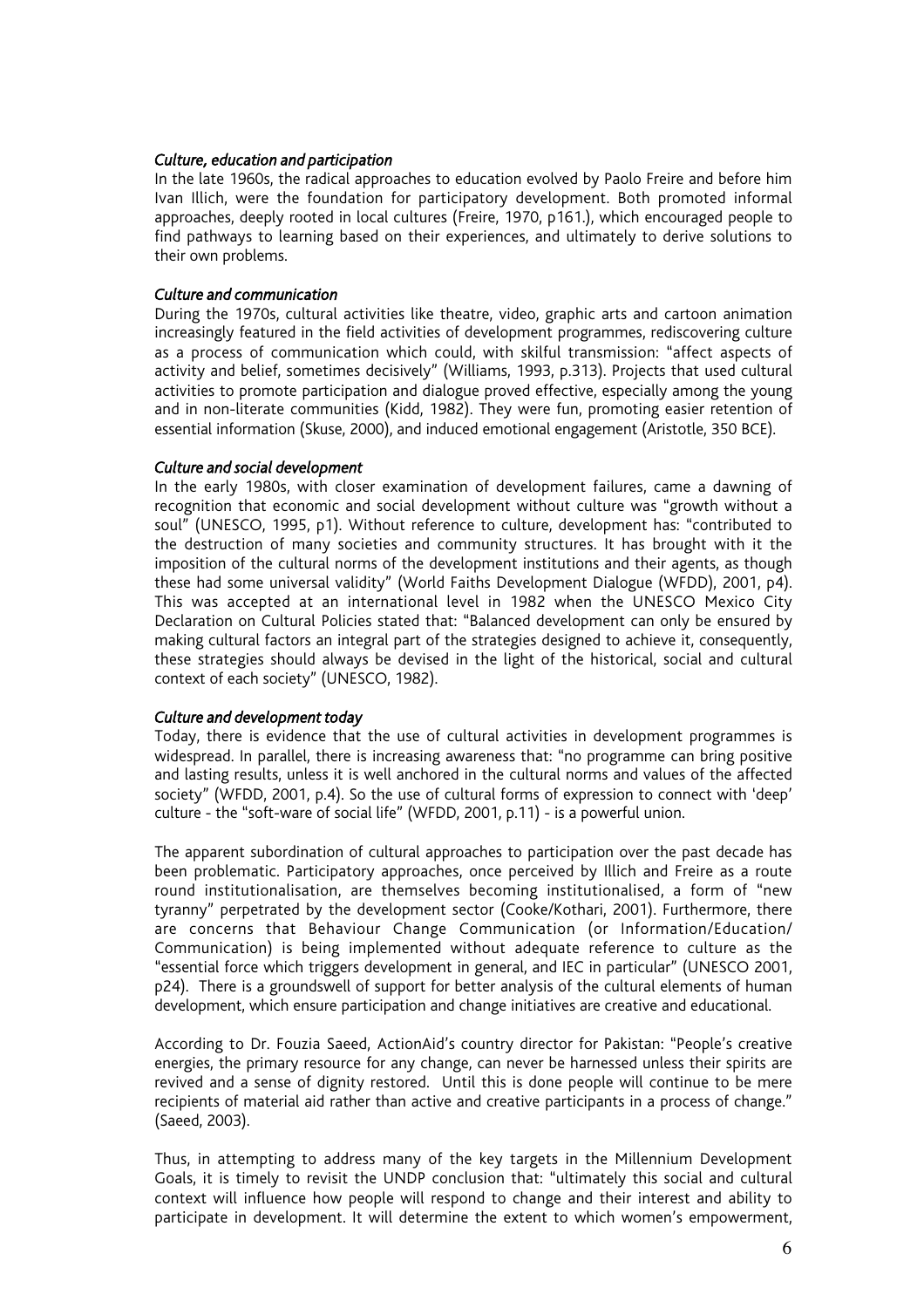children's education, environmental rehabilitation, household food security, population management or other goals can be met. In other words, culture is a major factor in creating an enabling environment for change – or the reverse" (Perrett, 1994).

The Routemapping Culture and Development pilot research project sprang from these evolving multiple agendas. Very little empirical research has been attempted to investigate how these issues connect in the practical, demanding and frequently acute business of 'live' development programmes.

To move forward, it was necessary to understand why or what cultural and cultural activities are being undertaken for a development agenda, what the impact and value of that work has been, and how this work contributes to social and economic development.

This project invited a small but diverse group of UK-based NGOs, who were already committed to the notion of Culture and Development, to participate in the current research, with the objective of investigating the following hypotheses:

- 1. The rationale behind the use of cultural approaches [within the development arena] is not clear, particularly in relation to gaining inclusion and participation of beneficiaries, of promoting more effective development communications, education and attitudinal or behavioural change, and of enabling some measure of social and economic development
- 2. The cultural approach is implemented at field level with varying degrees of skill and technical information, and often little understanding of expected outcomes. At the top of the management chain there is very little awareness of these methods and the role of culture in development.
- 3. The wider role of culture in development is not well understood and there are few systems in place to capture or assess its impact and the possible outcomes, both positive and negative.
- 4. Better understanding of agencies existing involvement in this field and its value in delivering strategic objectives, will promote improved awareness of the interrelationship between development and culture, and stimulate an interest in planning and managing these interventions more effectively and monitoring their use and impact, with the intended long-term objective of better interventions and impacts for beneficiaries and agencies.
- 5. By distilling statistics and best practice issues from the experience of sample agencies and their projects it will be possible to start improving practice and policy through exemplifying lessons learned.

The intention is to draw on this pilot research report to develop an illustrated reference publication on Culture and Development, which addresses key issues and best practice, and is targeted at policy-makers, practitioners and opinion-formers in the development sector.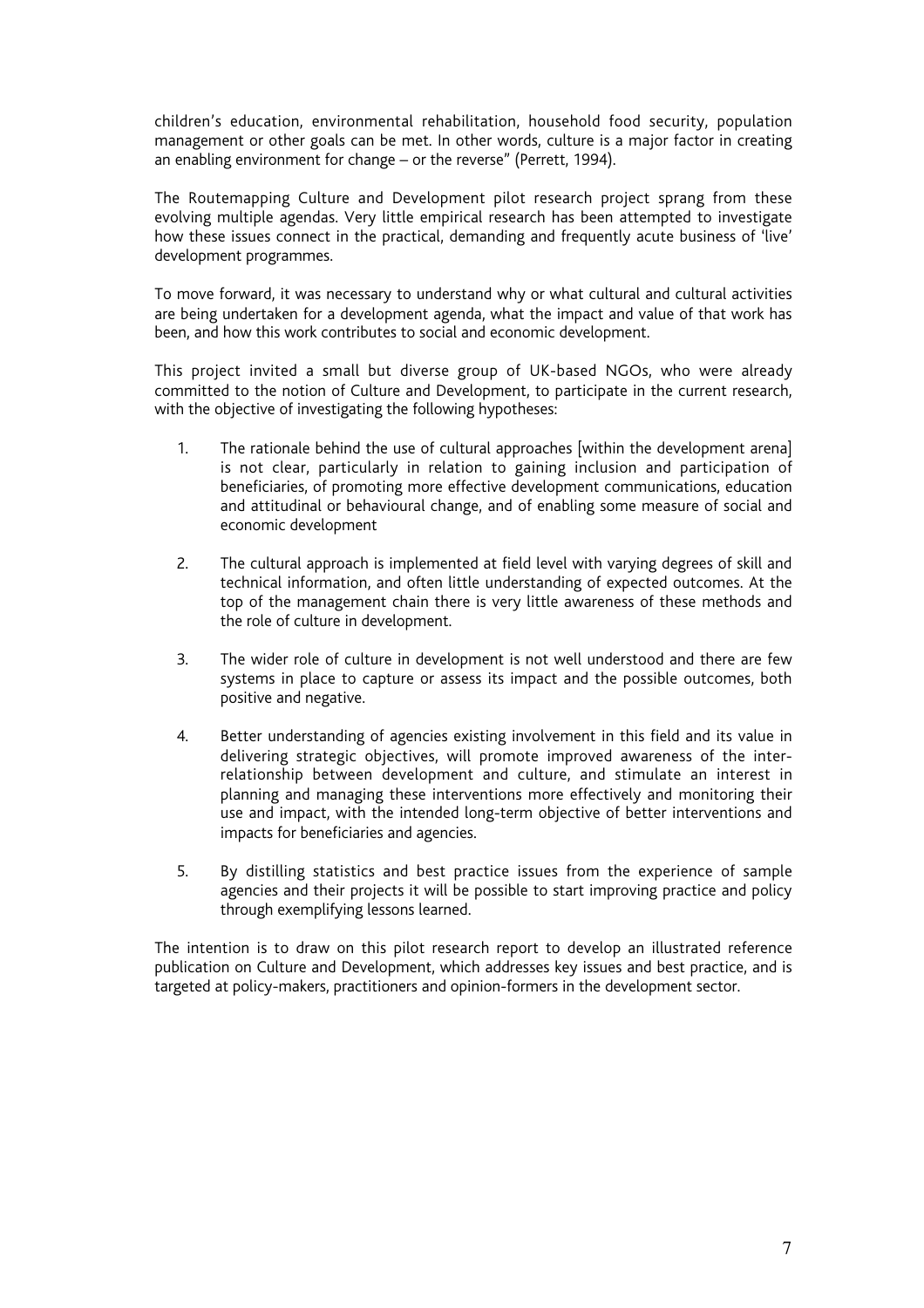## *2. Methodology*

### 2.1 Participants

Participating agencies were ActionAid (AA), Health Unlimited (HU), Comic Relief (CR), Save the Children UK (SCUK) and Tearfund (TF). The agencies are diverse in their size and organisational complexity, in the number of countries they serve, their foci of activity, and their management and development philosophies. One is solely a donor, one is a donor that undertakes some implementation in emergency situations, two are both donors and implementing agencies, and one is purely an implementing agency. *(See Appendix A for Descriptions of Participating Agencies).*

### 2.2 Design and Limitations

The original design proposed the collection of quantitative data to determine trends in usage, costs, impacts and management over time. This was based on an assumption that data could be accessed through database systems in many agencies. However, there was an absence of any keywords covering culture or creative forms of activities in any of the five agencies' Information Systems, so researchers had to draw on information stemming from an institutional knowledge base, and seek out further primary and secondary sources, from which data could be extracted - a process defined as snowball sampling.

Agency contacts undertook to source relevant information about projects within their organisations according to a basic minimum formula (project name, type, country, activities, rationale, funding base, evaluation and impact). Their success was dependent upon a range of uncontrollable variables such as: available staff time, levels of understanding of the role of culture and development across their agencies (which created challenges in the identification of relevant information); the degree of personal exposure to the activities being sampled (especially where these are implemented by agency partners); and a lack of detail regarding cultural activities contained in project documentation or reports. As a result, the data returned was patchy with some elements missing so comparability was limited.

### 2.3 Methods

Research methods included document review, semi structured interviews and informal discussions with agency and project staff, focus group discussions with staff and beneficiaries, attendance at training sessions and performances, group and individual interviews with performers and beneficiaries and/or their families, and audience discussion sessions.

In all of the agencies, except HU, information came from tracking anecdotal sources backwards through agency records and forwards through country/project visits. As a result data is far from definitive, and represents a small sample of current culture and development projects within these agencies. Nevertheless, it provides quantitative insights into the extent of use, contexts and cost bases of cultural projects.

Country visits were used as the basis of further sampling. Countries selected depended on such factors as where the agencies were commonly operative, where they had known cultural projects, location and accessibility of offices and/or projects; funding; diary availability and health and safety issues. Those selected were Nepal (AA, SCUK), Cambodia (HU, SCUK, TF), Ethiopia (CR, AA, SCUK) and Rwanda (AA, SCUK, HU, TF). Thailand, used as the base for the South Asia visits, had regional offices for both Save the Children and ActionAid.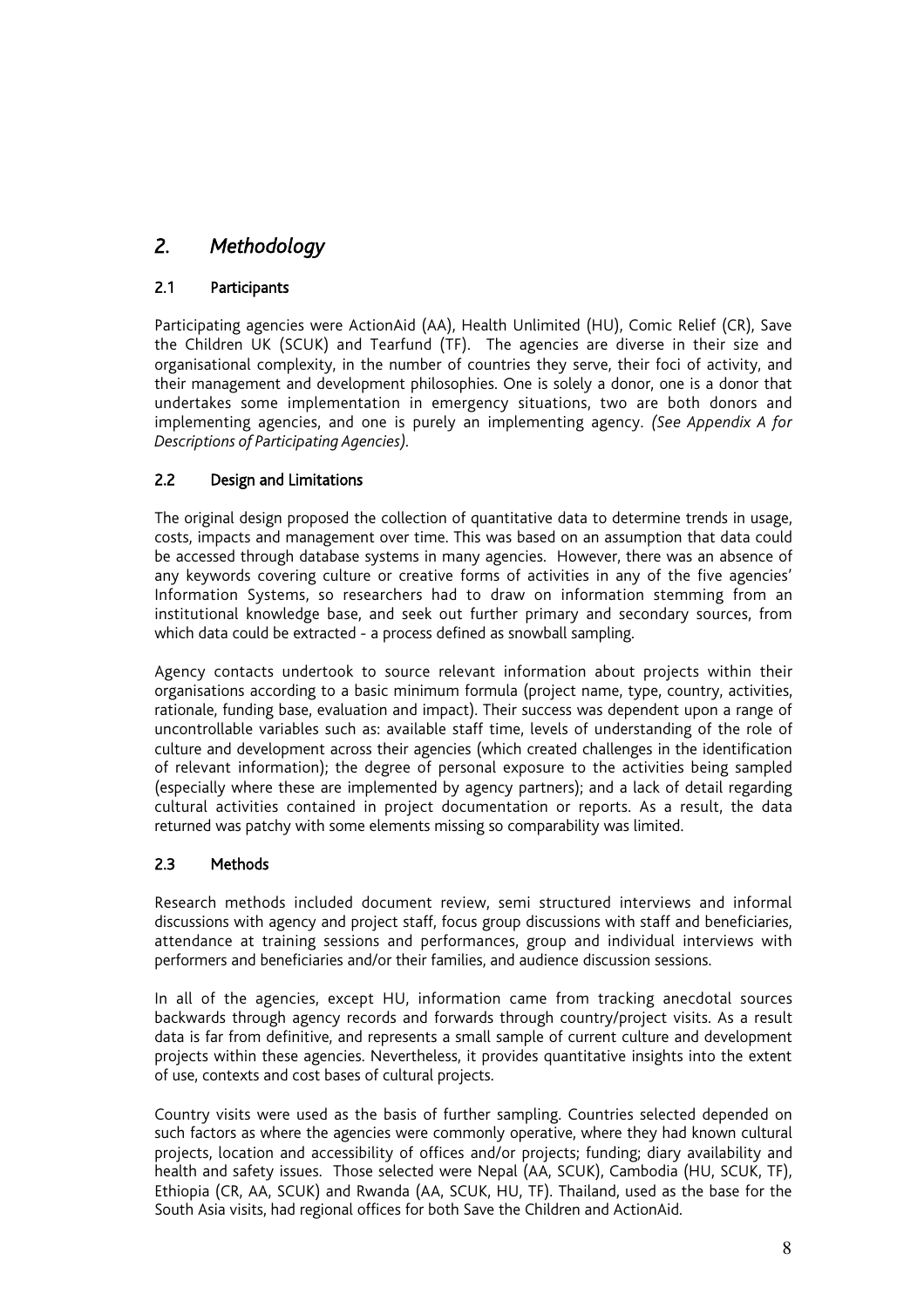## 3. Findings

### 3.1 Usage

- The five agencies are working in over 70 countries
- ß 350 projects with cultural/creative components or activities have been identified to date in 40+ countries. (See *Appendix B:* cultural activities identified by agency staff; *Appendix C: countries/areas where projects have been identified; Appendix D: topics being addressed by cultural/cultural activities.)*
- ß Very few of these 350 projects are independent cultural or creative projects. The majority of projects are integral to larger projects.

*Note: By independent projects, we mean cultural projects funded in their own right as freestanding projects, rather than cultural projects that were integral components of other projects. We refer to 'independent' and 'integral' cultural projects throughout.*

- The overwhelming majority of projects are targeted at social outcomes. Only two projects were identified which addressed economic development (only one of which was a funded project). Partner agencies indicated that in most cases they would be unlikely to support cultural projects with an economic focus (such as craft making or textile projects), though other development agencies might.
- ß Of the 350 projects, 221 (63%) are a single style of programme (REFLECT) supported by one agency (AA) in 21 of the 40+ countries
- AA partners undertake other projects apart from Reflect but AA is unable to identify which partners are using culture in other projects. Information was obtained about cultural activities in AA Nepal and AA Pakistan but no use/cost data was available.
- ß AA has also developed the Stepping Stones programme, which incorporates participatory processes, but the methodology is publicly 'franchised' and AA has no information on the number of projects using Stepping Stones in the AA network or beyond.
- ß The majority of activities documented in the Routemapping project were identified by agency staff working at country level as being used as part of a participatory process. This is described by some as utilising 'visualisation' techniques such as mapping, diagrams, timelines and graphic representation to help people systematise experience/knowledge; and by others as utilising music, art, crafts, dance, songs, skits, theatre and IEC materials. Some agency staff interviewed spoke of using culture as part of an integrated approach to participation; others have talked of, or demonstrated using, cultural activities as part of a message-driven approach.
- ß In order to give some thematic and manageable format to the data in Appendices B and D, activities and topics were compiled into the following broad categories:

*Activities*: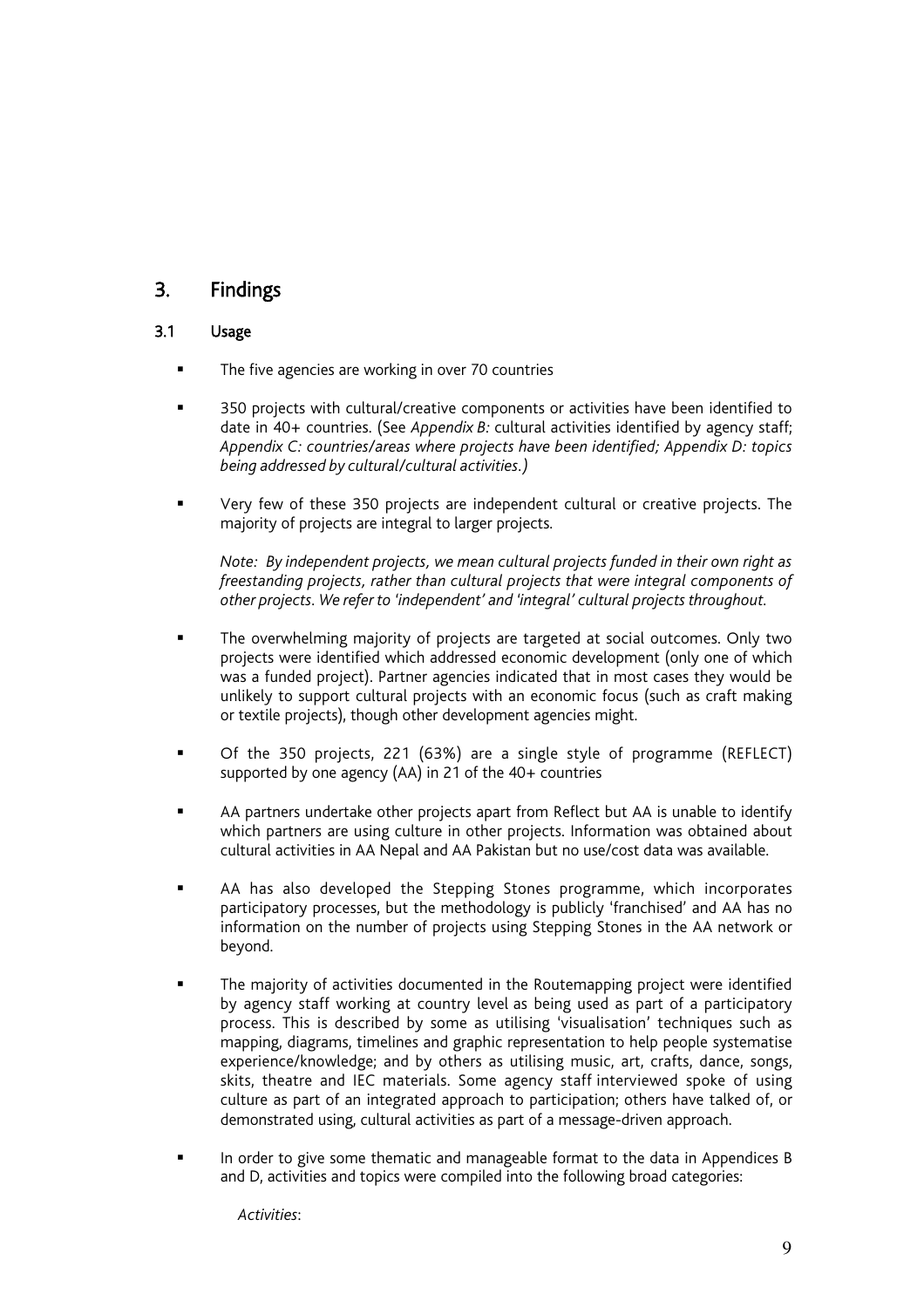Participatory Processes (PP)/Participatory Action Research (PAR) Drama (Drama, Theatre for Development, Forum theatre, role play, street theatre, circus, puppetry) Music, dance and word (Songs, music, dance, poems, storytelling) Film, photography and video Art IEC materials/posters Radio

*Development Sectors:* Gender (including trafficking) Health Child development/welfare Education Youth HIV/AIDS Peace/conflict/reconciliation

**•** Data relating to activities and sectors was not complete, since there was no means of ensuring either systematic or comprehensive data collection for all of the agencies. No claims of statistical reliability or validity are made of the data in Table 1 (below)

| Table 1: Number of occurrences of cultural/creative forms by development sector |  |  |  |
|---------------------------------------------------------------------------------|--|--|--|
|                                                                                 |  |  |  |

|             | PP/PAR | Drama | Music | Film | Art | <b>IEC</b> | Radio | Total |
|-------------|--------|-------|-------|------|-----|------------|-------|-------|
|             |        |       | etc   | etc  |     |            |       |       |
| Gender      | 67     | 57    | 38    | 18   | 19  | 3          | 24    | 226   |
| Health      | 35     | 37    |       |      |     | 4          | 20    | 115   |
| Child dev   | 17     | 33    | 20    | 13   | 13  | 12         | 8     | 116   |
| Education   | 82     | 62    | 27    | 15   | 9   | 7          | 19    | 221   |
| Youth       | 24     | 15    | 10    | 6    | 6   |            | 11    | 73    |
| <b>AIDS</b> | 42     | 31    | 11    | 11   |     | 5          | 16    | 117   |
| Peace       | 20     | 26    | 16    | 4    | 2   | 2          | 12    | 82    |
| Total       | 287    | 261   | 129   | 72   | 57  | 34         | 110   | 950   |

*Note: Data is multiple response so total occurrences > number of projects because more than one form is used in some projects*

In Table 1 (above):

**FILE** The main forms of cultural/cultural activities identified by agency, project or partner staff fell into the following categories:

| Participatory Processes/PAR: | 30% |
|------------------------------|-----|
| Drama:                       | 27% |
| Music, dance & word:         | 13% |
| Photography, film & video:   | 8%  |
| Art:                         | 6%  |
| IEC/posters:                 | 4%  |
| Radio:                       | 12% |

**The main development sectors in which topics are being addressed using** cultural/creative forms include:

| Gender (including trafficking): | 24% |
|---------------------------------|-----|
| Health:                         | 12% |
| Child development/welfare:      | 12% |
| Education:                      | 23% |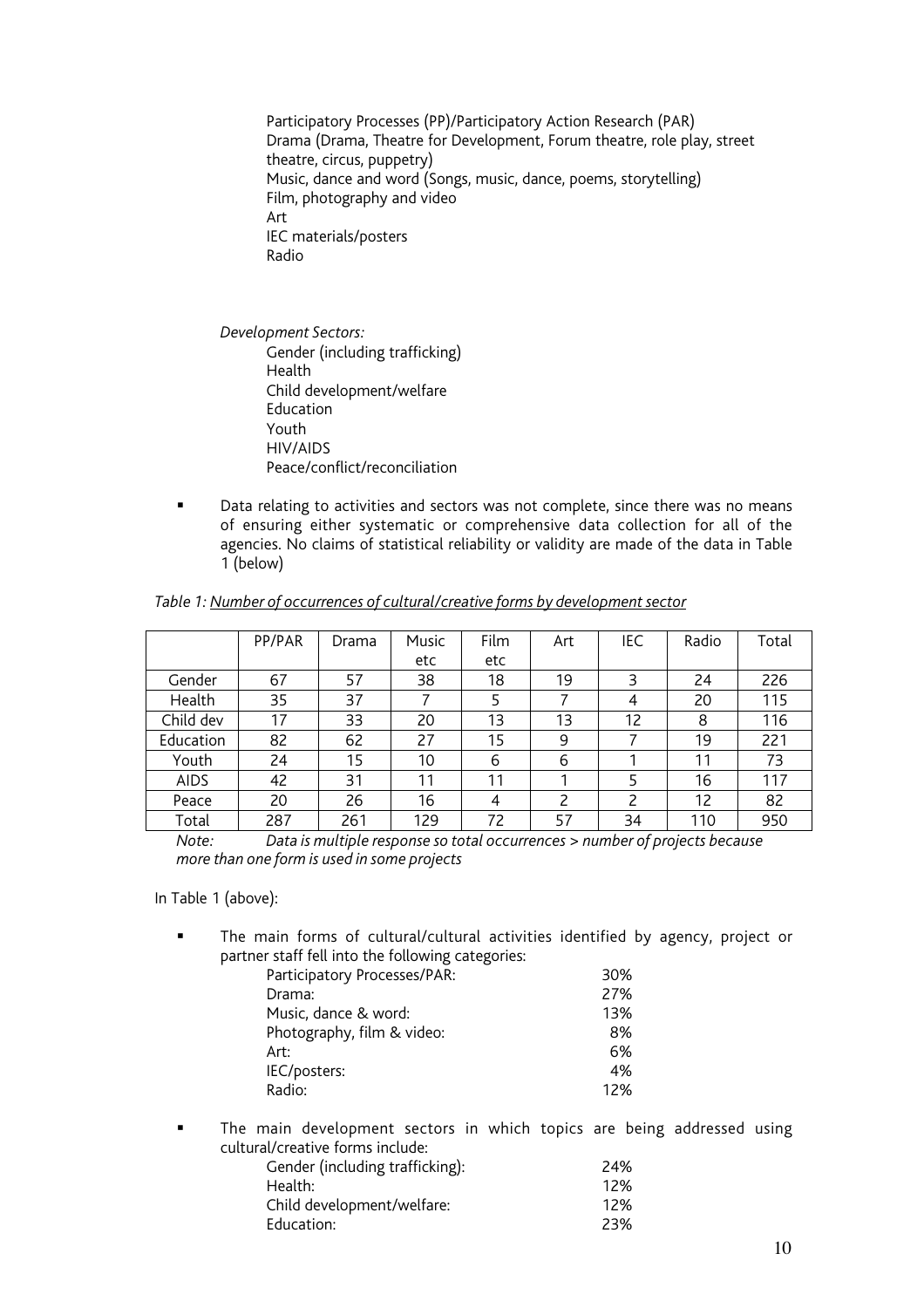| Youth issues:                  | 8%  |
|--------------------------------|-----|
| HIV/AIDS:                      | 12% |
| Peace/conflict/reconciliation: | 9%  |

- ß Gender and education are the foci of the largest number of projects
- ß Participatory processes and Drama are the most frequently used activities to address issues across sectors
- ß HIV/AIDS is addressed most by participatory processes and drama
- **EXECT** Given that participatory processes usually involve the use of more than one type of activity – Drama is the most used single cultural/creative form
- ß Music, dance and word, and Radio are the next most used cultural forms

### 3.2 Cost

ß A conservative cost for the 350 projects is in excess of £30 million.

| Table 2: Number of projects and cost by agency |  |  |
|------------------------------------------------|--|--|
|                                                |  |  |

|                      | Number of projects | Cost $(f$ million) |
|----------------------|--------------------|--------------------|
| Action Aid           | 228                | 13.0               |
| Comic Relief         |                    | 6.3                |
| Health Unlimited     |                    |                    |
| Save the Children UK |                    | 3.4                |
| Tearfund             | 34                 | 0.42               |

*Note:*

*1) Full funding information is not available for all projects.*

*2) For at least two of the agencies these figures are only a small sample of the projects that have a cultural or creative element*

*3) Only HU data was able to identify all projects as multi-year projects across the requested 3 – 5 year time span, other agency data is a combination of single and multi-year funding information*

- ß Where funding details are available figures are based on total project funds, except for AA where the cost is for Reflect projects only (using an estimate of funding based on the agency's own assumption of 30% spending on cultural activities in Reflect projects)
- ß Because very few of the projects identified are independent cultural projects, and there is no formula across participating agencies to guide an estimation process, it is not possible to draw statistically derived estimates regarding the total value of funds directed towards cultural activities by the five agencies.

### 3.3 Impact and Management

- ß The level of financial resourcing and scale of activity is evidence that culture is embedded in implicit thinking and field practice of this group of agencies.
- There is a strong commitment to Culture and Development within these agencies, as evidenced by their willingness to participate and commit officer time to this project, and by the level of engagement of staff involved. Senior managers participated in most meetings, which was significant given that the subject matter is still marginal.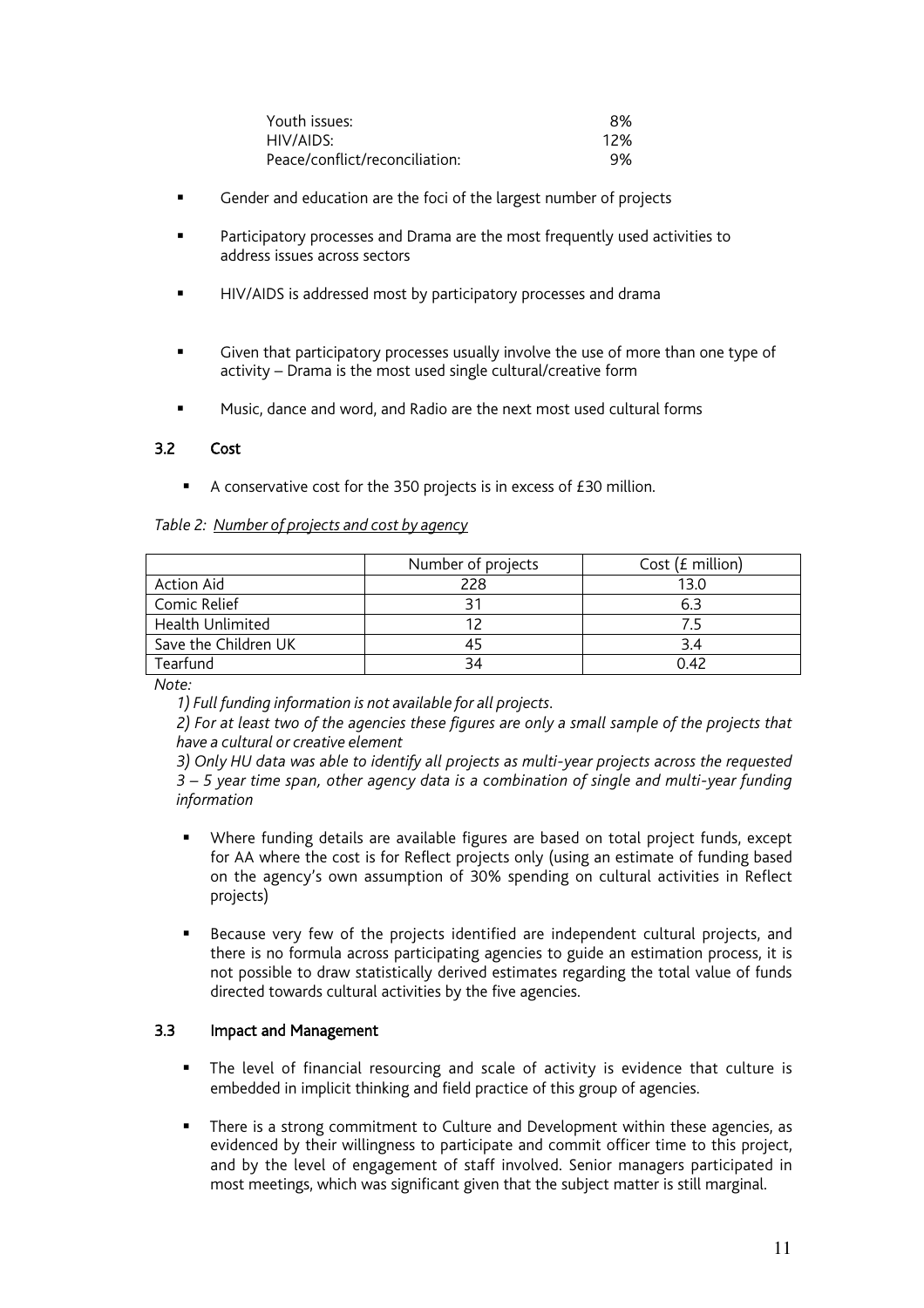- ß However, there is limited explicit policy on culture and development. One agency can demonstrate explicit reference to cultural sensitivity and cultural transformation within main project guidelines. One other agency indicated that guidance was available at department level on the use of cultural activities. One agency has a manual that alludes to cultural issues and use of cultural forms in participation, but does not make explicit reference to culture.
- ß No patterns of regularity of use of culture, skills base, project development, or management were clearly identifiable in any cumulative format or from any easily accessible source within the agencies.
- ß There was limited evidence of a rationale behind or strategic objective setting for cultural/cultural activities unless they were independent cultural/creative projects.
- ß Where cultural/cultural activities are integral to larger projects they are generally not viewed as a process that warrants reporting or evaluation in their own right. Since the majority of activities are integral, data analysing impact is not generally available.
- There is evidence of 'screening out' of cultural/cultural activities, even where they have demonstrated impact. In one notable example, an agency's external evaluator failed to mention that any cultural activities, such as drama, were used in community action teams addressing FGM, although this was believed by the country director to be a factor in the success of the project
- ß While agency staff at country level are aware of the need to evaluate their cultural or cultural activities they are struggling to identify appropriate forms of evaluation or impact assessment (See Appendix E: On Evaluation). This was a subject on which the researcher was asked for guidance during almost all research visits.
- ß Agency staff recognise there is a need to assess long-term attitude and behavioural change. But a common complaint was that very few cultural or cultural activities are adequately funded for impact assessment or follow-up evaluation.
- The lack of evaluation of integral cultural activities could be exposing agencies to risk. For example, instances were observed during country visits where messages were transmitted locally which apparently ran contrary to the intentions of the parent or funding agency. The public nature of many cultural outputs (sometimes reaching several thousand people) means that those activities that do not reflect the intentions or ethos of agencies can have a potentially wide impact.
- ß No assessment of whether a cultural approach is more or less appropriate than other more conventional modes of development was evident in any of the agencies.
- ß The use of cultural/cultural activities tends to be based on having an individual in the ranks who is interested in the approach, feels they have (or have access to) appropriate skills and training, is committed to a cultural approach, and/or has seen other examples of where a cultural approach has worked successfully.
- ß Agency staff at country level have expressed concerns about the quality of facilitation and implementation. Without adequate understanding of how cultural processes work, or contribute to development e.g. behavioural change, there is a risk that projects may give inaccurate or distorted information, cause confusion or deter communities from engagement with the development process. Instances of this were observed during research visits.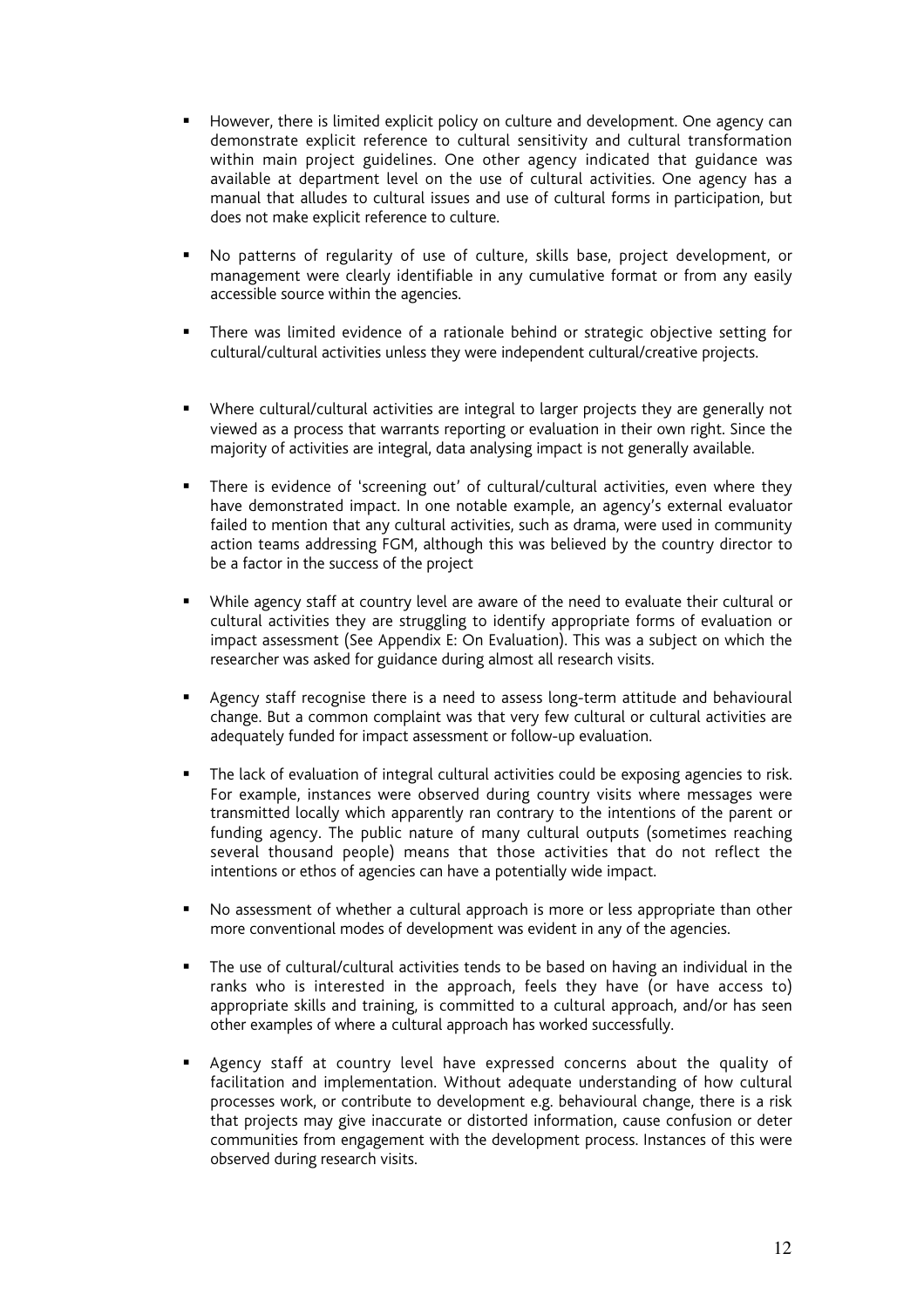- ß There do not appear to be any criteria concerning skills and training for facilitators, or guidance on project management. The researcher was regularly asked for guidance during project visits.
- ß Beneficiary feedback is sought in all independent cultural projects investigated or visited. However, the majority of the beneficiary feedback sought is used to inform future performance content rather than to assess impact on beneficiary needs.
- ß While there were examples of cultural or creative projects that are obviously addressing beneficiary needs or project objectives (see Case Studies in Appendix F) no evidence was unearthed to demonstrate how and why these cultural and creative projects contribute to addressing development agency targets or how beneficiary feedback is being used to improve organisational performance and learning
- ß Despite the lack of evidence of beneficiary feedback, there is evidence in the field of a wealth of lessons learned that warrant collation and dissemination within best practice. (See *Appendix E: Comments and lessons learned - on good practice.)*

## *4. Conclusions*

The findings tend to support the research hypotheses in the following ways:

### Hypothesis 1:

The rationale behind the use of cultural approaches does not appear clear within development agencies in relation to any of the issues raised in this hypothesis. Indicators of this are as follows:

- There is limited explicit reference to culture in policy documentation.
- **EXECT** Lack of evaluation of integral cultural projects means that in the majority of cases, there is no assessment of how projects address policy, where it exists.
- There does not appear to be assessment of whether a cultural approach to local issues is more or less appropriate than other approaches.
- ß In the majority of cases there is no assessment of impact, so limited evidence exists of the effectiveness of cultural approaches in addressing development communications, education, behavioural change or social/economic development.

### Hypothesis 2:

Data returned shows that the cultural approach is implemented at field level with varying degrees of skill and technical information, and often with ill-informed expectations. The paucity of policy-level information indicates that awareness at the top of the management chain is probably limited.

### Hypothesis 3:

Issues raised in Hypotheses 1 and 2 indicate that the wider role of culture in development is not well understood and there are few systems in place to capture or assess its impact and the possible outcomes, both positive and negative.

### Hypothesis 4:

In the final stages of this pilot project there have been indications that the five agencies' understanding of their involvement in this field is deepening, leading to improved awareness of the interrelationships between development and culture. This has stimulated an interest in exploring planning and management issues in greater depth through a longer-term and more intensive process of best-practice development and evaluation of a small group of their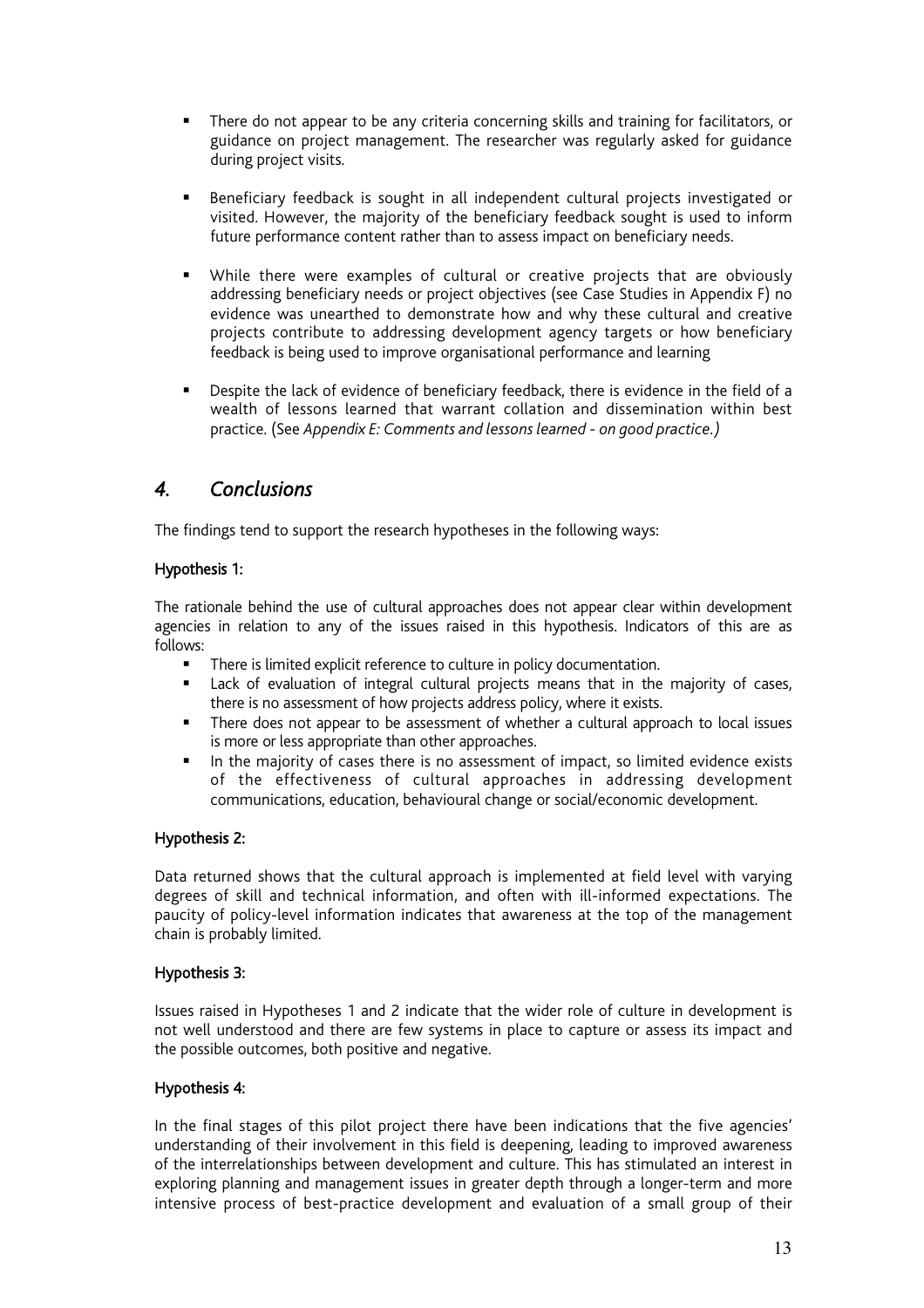projects. Participating agencies have proposed a seminar for the development sector to widen debate. We believe there has been a significant shift in favour of Hypothesis 4.

### Hypothesis 5:

Positive discussions with agency, project and partner staff give reason to believe that providing best practice and lessons learned from the experience of sample agencies/projects will contribute to improving practice and policy. Practical next steps suggested from the agency review group include developing guidance on evaluation and project management.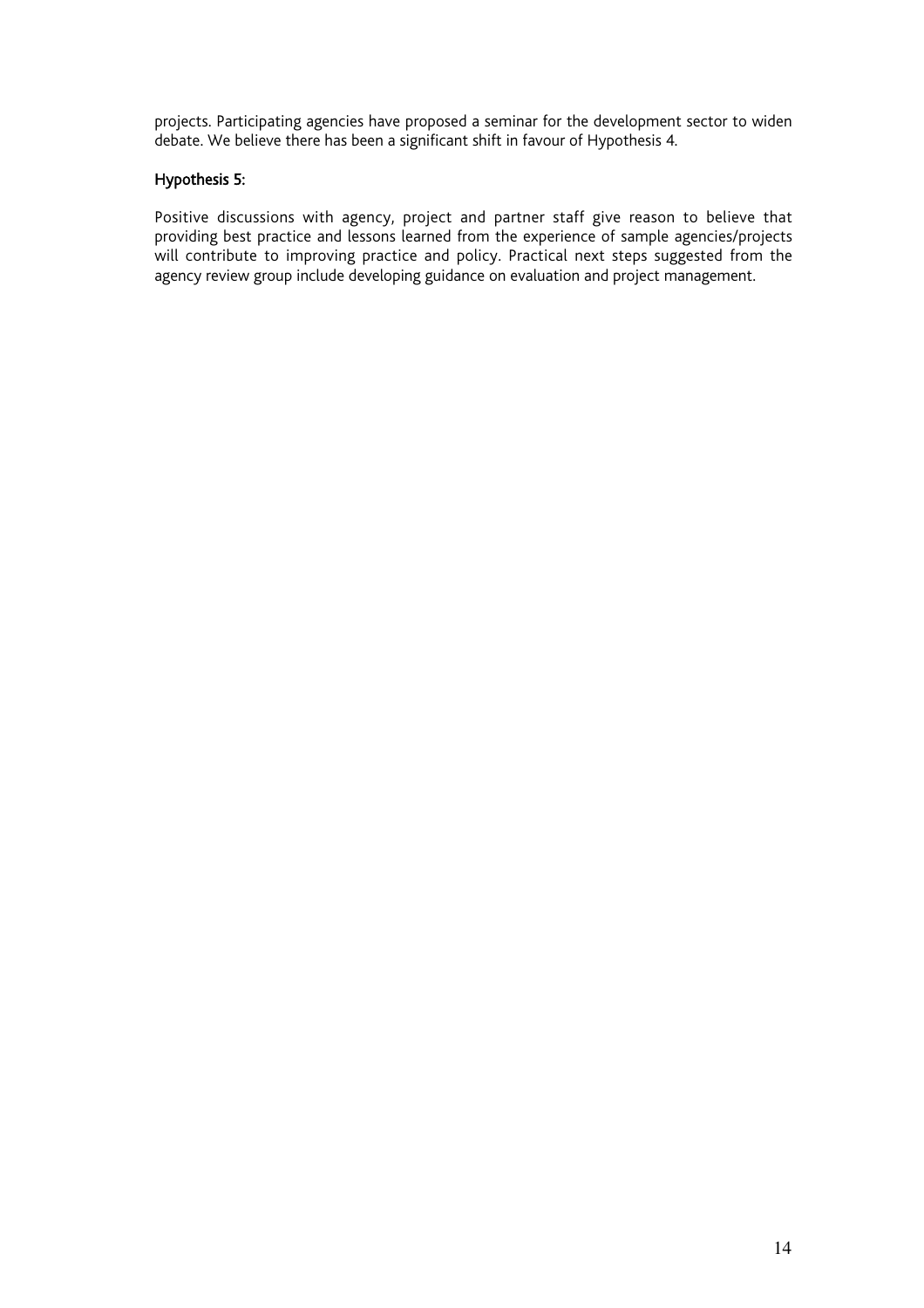## 5. Implications for policy and practice

### 5.1 Observations on usage

It was evident from discussions and observations that culture means different things to different development practitioners. This has led researchers to identify three different levels of culture in the development process. These levels are not demonstrated explicitly in the data, nor have they been explicitly defined by users, but have been extrapolated as a result of analysis by the researchers and can be tracked through comments from agency staff at country level (*See Appendix E: On a Cultural Approach).*

### *Culture as context*:

Where the socio-politico-cultural environment is taken into account in project design and management - it may be challenging culture e.g. in the context of FGM or traditional gender roles, or it may be embedded in and draw on local social-political dynamics to enhance the development process e.g. working with monks or traditional faith healers

### *Culture as content:*

Where local cultural practices, objects or traditions are engaged in the development process e.g. use of traditional dance or other cultural forms/items with cultural significance.

### *Culture as method*:

The use of any cultural form (traditional or otherwise) including song, drama, dance, poetry, music, video, radio, photography etc.

*Culture as method* has two observed roles:

a) *As a tool* - which is used instrumentally and is generally message/content-led. The ultimate outputs are pre-determined by those controlling the development process.

b) *As a process* - which is explicitly about shifting power and strengthening people's control over the development process. It starts from people's own experience and involves a creative process, the output of which is not pre-determined.

### 5.2 Policy

- ß Cultural issues need to be more explicitly recognised at policy level. The impact of their current 'invisibility' within policy is three-fold: development agencies are not required to demonstrate how they are considering cultural impacts and therefore there is no system of ensuring their work is culturally sensitive and respects cultural rights and diversity; there is no impetus to evaluate the majority of cultural projects to establish how they affect beneficiaries, as such there is no system of quality control; without policy recognition, there is no incentive to collect data so the role of culture will remain 'invisible'.
- ß In order to move from a vicious to a virtuous circle (as described above), an extended process of reflection/dialogue is required which enables development agencies to acknowledge on their own terms that a cultural approach to development can be a powerful and legitimate means of social transformation, in which significant amounts of money are being invested, and which requires discipline-appropriate planning, management, recording, reporting, monitoring and evaluation.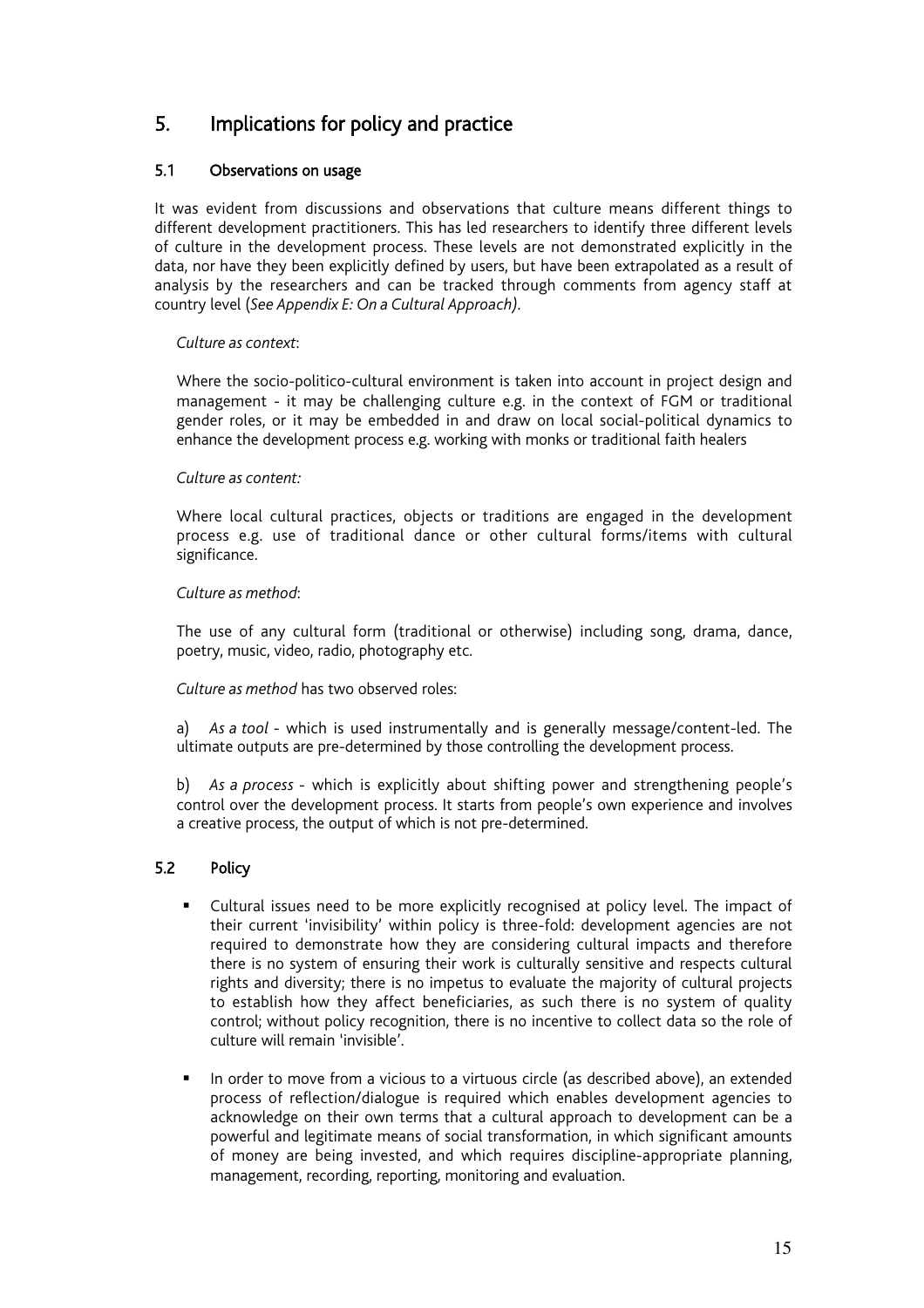- ß The commitment to, and engagement with, Culture and Development exemplified by the agencies in the Routemapping pilot project, and their willingness to extend their involvement, represents an important opportunity to broaden the dialogue with the development sector more broadly in relation to bullet points 1 and 2 (above).
- ß Further work is needed to develop and propagate the conceptual framework underpinning cultural approaches to development. Confusion associated with the term "culture" and lack of any requirement to make assumptions about culture explicit, mean that no mechanisms exist to ensure people are talking about the same concepts. The framework outlined in *5.1 Observations on usag*e is a starting point which requires further dissemination and endorsement.
- ß Participating agencies are concerned that it will be difficult to make a case for better policy recognition without an evidence-base to demonstrate the impact of cultural approaches to development. A dialogue with policy-makers is a pre-requisite to determine what types of evidence would be accepted as valid.

A first step in building an evidence base is to start including cultural 'key words' in IT systems so that ongoing projects could be tracked and their benefits mapped over time. To achieve this may require a degree of policy recognition.

A second step is to collate and analyse data across agencies. Data is available but takes time to extract: in one project it was possible to identify social impacts at individual, group, institutional and societal levels, but these only emerged six to seven years after the inception of the project.

ß Further research and analysis of existing projects would enable development agencies to better understand the role of culture – at all levels - in addressing behaviour change and participation. Policy-makers need to be encouraged to ensure that projects drawing on culture to achieve such ends are adequately grounded in behaviour change, learning, and participation theory. Many agency workers seem to be using culture/creative approaches as a short cut to participation or influencing behaviour without fully understanding the theory. In such circumstances, there is the potential for these processes to be used manipulatively.

### 5.3 Practice

ß Development agencies should give greater consideration to the cultural dimensions of projects and programmes at the outset. There is a need for clearer strategies of how and why a cultural approach is being used and the levels of culture at work (see *5.1 Observations on usage*). Universal 'one-size-fits-all' approaches fail to address complex local cultural specifics.

This implies the need for some kind of cultural needs assessment as part of early country assessment or project planning (UNESCO, 1997). This may include the input of cultural specialists on planning teams (Box et al 1993, p14), participatory processes to identify local cultural resources (WFFD 2001 p19) and the use of appropriate analysis frameworks as a starting point (Verhelst, 1997).

ß Expectations of cultural projects seem, currently, unrealistic. For example, a drama about HIV/AIDS prevention cannot, in isolation, be expected to guarantee increased condom use in a community, but it might inform donors of attitudes to condom use, which can influence strategy.

Outcomes from cultural projects need to be analysed in comparison to other approaches to development, and used as the basis for objective decisions about whether a cultural project is appropriate, what it can deliver, over what timeframe and whether supplementary activities are needed.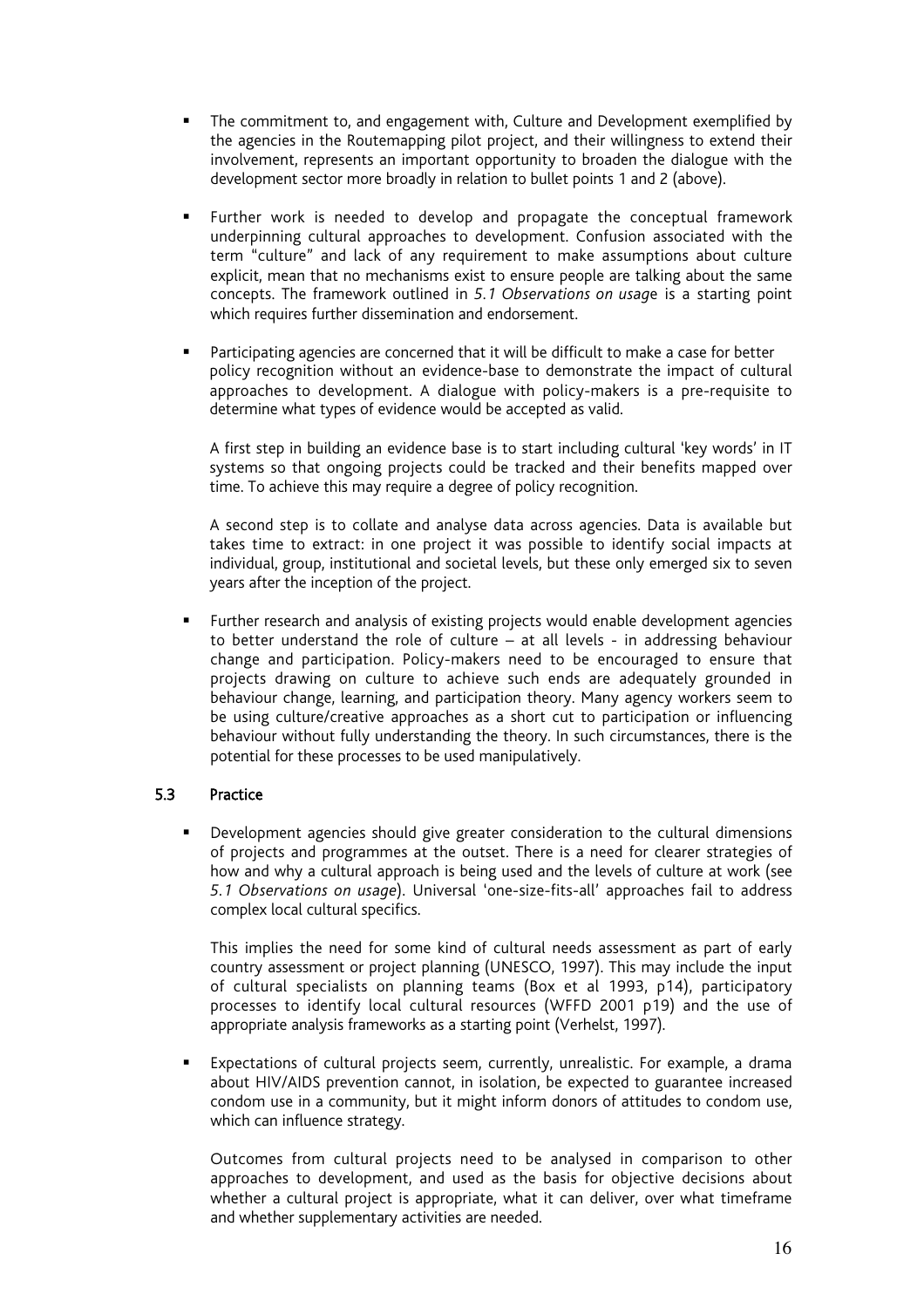While it may be possible, through research to broadly ascertain the comparative benefits of different approaches, an element of the analysis should be country or region specific since receptivity to different approaches can have a cultural basis. This supports the need for local cultural assessment/planning (see bullet point 1, above).

ß New modes of measuring impact from cultural/creative projects need to be developed and validated through research. Scientific and economic impact models fail to capture important qualitative aspects of the process, which are specific to cultural processes and activities.

New models need to capture personal and social impacts at individual, family/group, organisation and community level, such as those observed in Comic Relief's illustrative case on Adugna.

A system of measuring impact could be developed and tested as part of further research, and disseminated thereafter, possibly as an electronic resource, into which data could be fed on an ongoing basis to contribute to the ongoing collection of evidence (see 5.2, point 5).

ß Appropriate methods of project design, management, monitoring and evaluation that address the cultural dimension need to be developed.

These need to draw on lessons learned – not only from this group of agencies, but from the wider Culture and Development field - and should be grounded in the experience and knowledge of development practitioners, so that they reflect their 'live' practice.

These methods could be disseminated as publications and/or workshops, and need to be propagated through development studies courses and major donor training programmes, so that new generations of development practitioners are widely aware of the cultural dimension of development (thus helping to address issues raised in 5.2 on policy).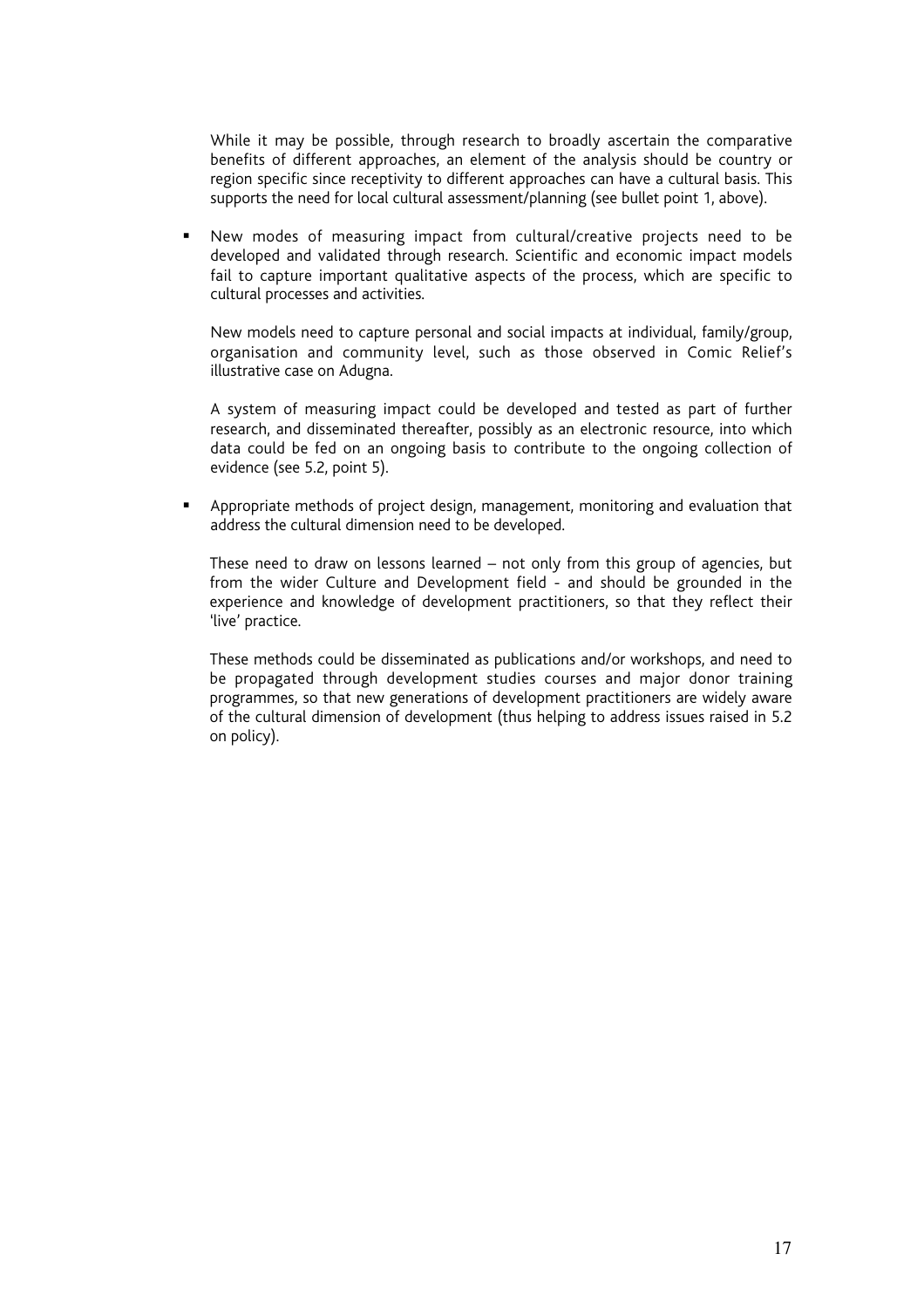### References:

- Aristotle. *(*350 B.C.E) *The Poetics.* Trans. S. H. Butcher. Web Atomic/The Internet Classics Archive 1994-2000
- Arizipe, L. (2002). The intellectual history of culture and development institutions. In V. Rao & M. Walton (Eds) (2002). *Culture and Public Action*. Available online: http://www.cultureand publicaction.org/conference/papers.htm
- Box, L., Mosanne, A., Sizoo, E., Vink, N. (1993) *Culture and Communication, the forgotten dimension in development cooperation.* Amsterdam: Royal Tropical Institute Training and Communication – Development and Management department, Bulletin 329.
- Cooke, B and Kothari, U. (2001). *Participation: The New Tyranny?* London: Zed Books
- Duer, K. (1999). *Culture and Sustainable Development: A Framework for Action*. Washington: The World Bank
- Finger, M. and Asun, J.M. (2001). *Adult Education at the Crossroads: Learning our way out.* London: Zed Books
- Freire, P. (1996). *Pedagogy of The Oppressed*. London: Penguin Books (First published by The Continuum Publishing Company, 1970).
- Gould, H. (1996). *The Art of Survival: Investigating creativity in humanitarian aid and development.* The social impact of the arts - Working Paper 3. Stroud, UK: Comedia
- Jenkins. (2002). HIV/AIDS and culture: Implications for policy. In V. Rao & M. Walton (Eds) (2002). *Culture and Public Action*. Available online at: http://www.cultureandpublicaction.org/conference/papers.htm
- Kidd, R. (1982) The popular performing arts, non-formal education and social change in the third world: a bibliography and review essay. The Hague: Centre for the Study of Education in Development Countries (CESO).
- Matarasso, F. (2001). Culture, economics and development. In F. Matarasso (Ed.) *Recognising Culture: A series of briefing papers on culture and development.* Stroud, UK: Comedia; Department of Canadian Heritage; and UNESCO
- Matarasso, F (1996). *Use or Ornament: the social impact of arts programmes.* Stroud, UK: Comedia
- Odets, W. (1994). AIDS education and harm reduction for gay men: Psychological approaches for the 21<sup>st</sup> century. *AIDS and Public Policy Journal*. Vol 9, pp 1-15
- Perrett, H. (1994). UNDP internal paper, 19/10/1994
- Saeed, F. (2003). ActionAid Pakistan invitation to Culture and Change workshop, 20/6/2003
- Skuse, A. (2000). *Radio soap opera for development*: a case study from Afghanistan. London: DFID.
- UNESCO (1976). *Nairobi Recommendation on Participation by the People at Large in Cultural Life and Their Contributions to it.*
- UNESCO (1982). *Mexico City Declaration on Cultural Policies.*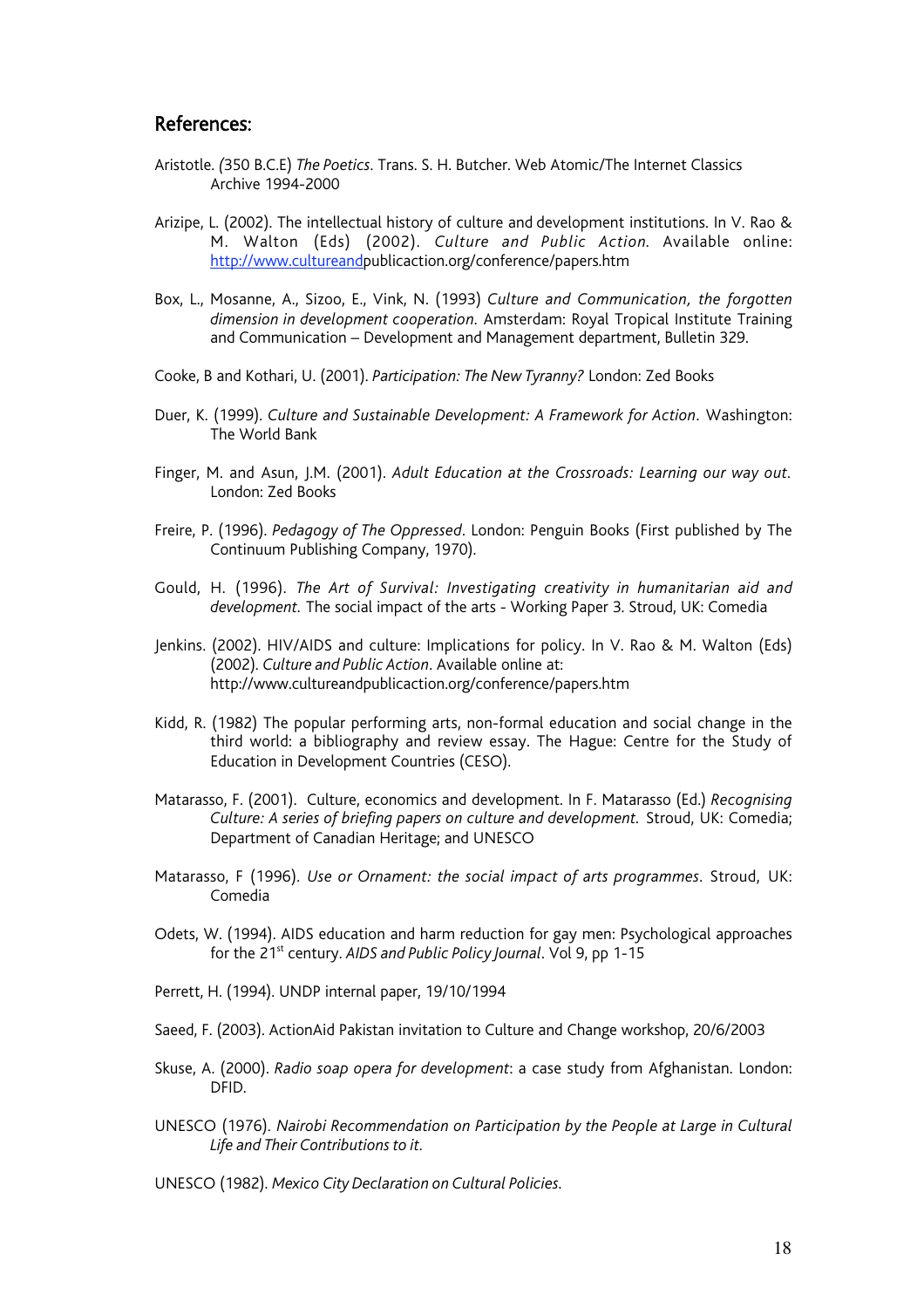- UNESCO (1995) *Our Creative Diversity, The report of the World Commission on Culture and Development.* Paris: UNESCO.
- UNESCO (1997). *A Cultural Approach to Development: Planning Manual: Concepts and Tools.* Paris: UNESCO
- UNESCO (2001). *Appropriate communication for Behaviour Change, Information/Education/ Communication*. UNESCO/UNAIDS. Methodological Handbooks Special Series: A Cultural Approach to HIV/AIDS prevention and care, Issue no 1. Paris: UNESCO.
- Verhelst, T. et al South-North Network Cultures and Development. *Cultures and Development Journal* (Nos 27/28 1997, No 24 1996)
- Williams, R. (1993). *Culture and Society.* London: Hogarth Press (first published London: Chatto and Windus, 1958)
- World Faiths Development Dialogue (WFDD) (2001). *Cultures, Spirituality & Development.* Oxford: World Faiths Development Dialogue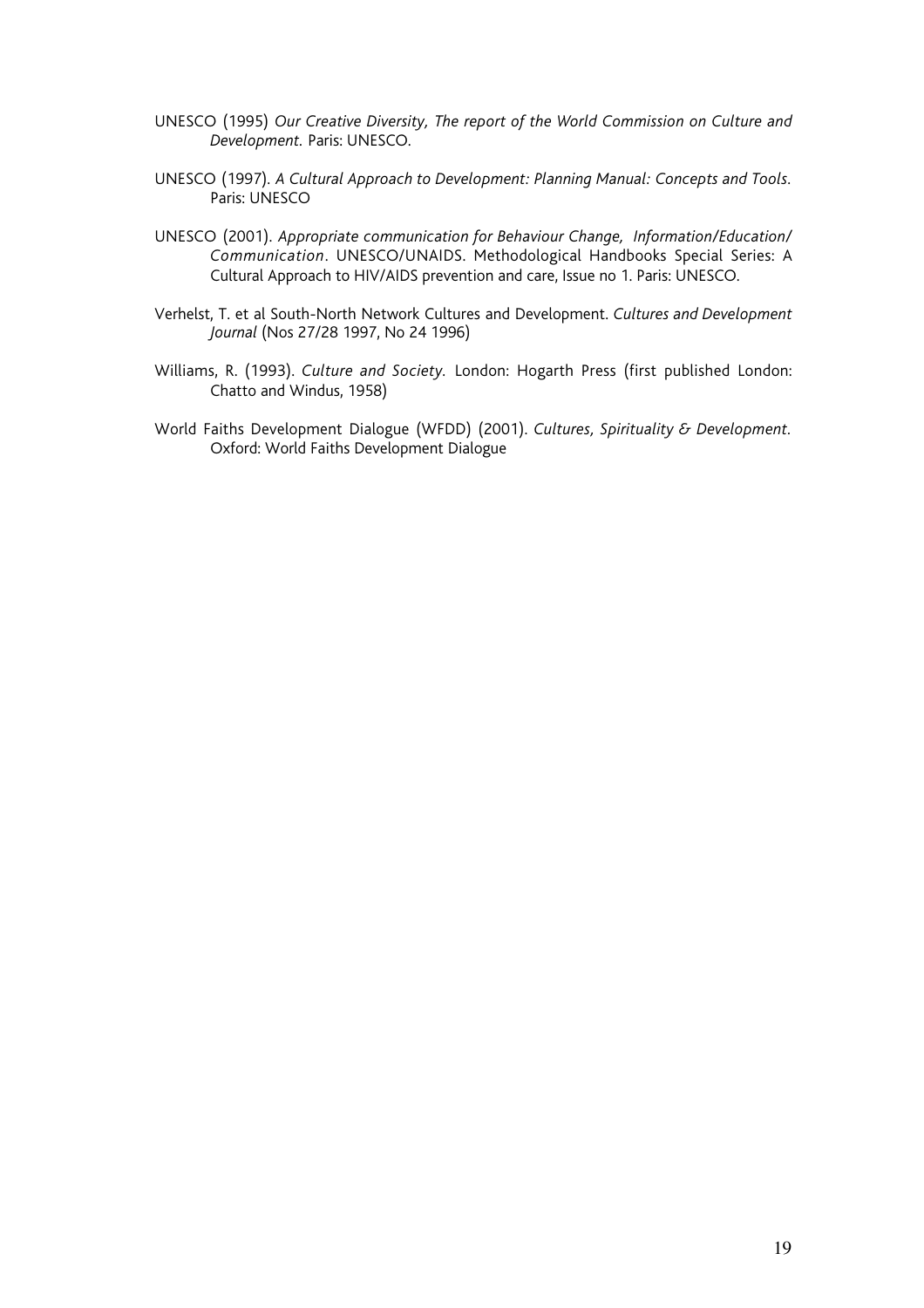## Appendix A: Descriptions of Participating Agencies

### Action Aid:

Action Aid (AA) works in 24 countries around the world and funds work in a further 16 countries. It works through a total of 1,900 partners and reaches approximately 9 million people. AA is funded largely through long-term donations from 275,000 people in the UK, Italy, Greece and Ireland. Last year its annual income was above £70 million.

AA's vision is a world without poverty in which every person can exercise their right to a life of dignity. AA's mission is to work with poor and marginalised people to eradicate poverty by overcoming the injustice and inequity that cause it. AA's core goals are that: Poor and marginalised people will be able to realise their potential; the anti-poverty movement will be strengthened; international constraints to poverty will be mitigated; and gender equity will be enhanced.

AA's strategic approach towards poverty eradication is based on long experience of working with and learning from poor and marginalised people across the world, strengthening their already considerable abilities to cope with and overcome vulnerability and deprivation, and empowering them to destroy the barriers that prevent them from reaching their full potential.

AA integrates a combination of methods (for example, capacity building, social mobilisation, advocacy), and a range of relationships (for example, partnerships, alliances, critical engagement) for sustainable impact at individual and institutional levels. Participatory approaches reflect AA's fundamental commitment to the innate worth and capacity of all human beings and their right to lead their lives on their own terms. They also give meaning to AA's conviction that poor and marginalised people themselves are the main actors in the struggle against poverty and injustice. AA has adopted a rights-based approach in all of its work.

AA works alongside communities to enhance their control over productive and social resources, their command over development interventions, and their ability to defend their interests. This recognises people's active role, while emphasising the responsibilities of state and society towards them.

AA gives particular priority to gender equity - not only because the poor are predominantly female but because the power of men over women is central to other oppressive power relations that keep poor and marginalised people in poverty.

### Comic Relief:

Comic Relief (CR) is committed to helping end poverty and social injustice in the UK and the poorest countries of the world. They do this by: raising money from the general public by actively involving them in events and projects that are innovative and fun; informing, educating, raising awareness and promoting social change; allocating the funds raised in a responsible and effective way to a wide range of charities selected after careful research; ensuring that Red Nose Day fundraising costs are covered by sponsorship in cash or in kind so that every penny raised goes to charity.

Comic Relief was launched from a refugee camp in Sudan in 1985 on Noel Edmunds' Late, Late Breakfast Show on BBC ONE, on Christmas Day, in response to the famine in Ethiopia. As well as doing something about that very real and direct emergency, CR was determined to help tackle broader needs of poor and disadvantaged people in Africa and the UK. CR is committed to supporting long-term projects, helping people to help themselves. It's about giving people a leg up not a hand out.

CR also aims to tackle the root causes of poverty by raising awareness around some of the key issues, such as unfair terms of trade and debt relief.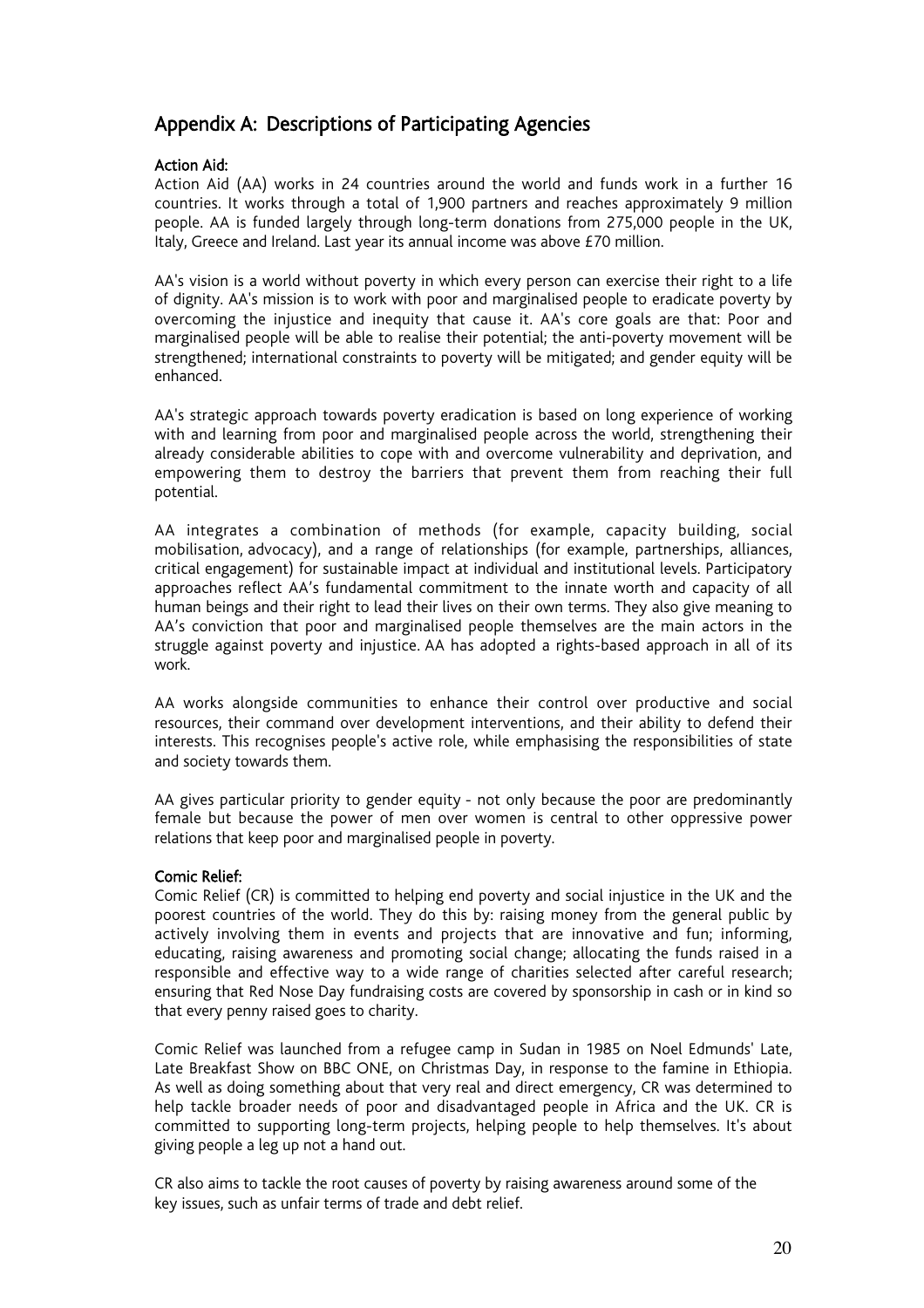CR began with a few live events, drawing support from across the comedy community until the first Red Nose Day, in 1988, which instituted the unique union of comedy and charity on national television. This first big night of television was presented by Lenny Henry, Griff Rhys Jones and Jonathan Ross, and raised more than £15 million. Since then, Comic Relief has produced six more even bigger Red Nose Days and raised more than £220 million.

Over the years, Comic Relief cash in Africa has educated people about HIV and AIDS, taught women to read, immunised children and helped people rebuild their communities after conflict. Across the UK it has helped disabled people challenge prejudice and discrimination, supported older people in their fight to get their rights recognised and provided escape routes for women living with domestic violence.

### Health Unlimited:

Health Unlimited (HU) is the smallest of the five NGOs and is an implementing agency only. It works in eleven countries spread across Africa, Asia and Latin America. With only ten staff based in its London Office and two hundred in operational areas, it has an uncomplicated, relatively flat organisational structure with decentralised management.

HU's projects focus on health and, with a high proportion involving indigenous peoples, it is committed to working in a culturally sensitive manner. HU's stated Organisational Mission is to support poor people in their efforts to achieve better health and wellbeing.

HU gives priority to the most excluded and vulnerable, in particular indigenous people and communities affected by conflict and political instability. HU works with communities on long-term programmes to build the knowledge and skills that will enable them to improve their own health and gain lasting access to effective services and information.

It works with a range of partners, from communities, to local and international NGOs to ministries of health and has recently made a strategic decision to increase its work in rights based advocacy related to health for indigenous people.

### Save the Children (UK)

Save the Children (SCUK) is the leading UK charity working to create a better world for children. It currently works in over 65 countries (including the UK), helping children in some of the world's most impoverished communities. Save the Children was founded in 1919 in the aftermath of the First World War. SCUK is part of the International Save the Children Alliance, constituted in 29 independent Save the Children organisations.

The Alliance works in over 100 countries sharing the same vision, mission and values. To finance its work, Save the Children depends on the support of the general public, income raised by volunteers in over 135 shops and nearly 566 branches in the UK, the corporate sector, governments and international donor agencies.

The mission of Save the Children is to fight for children's rights and deliver immediate and lasting improvements to children's lives both in the UK and world-wide. Emergency relief runs alongside long-term development and prevention work to help children, their families and communities to be self-sufficient.

SCUK learns from the reality of children's lives and campaigns for solutions to the problems they face. SCUK has adopted a strategic framework around four goals for children: Childfocused economic policies; Basic services enjoyed by all children; Children safeguarded in emergencies; Children protected and respected as citizens.

#### **Tearfund**

Tearfund (TF) is a Christian NGO whose mission is to relieve poverty, suffering and distress and to prevent disease and ill health. Tearfund's income during the year 2002-03 was £39 million. Tearfund is currently focusing its work into 60 programme areas and works in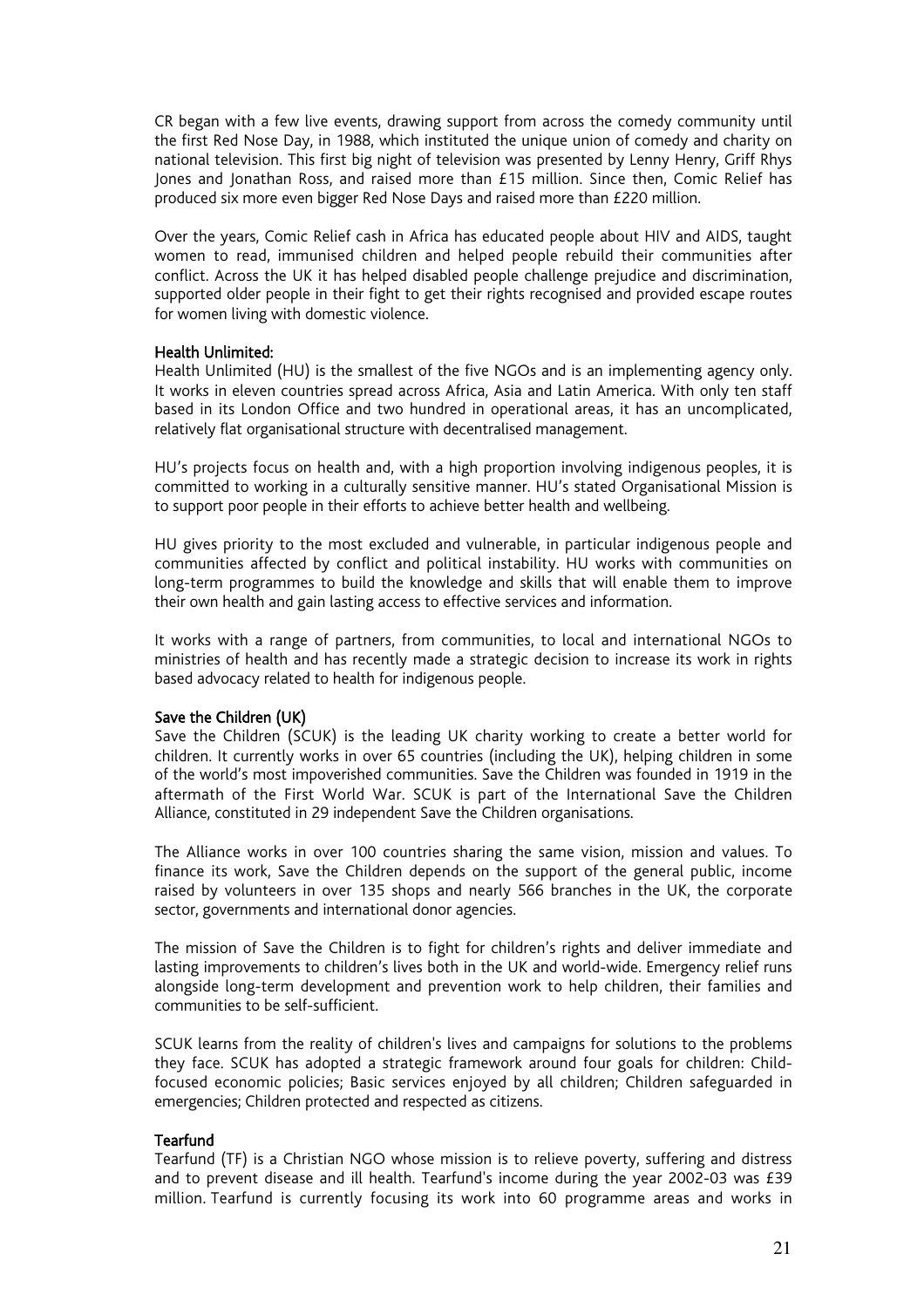partnership with a network of approximately 400 church-based organisations that are located predominantly in Asia, Africa and Latin America.

Tearfund also works through its own operational disaster response teams in five priority locations. Tearfund's main emphases are in the areas of community development, disaster management, advocacy and pro-poor economic development.

Tearfund's core operating principles include empowerment, partnership, participation and cultural sensitivity. Partner and programme issues are managed by usually nationally recruited Regional Advisors (based in-region) and Desk Officers (located in the UK).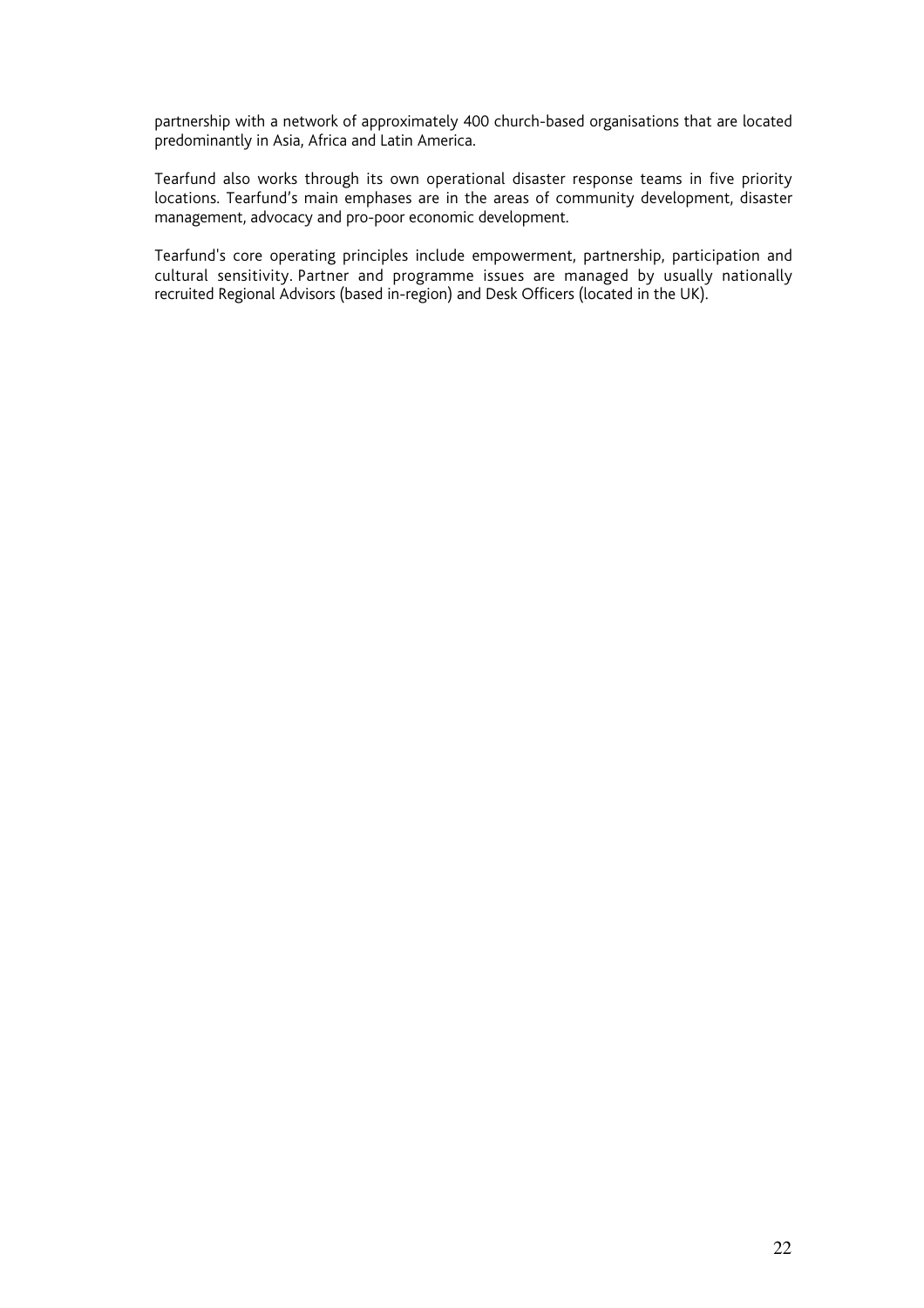### Appendix B: Activities identified by agency, project or field staff as of a cultural nature, being used in their programmes

Animation/animated videos Art Cartoons Circus Crafts Creative workshops for children Culturally appropriate IEC materials (including posters) Cultural traditions Dance Drama Drumming Faith activities (e.g. by monks) Festivals Film making Karaoke Multimedia Music Model houses Participatory Action Research Photography Poems Proverbs Puppetry Radio programmes **REFLECT** Role play Songs Sport Stepping Stones Story boards Story telling Street theatre Theatre for development Video Web based communications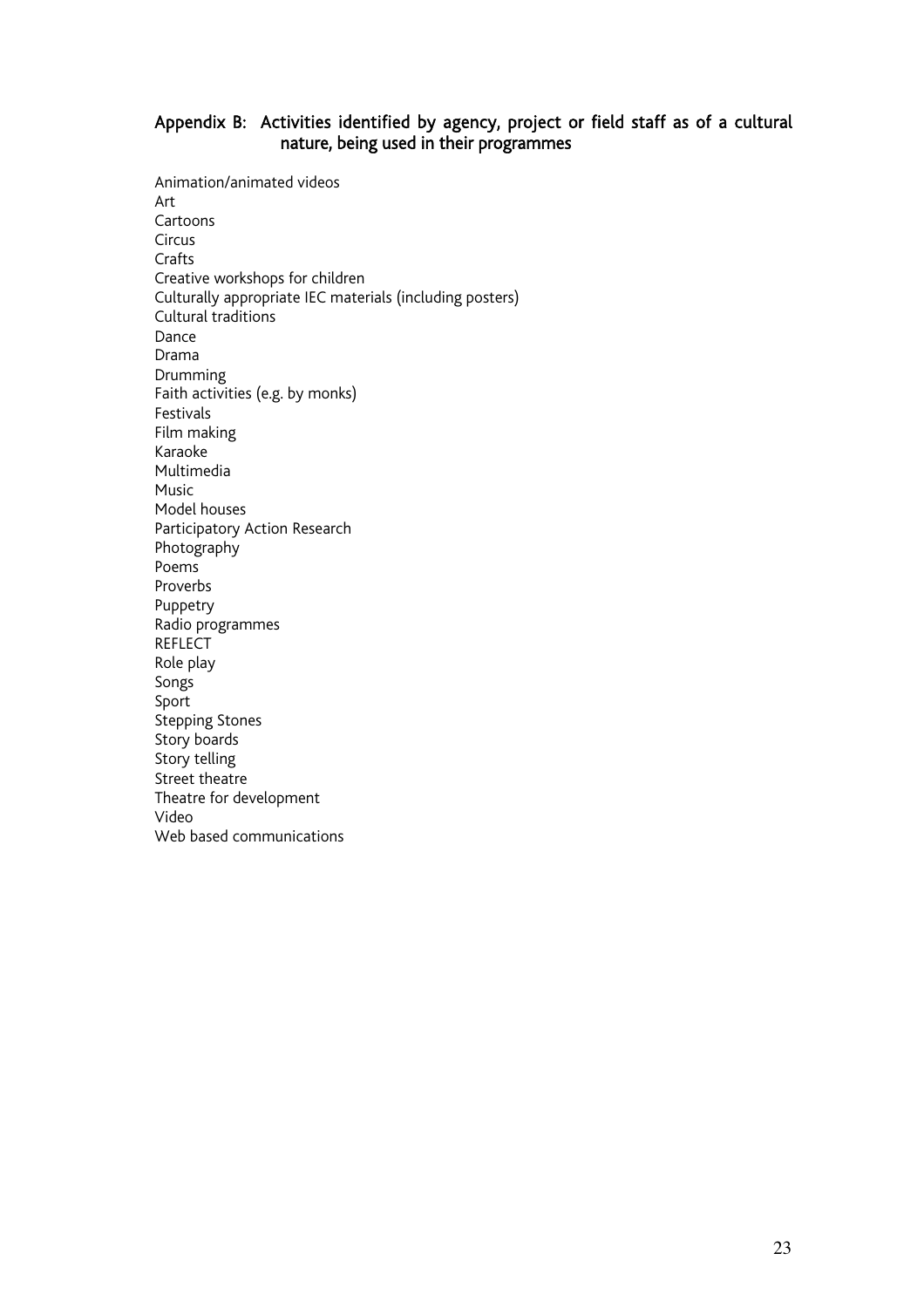### Appendix C: Countries/areas where cultural or cultural activities have been identified amongst agency projects

Bangladesh Brazil Burkina Faso Burundi Burma Cambodia China Colombia Egypt Ethiopia Gambia Ghana Guatemala Haiti/Dominican Republic India Indonesia Kenya Lao PDR Liberia Malawi Mongolia Myanmar Nepal Nicaragua Niger Nigeria Pakistan Peru/Bolivia Philippines Rwanda Sierra Leone Somalia Somaliland South Africa Tanzania Thailand The Sahel Uganda UK Vietnam West Africa Zambia Zimbabwe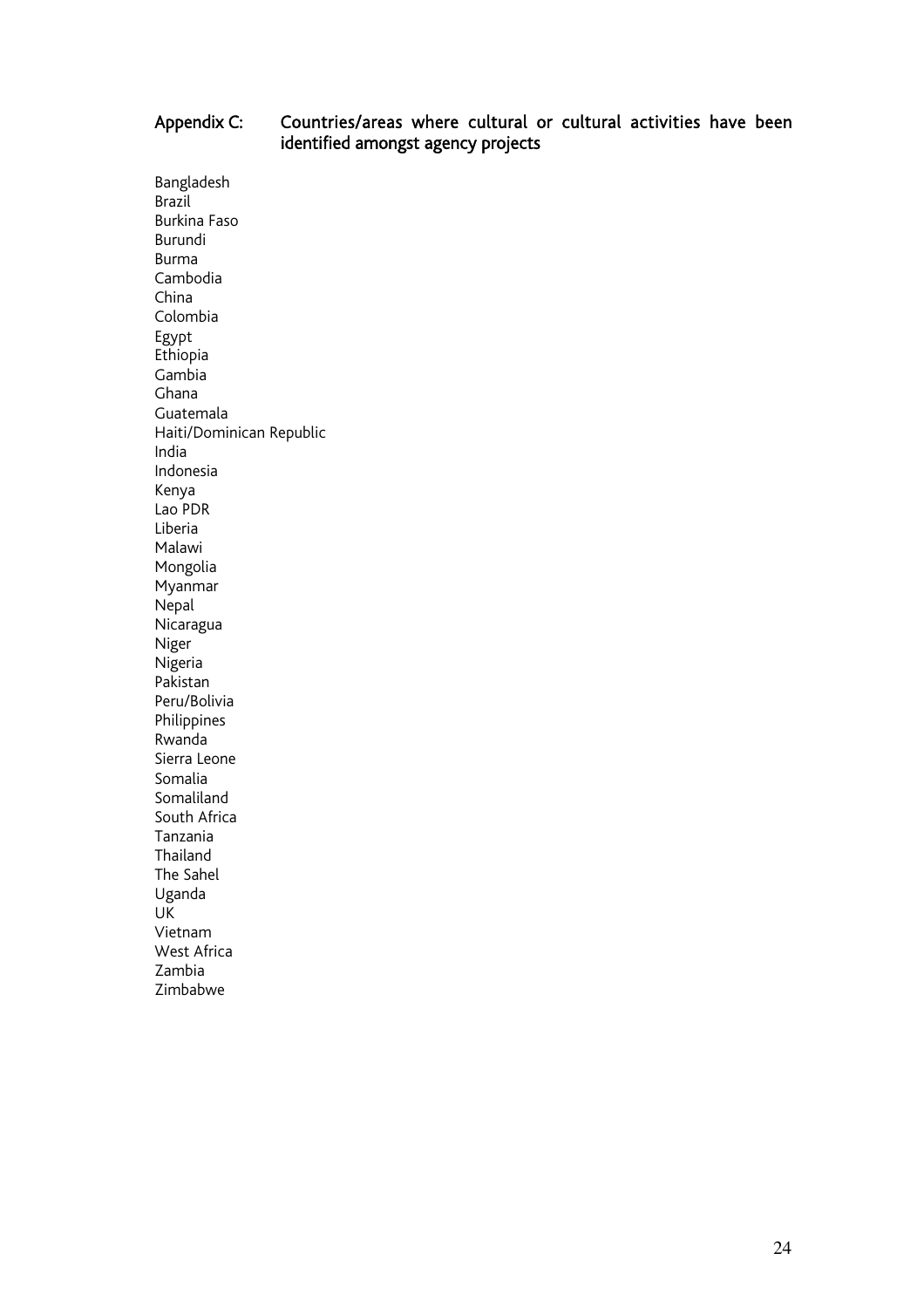### Appendix D: Topic areas covered:

HIV/AIDS Female Genital Mutilation (FGM) Reproductive Health Relationships Communicable diseases Water supply and sanitation Primary health care Drugs Maternal/child health Traditional birthing practices Traditional herb gardens Early marriage/teenage pregnancy Domestic violence/rape Gender Child Trafficking Child welfare Child abuse Child exploitation Children's rights Positive parenting Girls' education Education in general School linking Development education Youth issues Inclusion Teacher training Refugee/asylum issues Peace/reconciliation Literacy Slum culture Poverty Harmful traditional practices Food security/agriculture Morality/ethics Globalisation Decision making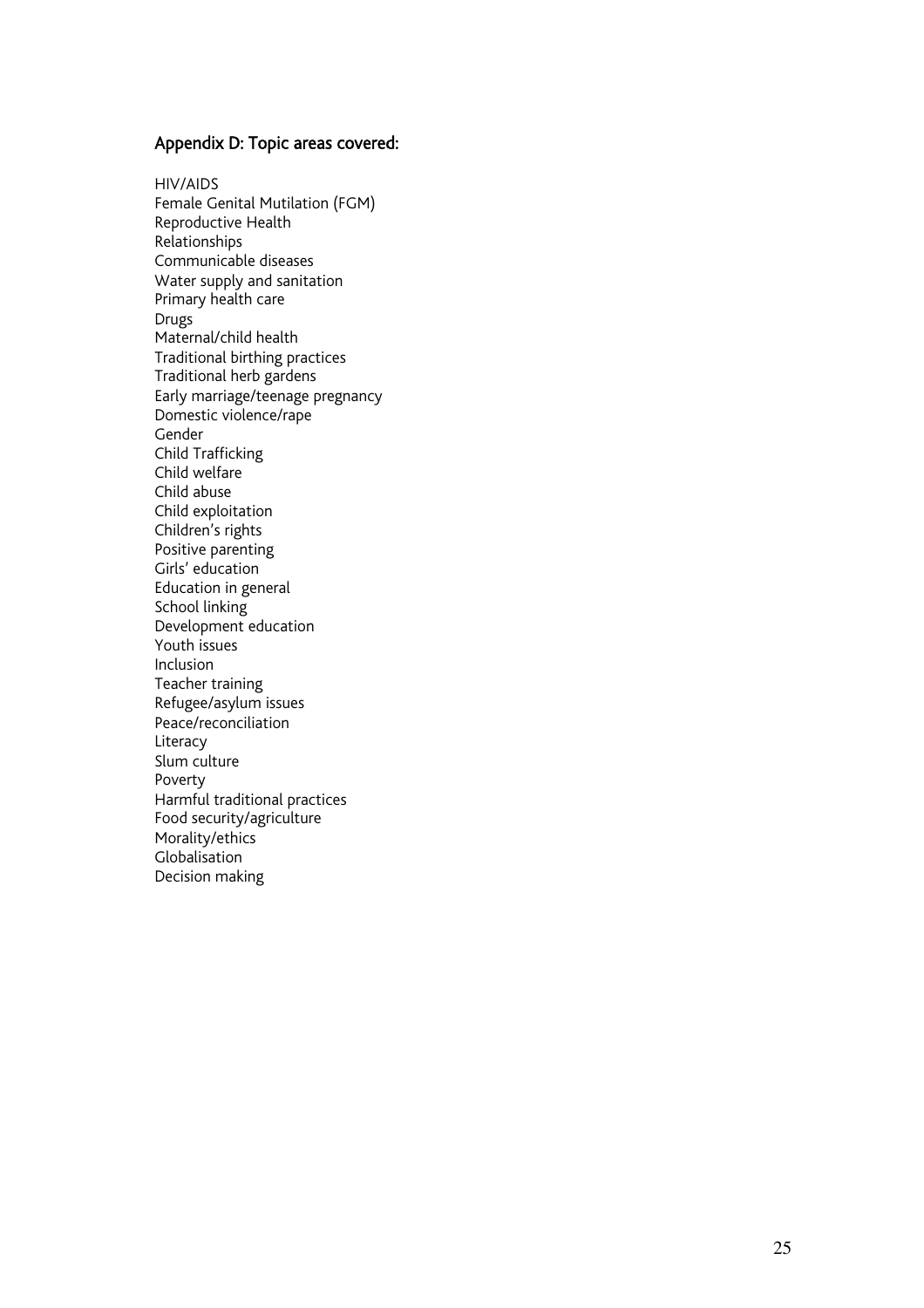## Appendix E: Comments and Lessons Learned

### 1. On a Cultural Approach:

When asked about a cultural approach to development, all London based personnel responded with information about projects that have some component of "arts or culture", "popular communications methods and/or media" or "participatory processes".

On the other hand, although responses from local personnel in developing countries (in both Africa and South/South East Asia) have identified similar specific activities to those identified by London based personnel, they have also noted "the lack of a conceptual framework for a cultural approach to development" (AA Ethiopia) and about it being an opportune time to "take steps towards formulating a … policy level approach towards cultural action" (AA Pakistan).

One respondent in SE Asia noted that "from the late 1990s to the current time, development philosophy has been beginning to emphasise the importance of development embedded in culture (as the basis of identity) and the need to celebrate culture and identity" which has led to "revitalisation/revival of interest in culture on the Sub-continent, but within the current context, not as a means of re-establishing the old context (for example, there is revived interest in the songs sung by women while grinding cereals for food. The interest is in the content of the songs not the context of having to grind grain by hand again)". But "culture is not yet [being] taken seriously enough in practice. With participatory processes many people indulge in the rhetoric but fail to implement the approach in practice but in the case of culture, not only is there little practice but the rhetoric is still lacking" (AA Regional Office, Thailand).

More than one respondent in South/South East Asia and Africa reiterated the thought that "culture is not yet being taken seriously enough in practice" (TF Rwanda). "Most development workers make assumptions about culture – they should be required to make their assumptions explicit in proposals, action plans and project reports" (AA Thailand). "There is not enough consideration given to the explicit intent to use culture… most projects are probably doing something but it is not planned or systematic, probably being done as part of participatory processes so the relevance, rationale, aims/objectives are not made explicit" (SCUK Thailand). "It is time for a manual on culture in development, much like the manuals on participatory processes" (AA Nepal).

### 2. On Evaluation:

*SCUK Nepal:* "Cultural/cultural activities are seen basically as a tool or medium to aid process development, to date they haven't been viewed as a process within themselves that need to be monitored and impact evaluated – how would you evaluate their impact anyway? It is not something we have addressed."

*HU Rwanda:* "We are investigating the Soul City approach to evaluation, including impact evaluation which Urunana is still developing, because current surveys do not provide depth of information regarding impact and knowledge or behaviour change. We recognise the need but lack resources and don't yet have an appropriate model finalised – we are hoping that a review in November will assist in suggesting/devising an appropriate model."

*HU Cambodia:* "Importance of evaluation is not really appreciated [by donors], there is not enough funding allocated to evaluation or to determine impact on knowledge, attitudes and behaviour, or even "take up" of programmes"

*Gemini Youth Programme Co-ordinator, Ethiopia:* "We are still looking on how to do that [evaluate/measure impact] – we have tried a number of different ways but none are really satisfactory for evaluating creative impacts. We have no problem saying that we have successfully provided new skills to "x" young people but community impact is another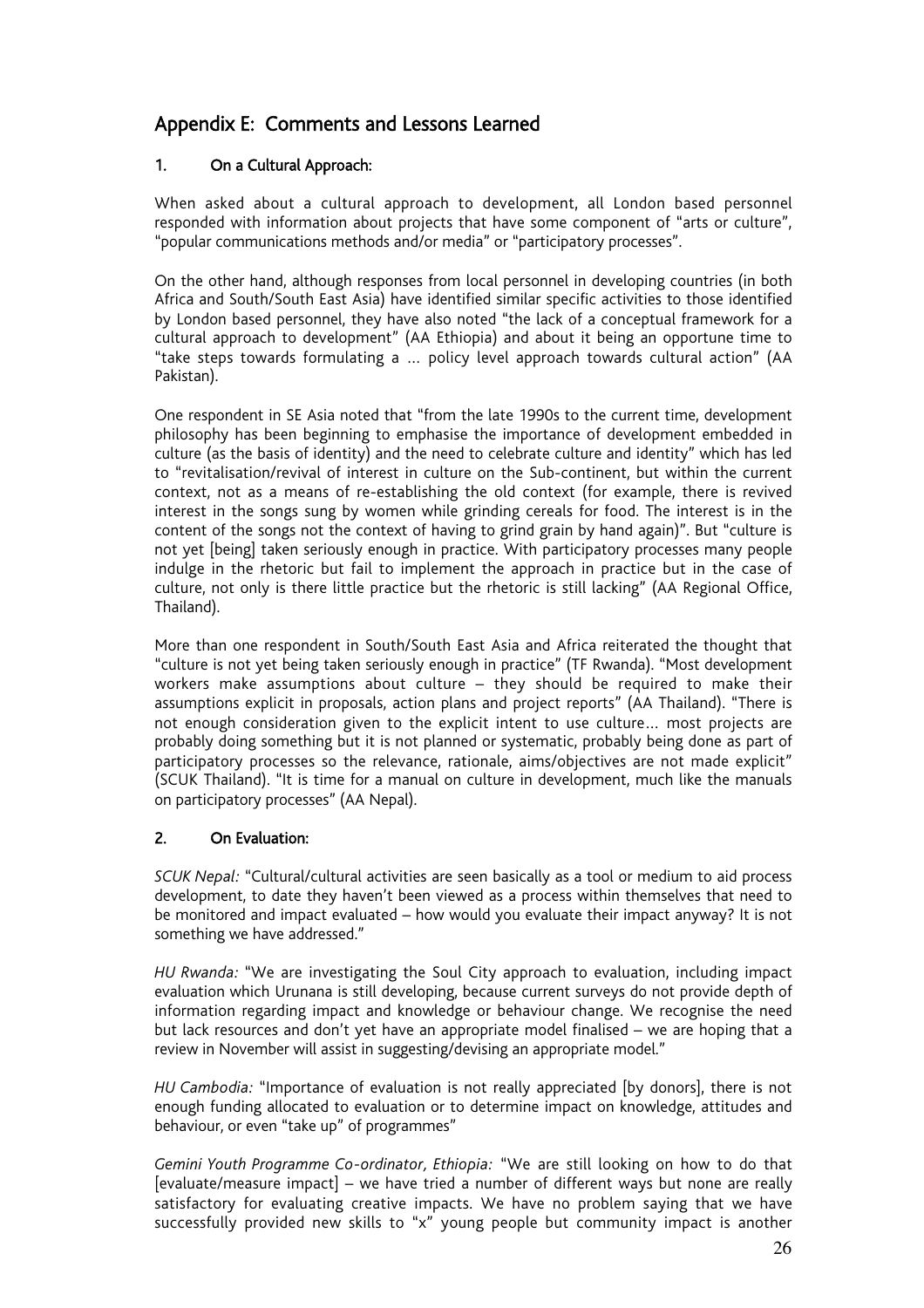matter, if we are referring to the question of behaviour change. Social indicators are not necessarily relevant within the time frame of a project but maybe we can look at what happened in communities before and after our interventions, or we can look for themes in the feedback that we get from audience members to find out what effect the intervention has had on the way they talk about issues. Awareness-raising is a realistic objective of cultural activities but behaviour change may not be a realistic objective and if we fail to provide evidence of behaviour change then cultural activities will be seen as a failure and marginalised by the development donors."

*TF partner Rwanda:* "We evaluate through Anti Aids clubs' feedback and testimonials from community members, and also the number of requests from other communities who want a group to visit and perform for them".

*AA Nepal partner 1:* "Increased children's enrolment at schools, impact of children's song rally"; "Parents have started sending both sons and daughters to school"; "Gender discrimination has been reducing"; "Children's development activities have progressed"; "Monitoring - if the awareness in one person has transferred to others or not"; "By talking to people who have been part of the cultural activity - to know if such awareness has been internalised by that person or not".

*AA Nepal partner 2:* "The impacts are not so direct and immediate in terms of the practice use and change in behaviour. We can observe directly in the mass-audience and get feed back keeping in mind their emotion. Another way is to try to involve the audience as artists so that [they] can express their views. We can also ask questions and get answers. We also distribute questionnaires and get the responses. Lastly, we see/observe the changes in community".

*AA Nepal partner 3:* "We are assessing the impacts in regular basis. Impact is generally reflected by the people during Participatory Review and Reflection Process in the community. Besides, it can also be observed directly from the behavioural changes people show in the community like: "less ghumto (veil) by the women than earlier".

*SCUK India:* "This is a subject which all of us at South Zone area exploring, if you have any ideas or suggestion on how to measure impact of any intervention for change in attitudes/ behaving we would appreciate it. For HIV/AIDS, we contracted 'New Concept' an operational research group to conduct a post and pre IEC survey to measure impact of campaign through various methods - testimonials of children/govt officials/partners/communities; perceptions and documentation of changes in the lives of children by partners, children and community; we are exploring usage of video documentation by children as a tool for child friendly monitoring and evaluation. As part of our advocacy strategy we had five consultations with children, parents and district educational officials/local governance institutions and NGOs. These consultations at district level public culminations into state level public forum. We are hoping to rope in Chief Minister and Governor for an interface with the children. To facilitate children's presentation we have supported children to develop their messages, script and shootings. They have edited the film on their own. Children strongly feel that corporal punishment, lack of interesting teaching-learning materials, medium of instruction is not in their mother tongue. They have been bringing this to the notice of district and now they want to put it in front of state level officials. Hence we thought video could be a best medium for their presentation".

### 3. On good practice

*AA Nepal:*

"The drama could be best tools for awareness-raising if it is in local language. Drama that could carry the message focussing on local issues that community is facing in their daily life is best"

"Street play is an effective method to aware people. JSSN has been running street play for 10 years and it is found to be more and more popular. More people made their toilets after they watched street play on the importance of toilets."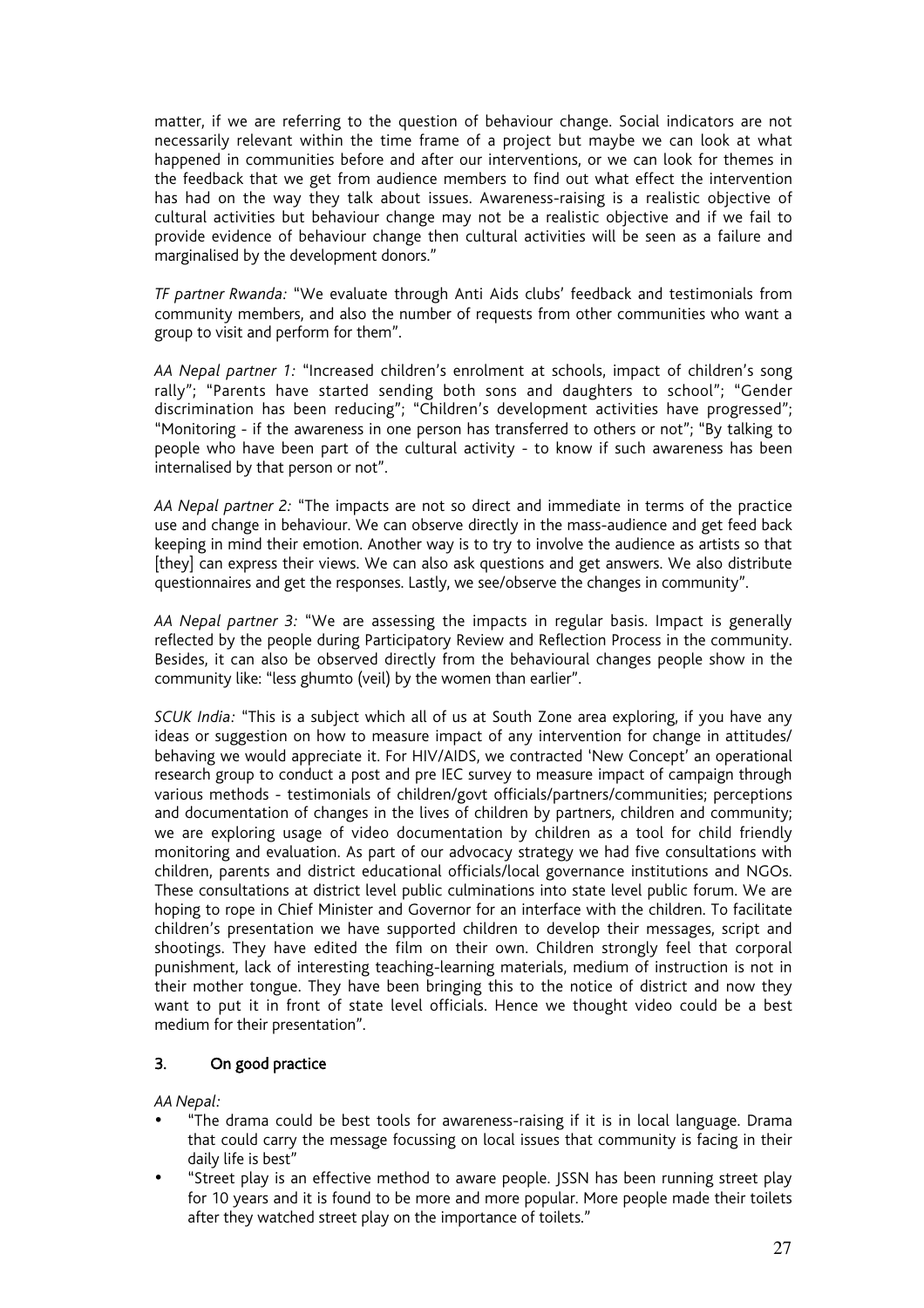"This cultural activity has found to be an effective medium for raising awareness and conducting big campaigns specially for education and media advocacy"

"We could convey a lot of information within a short time frame"

"When the community is aware of an issue and wants to change for betterment, it can do so"

"We have to follow best practices of our culture and is possible through biodiversity, conservation and promotion"

### *HU Cambodia:*

"Determine the socio-cultural barriers to messages intended by popular communications before embarking"

"Ensure actors/script writers have been educated on the topic and test knowledge/teach the importance of checking content with resource people"

"Analyse the context for its cultural relevance/nuances before taking a formula that worked in another context and applying it in a new context"

### *SCUK Nepal:*

"the process of developing Theatre for Development (TfD) is very empowering one" "you can always do more preparation on negotiating/discussions"

"Children sometimes are more able to do better TfD than adults as they are more prone to forming ideas during the TfD than imposing ideas already in their minds"

"Children can negotiate with adults but need preparation"

"Preparation and flexibility are key to success"

"Analysis is the key (need to spend time on it) in preparing a good TfD"

"TfD does not necessarily sensitise participants about all power structures-egos still are involved in defining roles-have to watch for power relations within TfD team"

"Need to be able to (at least during analysis) free yourself as much as possible from the environment around you"

"Role of clothes/dress in TfD crucial in some communities"

"TfD is a quick and effective in raising issues in the mass"

"have to be ready for results of the TfD - can be serious, conflicting"

"organisations have to be ready to stand by the TfD doers"

"clarity on organisers part is crucial in using such methods"

"the power of a message (in any sort) should not be underestimated"

"the role of the facilitators is key as is their clarity"

"knowing the audience and selecting the appropriate approaches/issues within the way of raising the issue is crucial (e.g. different stories to address same issue with a homogeneous group or a group of diverse stakeholders)"

"The dramas are relevant to daily lives and can touch people on an individual level" "Issues that are sensitive but crucial can be [tackled]"

"TfD can help children bring out key issues to adults without directly confronting power structures, and also then raise action against discrimination or abuse"

"Helps to mobilise people against (sic) the issues"

"TfD tools helps to sensitize participants about the issues"

"TfD compels people to analyse their own environment and themselves"

"don't deal in dreams – if it is a dream that is not achievable, it will leave them vulnerable in the long run"

"must be down to earth, achievable, come from the community, respect cultural identity and dignity"

"if it is related to their own experiences then they will accept it but if it does not stem from their own circumstances then they will ignore or reject it"

"activity and issues must be audience specific – 'right' subject/'wrong' audience equals failure"

*SCUK India:*

"At community level, children and partners have used different folk and theatre arts for mobilizing communities on sensitive issues like trafficking, HIV/ AIDS, child labour and Education".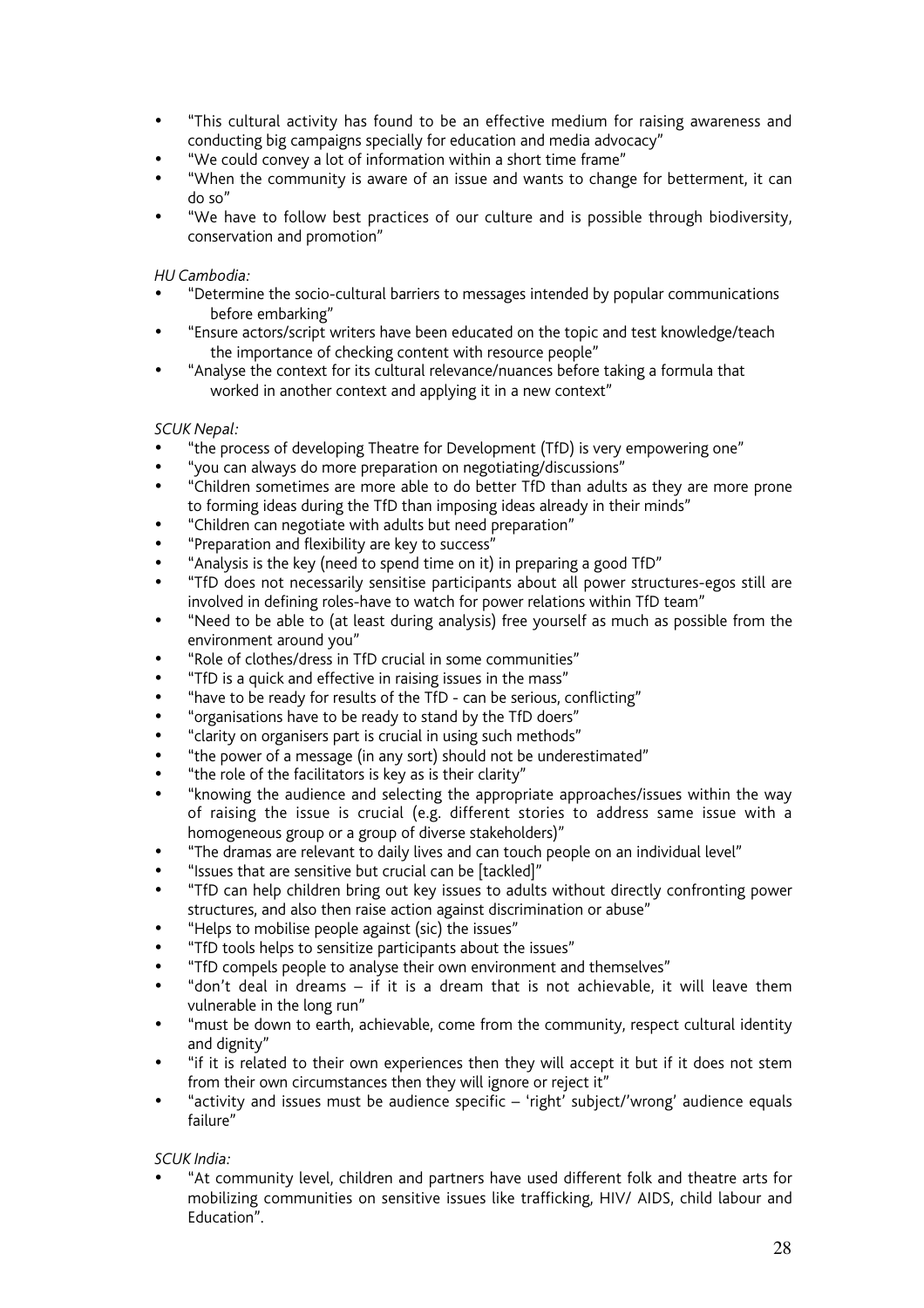"We have found these forms to address power relations and enter into social dialogue. Children found that raising awareness and communicating their demands through this form more culturally suitable – it deflects cultural and social norms of expected child behaviour".

"Art and creative forms have long lasting Impact on the audience and sustainable as it is easy to retain visual images and messages".

"One of the project aims is to create an enabling environment for children's participation and space for expressing their views and opinion. These forms facilitate creation of spaces for children in village development planning (these are by norms adult driven). The usage of creative art forms, the norms have been broken and children are being invited for their inputs"

"HIV/AIDS is very stigmatized and discriminated issue. There are taboos for discussing the issue with children. The art forms have broken the unwritten laws of discretion and taboos and opened channels for communications between adults and children. In fact government officials are involving project children to discuss this subject in their school AIDS education programme. Also puppet shows gives anonymity to the performers and protects them from unnecessary targeting and stigmatization"

"In case of education, films were a medium, which could express opinions of different children to an audience. As public speaking could be unnerving for most experienced adults, children would be even more traumatized. They show their videos and take in questions for further clarifications and information".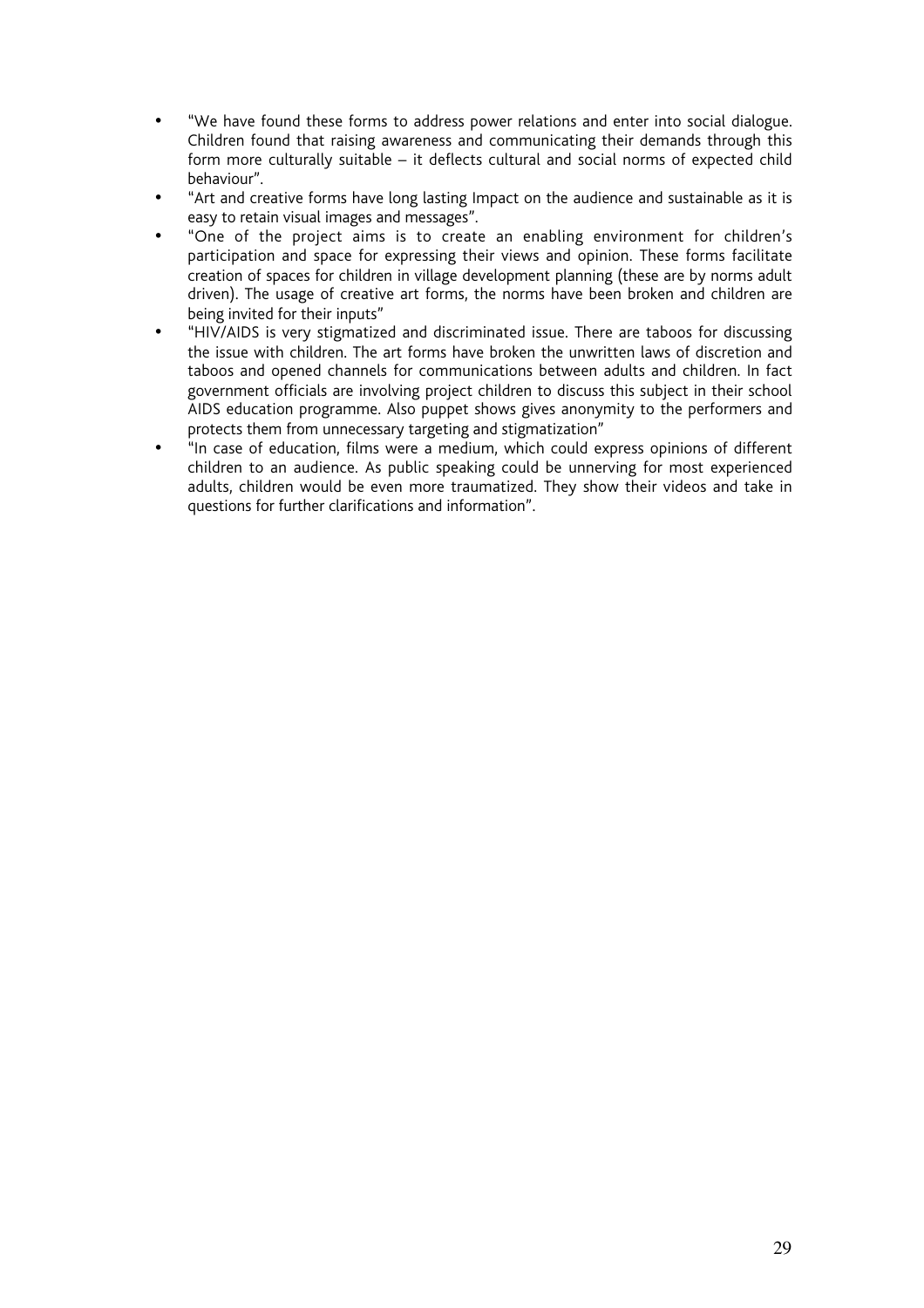## Appendix F: Illustrative Cases

### Action Aid Case Studies

### 1. REFLECT and Dalit Rights

### *Country/region:* Nepal

### *Project Focus:*

ActionAid Nepal's (AAN) local partner, Saraswati Community Development Forum (SCDF) began work in four Village Development Committees in 1998. 15 Reflect centres for women were launched in Saptari District, in eastern Terai. The centres provided women with an opportunity to identify and discuss issues, build their skills, confidence and leadership through conducting an analysis of the caste system and the situation of women. Eight women's Sanghams (organisations) were formed among Reflect members.

#### *Background:*

Dalits in Nepal's eastern Terai have endured centuries of intimidation, abuse and discrimination by upper castes. Countless murders and beatings provoked by violations of caste barriers (drinking out of a water tap, entering a temple, or crossing onto the wrong path) can be recalled. The majority of eastern Terai Dalits are landless agricultural workers, dependent on high caste landlords for their well being and challenges to the caste system power relationships have been rare.

#### *Level of cultural intervention:*

Culture as context Culture as content (local forms of expression) Culture as method (participatory processes) – process-based

### *Activities:*

Reflect activities included visualisation techniques such as mapping, calendars, posters, role play, theatre, songs, proverbs, sayings and video

### *Outcomes:*

Reflect activities served to break down barriers, raising participants' self confidence and dignity. Because of the rigid caste system, when Reflect classes started, Dalit women had to sit outside the class and were not allowed to use the same water tap or share food with non-Dalit class members.

The origins of this segregation and associated attitudes were analysed and discussed in the Reflect circles. Barriers were gradually broken down and conscious changes were made so that non-Dalit and Dalit women would mingle, share food and sit together in class. This in itself was a major achievement given the stringent cultural taboos surrounding caste behaviour.

The Reflect circles also provided the basis for a new movement in the Saptari area, creating space for Dalit-run organisations, equal participation in Sanghams, greater advocacy for Dalits within the district and action on issues as varied as education, land reform and citizenship.

Dalits in the region challenged their traditional jobs as dictated by the caste system. To highlight their case, they refused to dispose of the dead carcasses of animals.

Dalit Sanghams chose education as a key issue. For many education was not possible because of high fees. But as a result of the protest two schools began to waive school fees for Dalit children.

### *Beneficiary feedback (reported/observed)*

None available

### Sources:

Archer, D., & Newman, K. (2003). Communication and Power. CIRAC: www.reflect-action.org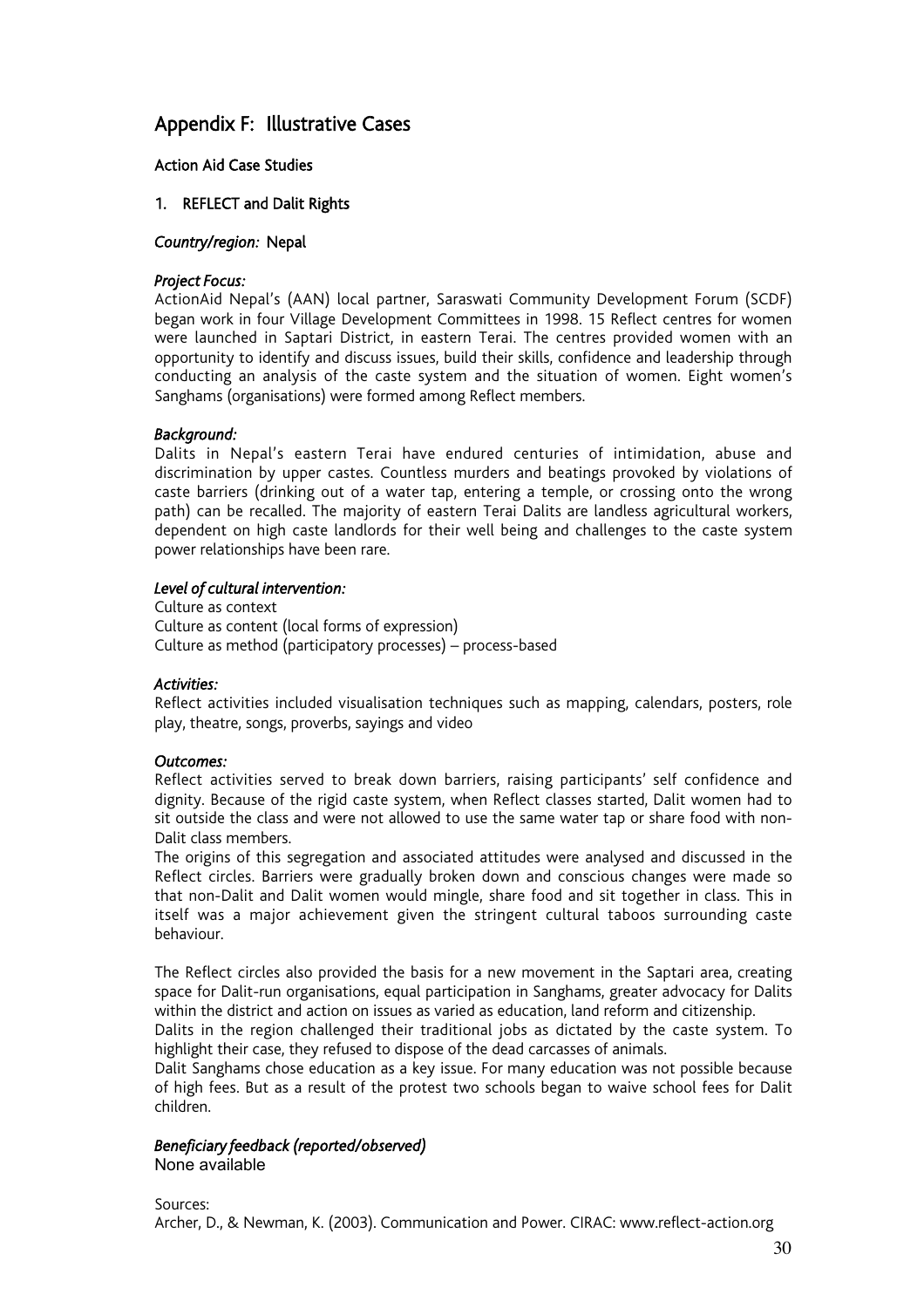### 2. Stepping Stones

Country/region: The Gambia

### *Project Focus*

*Stepping Stones* is a participatory HIV prevention programme based on a Freirian approach to empowerment. It combines Participatory Learning and Action techniques (PLA) such as roleplay with 'non-formal' education on prevention.

### *Background*

The Gambia is a predominantly Muslim country with relatively low rates of HIV infection. There was increased prevalence of HIV and syphilis in the project area. There was a lack of detailed knowledge about HIV, scepticism about its existence, and ambivalence towards family planning. Unwanted pregnancy and fertility were major social problems. The programme's emphasis on HIV was adapted to infertility prevention/reproductive health to suit local needs.

Stepping Stones supplemented school-based sexual health promotion, radio-based promotion and peer education. It was implemented in partnership with the Department of State for Health, Gambia Family Planning Association, World Wide Evangelisation for Christ Mission and the Medical Research Council. It is a UNAIDS-recommended resource for community mobilisation.

### *Level of cultural intervention:*

Culture as context Culture as method (drama) – process-based

### *Activities*

Drama was used to present ways in which relationship problems cause sexual and reproductive health difficulties. Common themes were: money love (transactional relationships), support from husbands, poor parenting and teenage pregnancy.

The programme helps participants to increase control of their sexual and emotional relationships by working in single-sex peer-groups, usually 4 groups comprising older and younger men and women. Workshops cover relationship skills, assertiveness, information on sexually transmitted infections (STIs) and condom use. Peer-groups come together for joint meetings and present dramas to the village to mobilise the whole community to support behaviour change. Participants are also encouraged to involve themselves in peer education.

### *Outcomes*

Increased risk awareness of HIV and sexually transmitted infections. Value of condoms recognised before, within and outside marriage. Women insisted on condom use in and outside marriage Condom monitoring data suggested that condom uptake had increased. Dialogue within marriage - fewer disagreements; less domestic violence. Diffusion of messages took place with non-participants including children.

### Beneficiary feedback (reported):

The techniques are good and some are very funny, such as the role-plays which we really liked and found easier to understand.... for people like us who have never been to school (female)

Some say it is transmitted through sex and some say it is transmitted by walking over dog or horse or donkey's urine or some-one's urine who is infected, but finally (we) came to know that it is through sex (male)

You should use (a) condom. If someone is infected with the disease he will not transmit the disease to you because every thing will stop in the condom, but if you do not use the condom he will transmit the disease to you (female)

We have learned - the women have learned, the men have also learned. It has made us able to get on with our husbands well in the matters of our marriage and with the people we live with in the compound (female)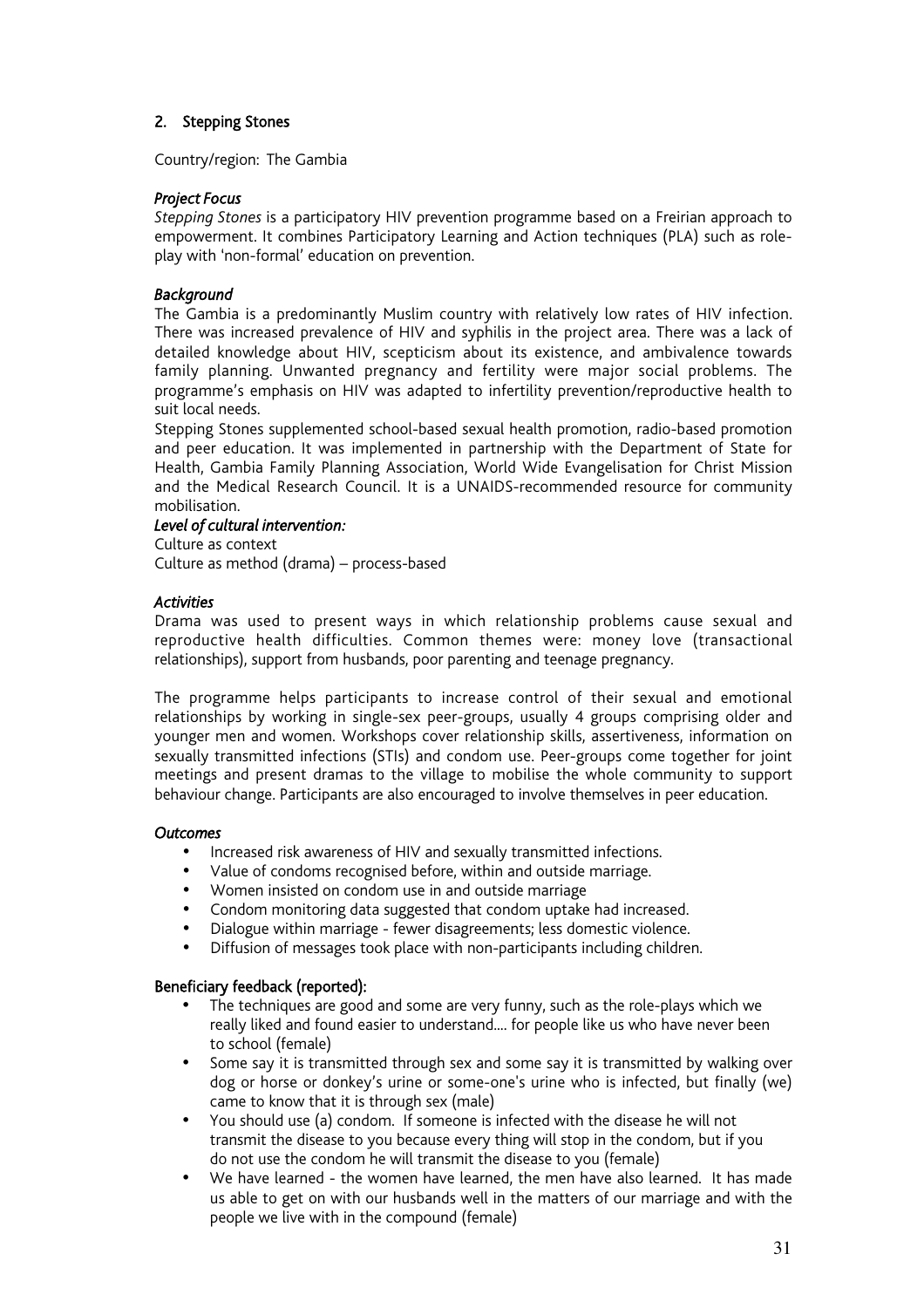It only brought (good) things to us. Before we did not know how these diseases are acquired, but now we know because of the lessons of the *Stepping Stones* programme. Before we were sleeping but now we are awake. (female)

Stepping Stones consultant (interviewed in Rwanda):

"It is a very powerful programme, very inclusive because people own the programme. It is both, cultural and creative, cultural because it starts from where the people are and creative through its use of drama, discussion following videos and other participatory methodology. It gives people hope where they never had any  $-1$ 've had feedback from previous participants about how it has helped them solve some of their problems, improved their lives because they have started small income generating activities which have given them better living conditions, including nutritional status, increased their motivation and will to live, thus extending the lives of people living with HIV/AIDS".

#### *Sources:*

ActionAid evaluation report of Stepping Stones in The Gambia. Stepping Stones consultant, Rwanda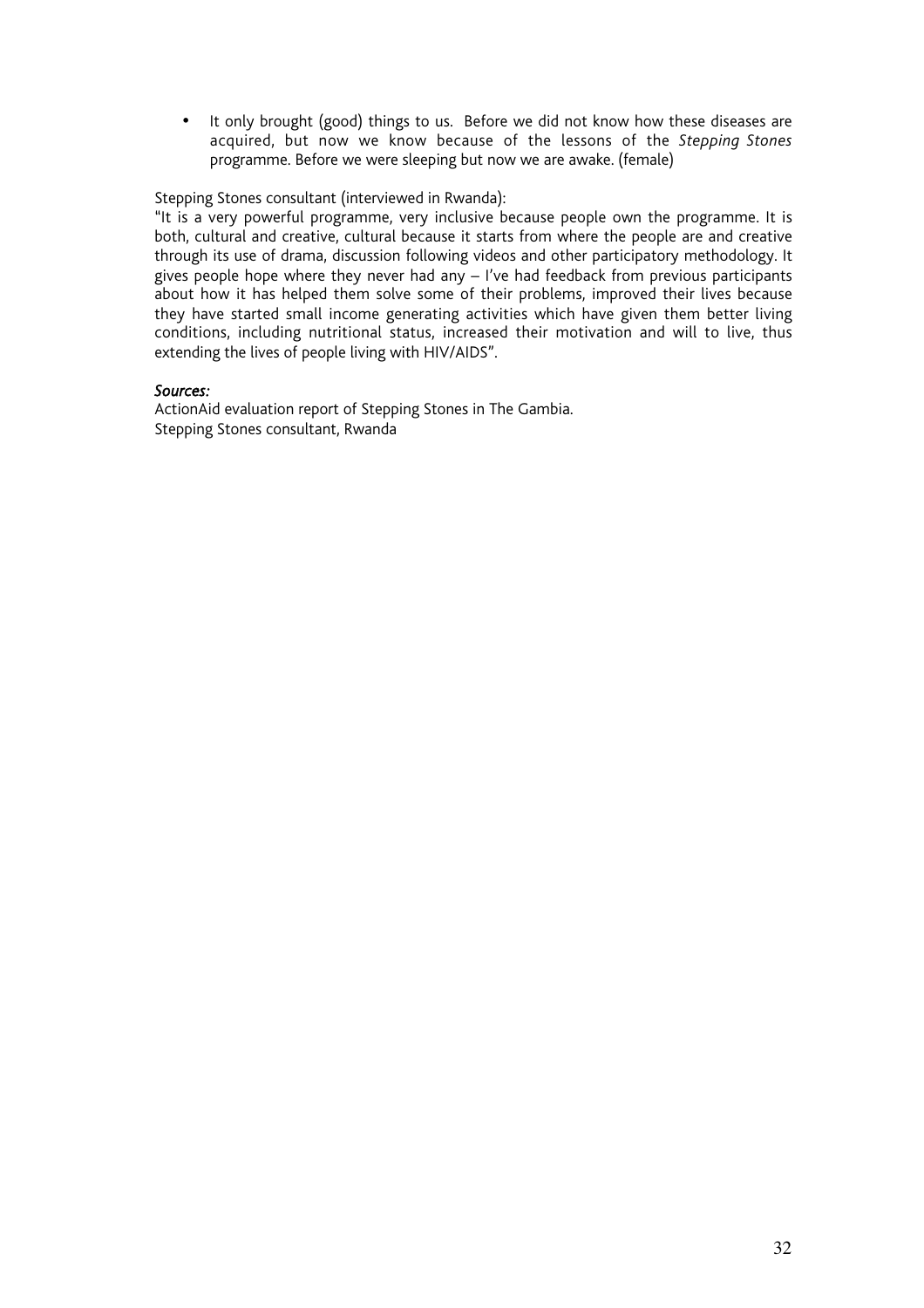### Comic Relief Case Studies:

### 1. Adugna Community Dance Theatre and GemTV:

### *Country/region* Ethiopia

### *Agency:* Ethiopia Gemini Trust

### *Project Focus*

The project was originally supported in 1997 by Comic Relief for Ethiopia Gemini Trust to provide intensive training in creative arts to a group of 30 street children (then aged 12 to 19). Eighteen of the children were trained in dance and twelve in film techniques, which has led to the establishment of the Adugna Community Theatre Dance group and the video production house GemTV in Addis Ababa.

### *Background*

In 1995 UK film maker Andrew Coggins was planning to make a film about Ethiopian street children. He convinced community dance practitioner Royston Muldoom to visit Ethiopia and create a performance to raise consciousness about the plight of street children. More than 100 street children were involved in the performance. The British Ambassador asked the group to perform as part of the British Embassy's 1996 centenary celebrations. Muldoom returned to produce a piece about the lives of the children themselves, which was performed to 250,000 people in Addis Ababa. The seed was sown for a project to offer dance training to 18 street children and video production training to another 12 street children.

### *Level of cultural intervention:*

Culture as content (contemporary western dance used to promote positive gender images, African dance, video stories depicting or dramatising implications of cultural practices or traditions)

Culture as method (dance/drama/video) – combination of process and tool-based depending on situation and definition of participants/beneficiaries

### *Activities*

### Work with original beneficiaries

The aim was for the film makers to be trained to "articulate their lives from the inside" and the dancers "to raise public awareness about the vulnerability of street children". The project was envisaged as an 18-month programme but ran for five years. Training for Adugna centred on training in contemporary Western and traditional Ethiopian dance, and arts management and production, and for GemTV in video development and production. There were classes in English, maths, computer and administrative skills, social and other community development skills.

### Work with past beneficiaries

A partnership between Adugna and the Ethiopian Police enabled creative activities to be introduced as part of police training between 1998 and 2001 focussing on human rights and the characteristics of open and accountable policing. This work was conducted at the National Police Training College and was extended to the Tigrai and Amhara regions, where over 1,000 police participated. A dance performance and interactive drama were devised reflecting a *"Day in the Life of the Police Station".* The drama featured various situations typically encountered by police (sexist attitudes to women police officers, violence against prostitutes, domestic violence, violence in a bar etc) portraying negative police responses. Feedback from discussion groups were subsequently shared and used to portray a policing style more conducive to democratic governance and social justice.

In 2001 Gem TV created Another Kind of Life, a film on abduction, rape and forced marriage of girl children. It was produced to encourage local community discussion in the region of Ethiopia in which the film is set (83% of all girls in the region are said to have been abducted.)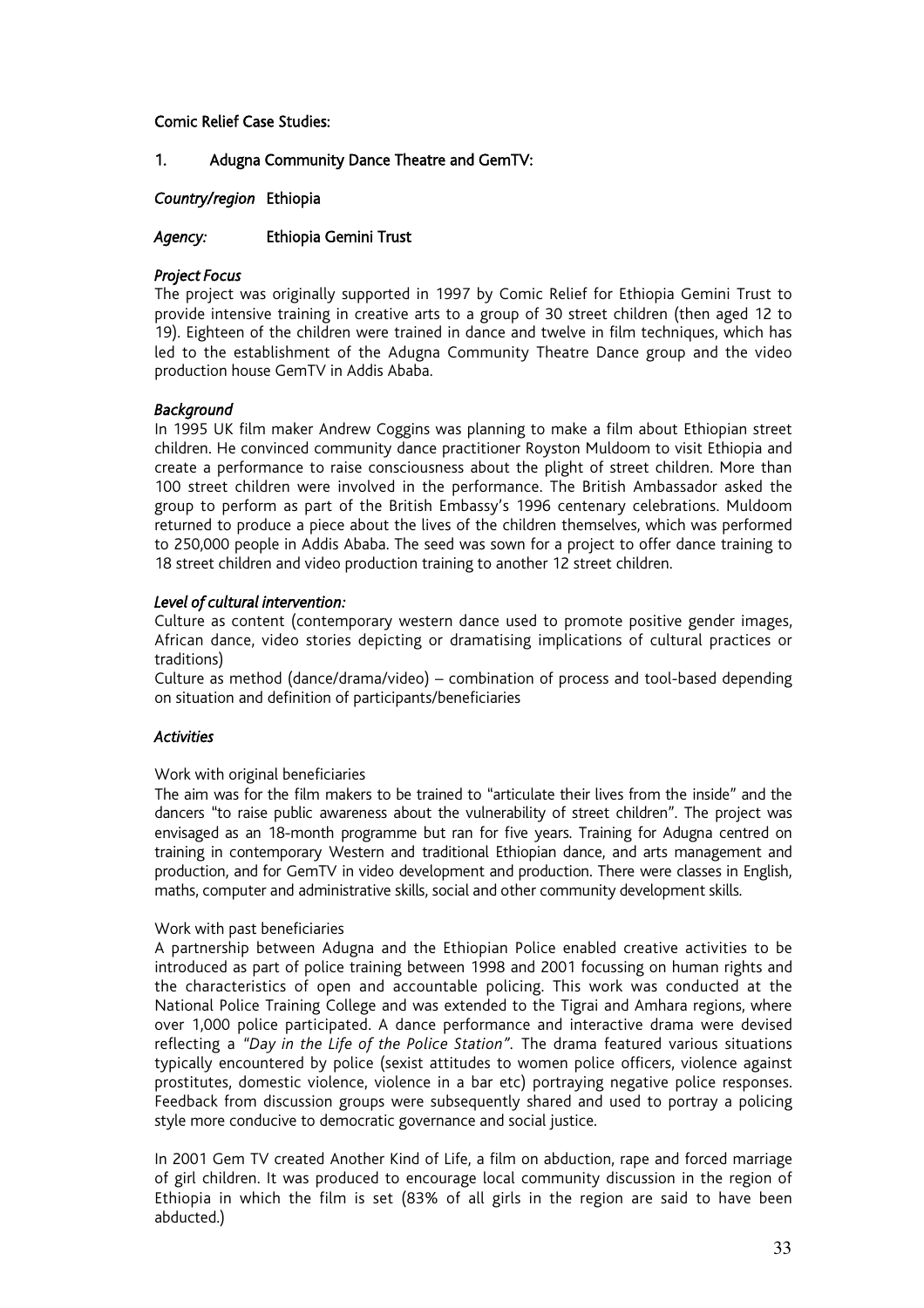#### Work with current beneficiaries

Adugna is now also teaching other young people – they hold a class for the Gemini kindergarten group; have set up a Junior Adugna class; run a class/group (Alert) in collaboration with Adugna Potentials (an integrated dance group of Adugna and a group of young people with disabilities); undertake outreach work with children with physical and learning disabilities; they provide outreach training in dance and forum theatre to Anti-Aids clubs in Addis Ababa districts.

In 2002, GemTV worked in collaboration with the Afar Pastoralists Development Association to produce a film focusing on the effect of the unequal burden of work on women's health and mortality.

Austrian Development Corporation commissioned a film, Cutting Edge, addressing female genital mutilation (FGM), which involved affected communities in script development and acting.

#### *Outcomes*

28 of the original 30 young people are still participating (now as professionals rather than trainees) in the Adugna and Gem TV.

Both groups graduated with City and Guilds diplomas

Adugna has been commended by UN Secretary General Kofi Annan who saw them perform at the African Development Forum Concert of African Artistes, broadcast live on Ethiopian television.

Adugna dancers have collaborated with other African and European artists and performed at international festivals

Adugna members worked on a pilot project to create a set of activities addressing gender issues, early forced marriage, and HIV/AIDS.

Another Kind of Life was shown as part of UNICEF's "Say Yes Campaign for Children" at the World Summit on Children at the UN General Assembly, and as part of Womankind Report at a UN conference in New York to illustrate the power of video in grassroots community change.

Another Kind of Life shown at a workshop in the Ethiopian Parliament in 2003. After the film was shown, the Ethiopian Parliament agreed that it was time to legislate against the practice of child abduction and forced marriage.

### *Beneficiary feedback (observed)*

### *Original beneficiaries:*

"Dance has changed my life, before I had shame and nothing to do. But now I work with people with disabilities. Most people think people with disabilities can't do anything but they are very surprised when they see how well they can move, how much they have to offer." (Addisu Demmissie, Adugna)

"I was 15 years old when I joined Adugna. Before that I spent time on the street. I had no work or education. Because of that I got upset and thought about smoking, drinking, stealing and other bad things. Before I joined Adugna I thought of myself as a useless person but now I… think of myself as a hopeful person. I have changed physically, socially and mentally. I learned a lot more than I expected in all aspects of my life. I would like to change the life of street children and work with the many poor children in my country. When we come to dance what's really nice is that we are teaching them through enjoyment so they learn and don't stop listening or learning because they enjoy themselves. You're not just teaching them about HIV or something else, you're showing them it's about life. Most young people want to talk, they want to move, so with our work they can do that and learn" (Mekbul Jemal, Adugna)

"Contemporary dance gives me freedom to be myself and equal with the male members of the company. Dance has changed my life. I used to sell things on the street but now I teach other people about important issues. Dance has changed the way I think.. My family didn't like me doing contemporary dance and told me to leave home but I said: 'No, I will stay at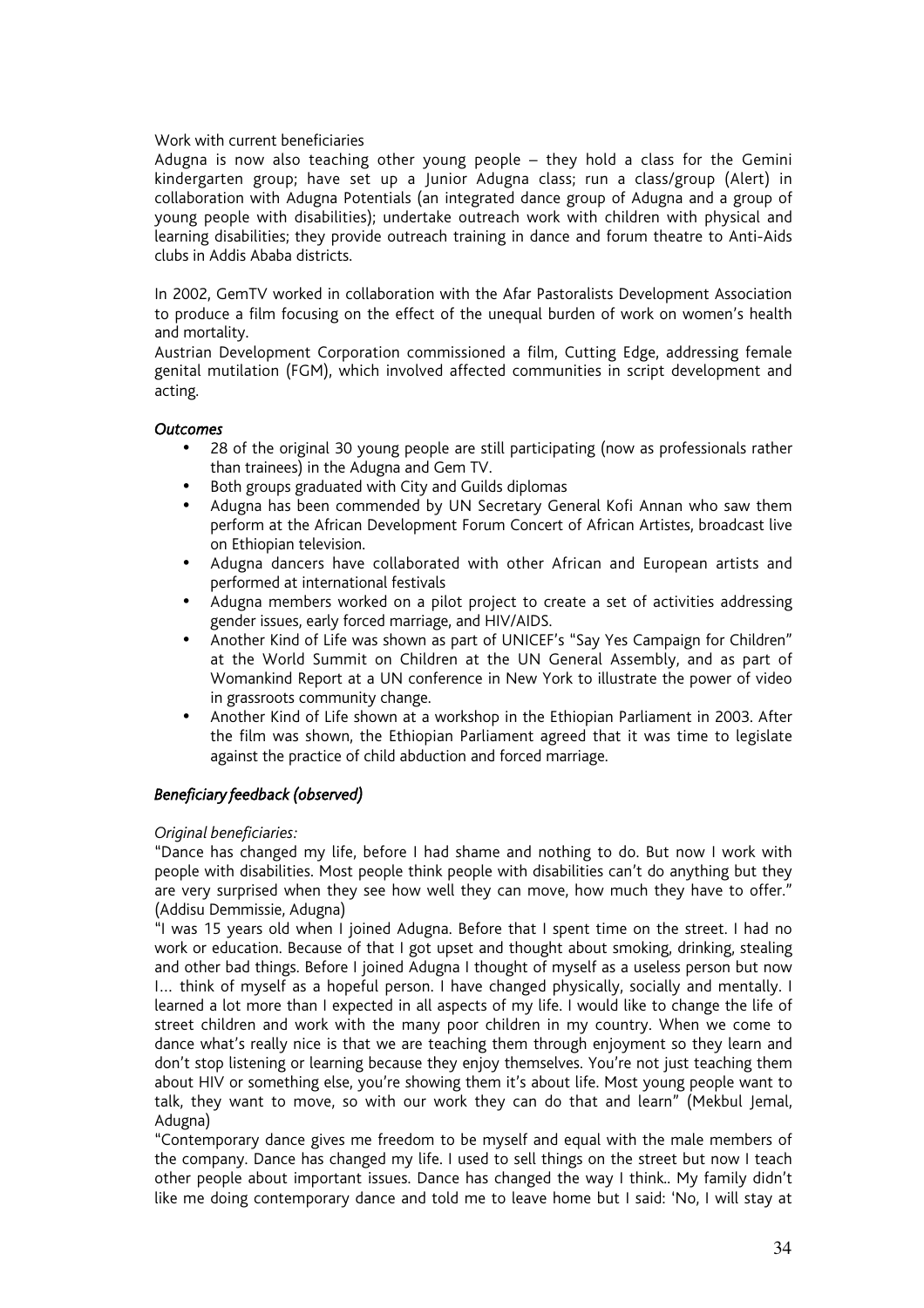home and I will dance, because dance has changed my life and lets me help others to change the way they think'." (Meseret Yirga, Adugna).

### *Current beneficiaries:*

"We had a group before we came here but we were not strong. After our work with Adugna our dancing is better and we are a stronger group. I have started teaching a group of younger people with disabilities. People in Ethiopia think that people with disabilities can't do anything so we are showing them that we can work too. They are very surprised to see us dancing with and lifting able bodied dancers and they are changing the way they think about disabilities" (Tilahon, Adugna Potentials).

"Before we started this training [with Adugna] it was mostly the girls that were trying to work with the community about HIV/AIDS… with maybe two of the boys coming along to help. But now we are all working together, we all have the same amount of information, we are as many boys as girls, we are a cohesive group now. The training has given us a lot more options to use in the future with our community. We really like all the things we have learned, it has given us more pride in ourselves and more confidence to do our work in the community. At first the contemporary dance was hard for us [because it takes us out of our traditional gender roles] but now we enjoy it very much, it lets us tell the community about [the issues related to the behaviours that put young people at risk of HIV and AIDS" (Compilation of comments from 4 male and 4 female members of a 21 strong member Kebele Anti AIDS club, being trained by members of Adugna).

### *Individual impact: Terefwork Negussie*

The researcher witnessed the impact of the Adugna programme on one individual and her family. Terefwork Negussie is severely disabled with cerebral palsy. She was accepted into the group, Adugna Potentials, consisting mostly of young people left with physical disabilities following polio. Her father Ato Negussie explained that before joining Adugna Potentials Teref had "sat in her chair all day in the house, shut away, very depressed and angry with us, her parents." Within three months of joining Adugna Potentials he reports that: "Now Teref herself, we her family and everyone are really excited and thrilled for her performances and the improvements she is showing in her behavioural attitudes… She has avoided all those unpleasant behaviours like worry ness [sic], frustrations, sadness, nervousness and unnecessary bothering. Instead she became calm, happy, sociable, morally she built confidence, peaceful and loving. Due to the dancing exercise and activities she gained active movements in her physical conditions. This is really a wonderful achievement". "Look at her, rolling herself along the floor, rolling over other dancers, pushing others to roll them over and enjoying every minute… it is wonderful to see her now, she is doing so much with her body we never dreamed she could do".

### *Sources:*

Plastow, J. (2003). *Dance and transformation: The Adugna Community Dance Theatre. Book* chapter, forthcoming.

Ethiopia Gemini Trust evaluations and annual reports to Comic Relief.

Interviews with members of Ethiopia Gemini Trust staff, members of Adugna, Adugna Potentials and Anti AIDS club members.

Interview with and documentation provided by Ato Negussie, father of Terefwork.

### 2. Global Dialogues – Scenarios videos

### *Country/region* Africa/Sahel region

### *Project Focus*

Scenarios From The Sahel/Scenarios From Africa is film and video project designed to improve the lives of those infected and affected by HIV/AIDS, reduce the spread of the virus, and help local organisations develop their capacity for effective HIV/AIDS communication.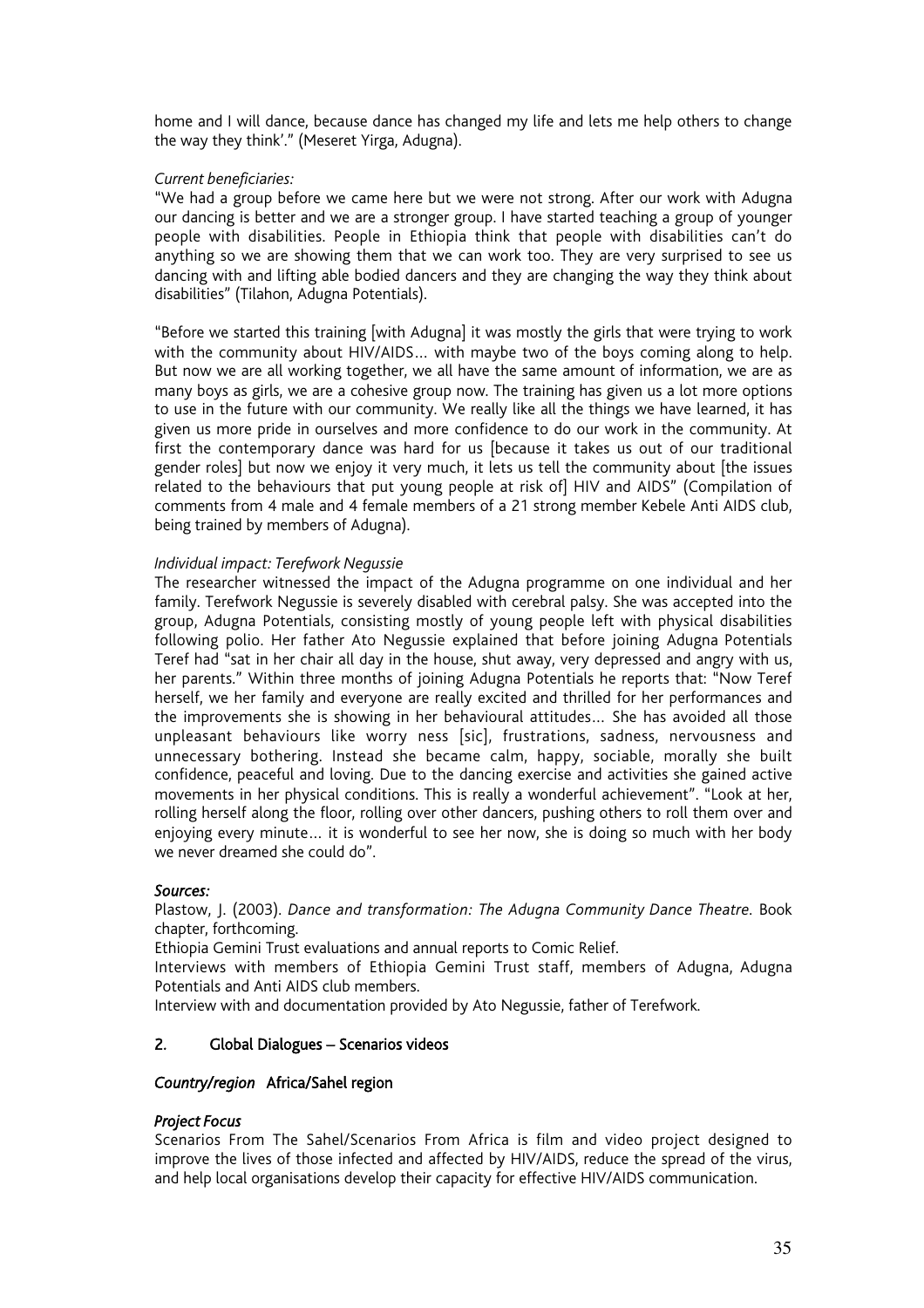### *Background*

"Scenarios from the Sahel" was originally designed as an HIV/AIDS prevention project carried out with and for adolescents and young adults in West African countries, which aimed to contribute to a sustainable reduction in risk behaviour for HIV/AIDS in Senegal, Mali and Burkina Faso and throughout sub-Saharan Africa, particularly in the under-25 age group. "Scenarios from Africa" is the demand-driven scaling-up of Scenarios from the Sahel.

The project's objectives were:

- to improve young peoples' access to appropriate information about sexual and reproductive health;
- to help develop an environment more open to discussion of these issues;
- and to promote responsible sexual behaviour.

#### *Level of cultural intervention:*

Culture as method (film) – both tool and process-based

#### *Activities*

Contests in 1997, 2000 and 2002 invited young people up to age 25 to submit ideas for short films on subjects related to HIV/AIDS. The contests have attracted 42,252 participants. The contests promoted dialogue, encouraged young people to seek out information about HIV/AIDS, and promoted reflection. Evaluations, both external and internal, suggested the number of people influenced by the contest and associated debate would be considerably higher than the number of participants.

13 short fiction films, based on ideas in the first two contests, were produced by African directors. The films are available in 19 languages have been widely distributed to broadcasters throughout Africa and around the world. They have been broadcast on at least one state-run or private television station in almost every country in sub-Saharan Africa, and on twenty stations in Nigeria. Broadcasts on over 75 television stations in or serving Africa have been confirmed.

Over 12,000 copies of a compilation cassette (and a video CD) of the films for use in schools and communities across the continent have been distributed in a range of languages. A companion Users' Guide, is available in electronic format in English and French.

The 2002 edition of the Scenarios contest used as central partners HIV/AIDS organisations and individuals most closely affected by the epididemic. In several countries, people living with HIV/AIDS served as outreach workers and discussed the scenarios with participants. 7,249 scenarios were submitted to the contest.

#### *Outcomes*

12,000 copies of the compilation video are currently in circulation in Africa and the audience so far is believed to run into hundreds of thousands.

Near-universal approval by respondents.

High levels of dialogue: 82-87% spoke with someone about the films.

- Mali/Senegal: 80%+ of those who spoke about it did so with a girlfriend, boyfriend or sexual partner.
- Made them reflect on HIV/AIDS within their lives (93-100%); made them inclined to find out about HIV/AIDS (92-97%); buy/use condoms (78-96%).

Made them more inclined to support people living with AIDS.

Made them more inclined to wait until married/older before they had sex.

Contests have encouraged teachers, participants and parents to find out and learn about HIV/AIDS; have increased dialogue and reflection on HIV/AIDS

Helped jurors identify areas within their country which needed greater awarenessraising on HIV/AIDS, and compare the relative strengths and weaknesses of HIVrelated efforts in various countries.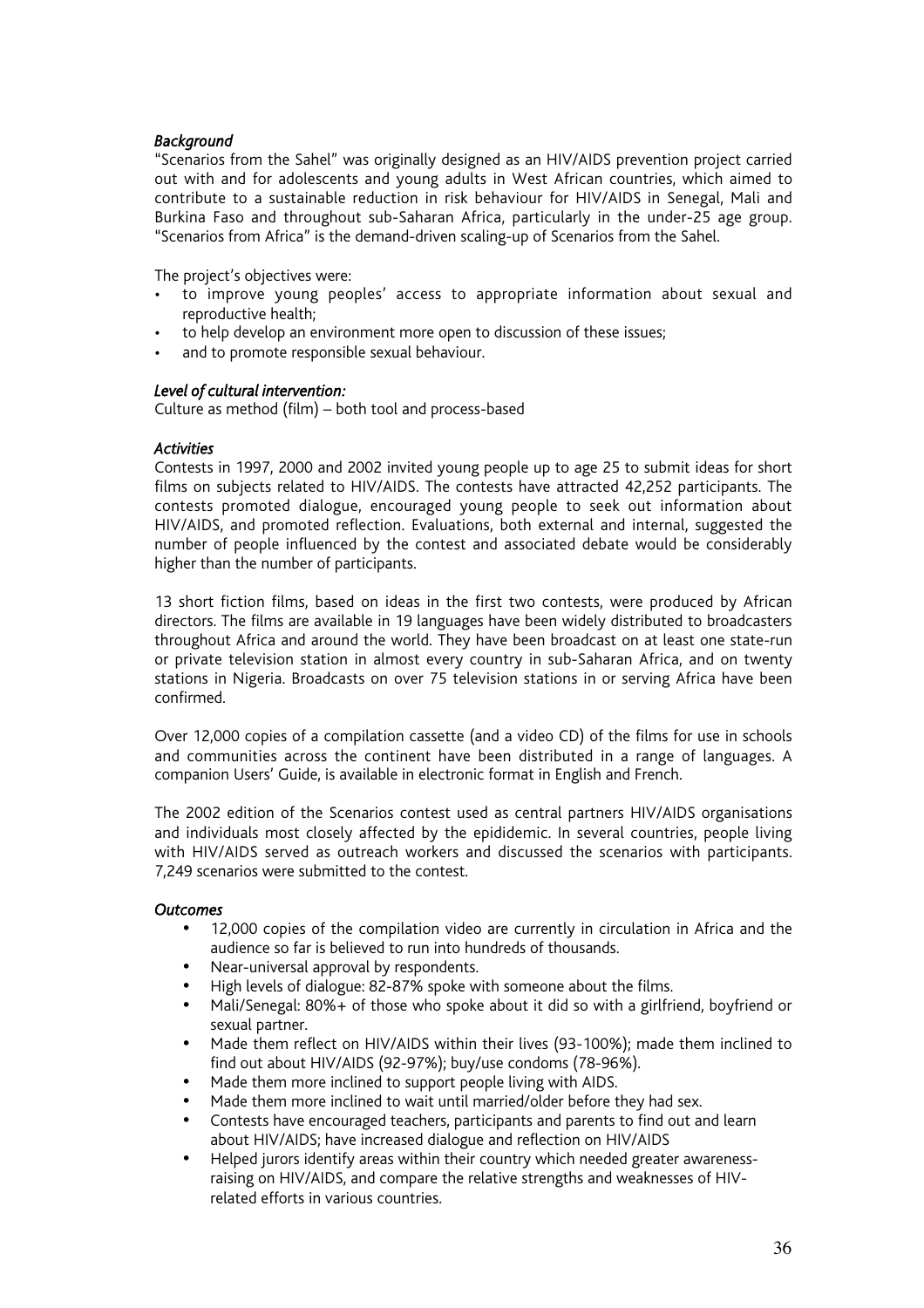### Beneficiary Feedback (reported)

No feedback directly from beneficiaries is available.

External evaluators, assessing the use and impact of the films in Senegal, Burkina Faso and Togo in Spring 2003, concluded:

 *"Every partner met expressed tremendous appreciation of the films. The Scenarios films are perceived as valuable tools in HIV/AIDS awareness raising campaigns and programmes because they are high quality films that reflect everyday situations in West Africa in general and Senegal in particular. The films are also greatly valued for their humor and sensitivity, which serve to attract viewers and hold their attention. In addition, the Scenarios films stand apart from other HIV/AIDS awareness raising films because of their relatively short duration of two to nine minutes."*

*"The films are widely distributed and their success is real, as they have become the primary awareness-raising resource used by the actors in the field of prevention and care whom I met. Young people say they are moved by the stories recounted in the films and many of them say that their behaviour has changed or is going to change after seeing 'Scenarios from the Sahel'. They have contributed to raising the awareness of the general public and particularly young people – while entertaining them – about the modes of prevention linked to realistic and feasible behaviour change."*

#### *Sources:*

Global Dialogues annual reports to Comic Relief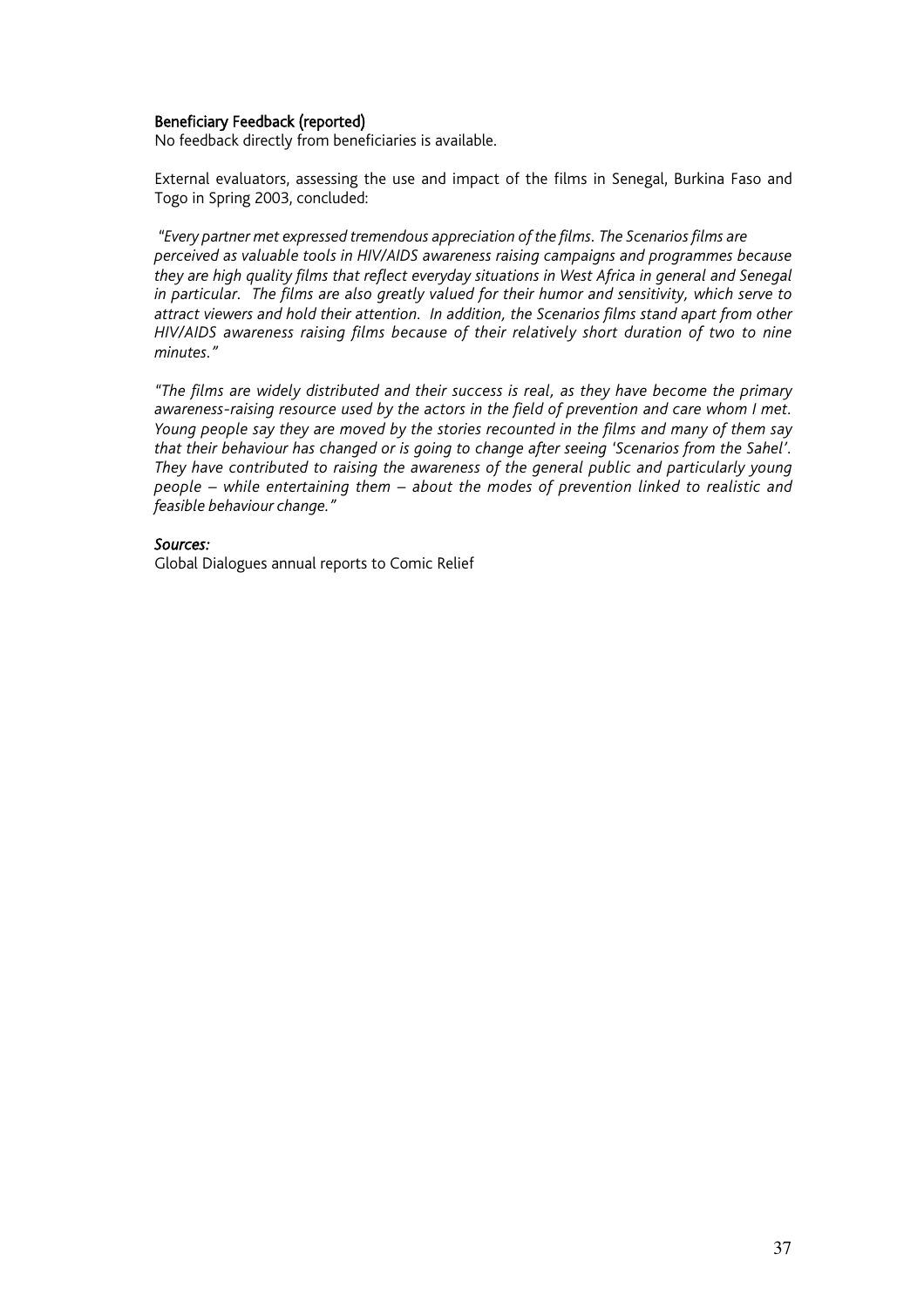### Health Unlimited Case Studies

#### 1: Radio Soap Opera: Urunana

#### *Country/region:* Rwanda

#### *Project Focus:*

The focus of the Well Women Media Project (of which the Radio Soap Opera Urunana is a part), is the sustained improvement of the health of conflict-affected women in the Kinyarwanda and Kirundi-speaking areas of the Great Lakes region of Africa.

### *Background:*

The Well Women Media Project started in 1997. Urunana was launched in 1999 on the BBC Great Lakes Lifeline Service and is retransmitted on Radio Rwanda. The programmes deliver health education messages as well as discussing social behaviour patterns that are linked to specific health issues such as malaria, TB, STDs and HIV/AIDS. Programmes aim to present information in order to promote discussion that will lead to behaviour change. Key target groups are rurally based unmarried youth, single women and widows, adults of child bearing age (both male and female), health clinic staff and users, community elders, soldiers and militia.

In a national survey conducted in 2000, women identified access to healthcare as a major constraint on their well-being and development. Barriers were: distance from a health facility, inability to meet costs, and obstacles to free and frank discussions with medical personnel. Key priorities for the Ministry of Health are: high levels of maternal and infant mortality, teenage pregnancy and STDs.

### *Level of cultural intervention:*

Culture as context (local cultural issues taken into account in design) Culture as content (local cultural issues feature in drama) Culture as method (radio drama) – tool-based

#### *Activities:*

The programme format is a ten minute soap opera episode followed by a five minute "Agony Aunt" slot, which aims to address issues and questions arising from previous episodes. Drama is popular in Rwanda and links to storytelling traditions.

Urunana is set in a village to reflect the experiences of rural life. Programme content is based on health needs. Technical information is sought from stakeholder meetings and programme feedback is obtained through monthly pre and post audience surveys, which do not provide any depth of information regarding impact.

Audience groups have been run for two to three years. There are up to 40 people per group (20 youth, 20 women) and one group in each of the 11 provinces. Feedback from the audience groups is used to inform script writing. Although the content of the soap is needs driven, beneficiary feedback is not related to project objectives, only the content of the soap. An Audience Researcher gathers feedback from listeners' letters and phone calls.

#### *Outcomes:*

30% listenership was estimated during 2000, but current estimates are 80% Urunana has a dedicated team that is willing to learn/improve their skills and listen to suggestions from listeners e.g. live drama, printed comics/literature. Questions about topics in Urunana appeared on National Curriculum exams. Requests received from other groups to include other issues in Urunana stories (eg. agriculture, environment, peace and reconciliation).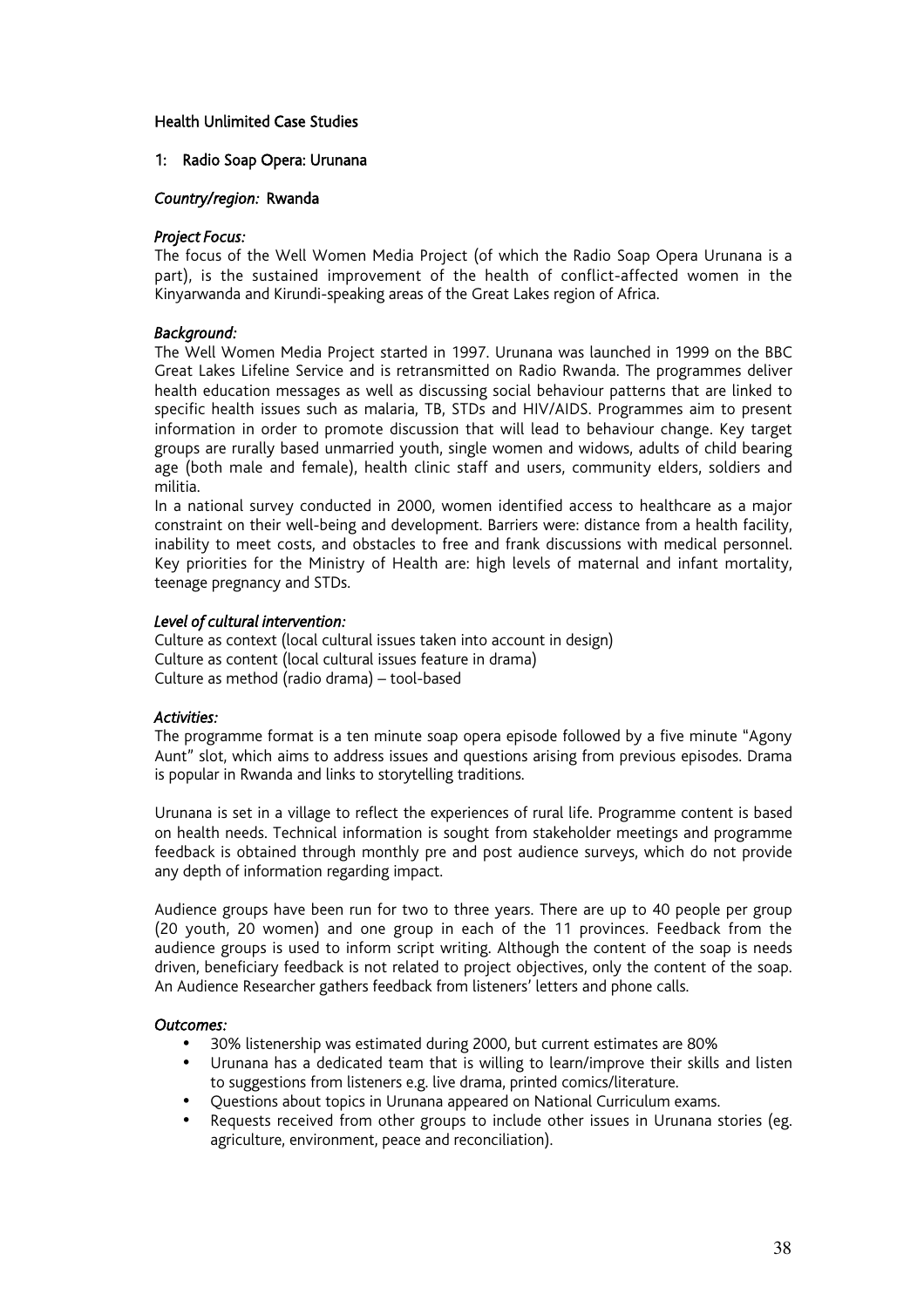### *Beneficiary feedback (observed):*

Focus Group Discussions in Byumba Province during Routemapping research visit:

Comments on programmes:

"These programmes reflect true youth life style, encourages openness of sexual issues and effects and preventive measures that could be taken. This programme gives useful message to families and encourages tolerance and living a harmonious life. These programme touches on all aspects of life we lead in relation with our community"

"Radio is the only medium because it is entertaining and listened to by many people literate and illiterate. Other mediums like written materials (booklets, news letters) could get to us through district coordinator for reference of only those that could be able to read"

"Radio carries a lot of information but other sources like live drama and news paper would also be good"

#### Learning outcomes

"Avoiding HIV/AIDS by abstaining, faithfulness or use of condom; lessons were also learnt on family planning"

"Lessons on how to prevent HIV/AID and on how children are sexually abused"

"Avoiding sex being unfaithful as it may lead to STDS and HIV/AIDS, Teenage pregnancy… effects of extra marital affairs. Taking care of HIV/AIDS patients (avoid stigmatizing them)."

"How to solve conflicts in a family"

### Community-level change

"Increased condom use; abstinence and ability to discuss issues on reproductive health"

"No stigmatizing of people living with HIV/AIDS, people have started practicing family planning or its importance"

"People know how HIV is transmitted"

"Youth have started the use of condoms and others are abstaining, but others are still fearing to carry condom"

"Your programme work my made me alert that AIDS kills and I made a turn from my former behaviour"

"Attitude towards people living with HIV/AIDS is changing"

"People learn and talk about problems that will slowly facilitate the effect of behavioural change"

### Personal attitude change

"Knowledge on the working of my body was increased and I have controlled my sexual behaviour"

"Little changes as people are still sexually promiscuous"

"[I] know the importance of using condoms and know now what true love is"

"Danger of HIV/AIDS spread and the importance of abstinence and using a condom"

### Behavioural change

"No sexual promiscuity"

"Can't trust any body in matters related to HIV/AIDS"

"Live positively and support AIDS patient as Mariana does"

"Cautious as some men are not trustworthy; the example of Semana"

"It is good to be open"

### *Sources:*

Health Unlimited documents.

Interviews with staff of Urunana, beneficiary focus group discussion participants Byumba Province, Rwanda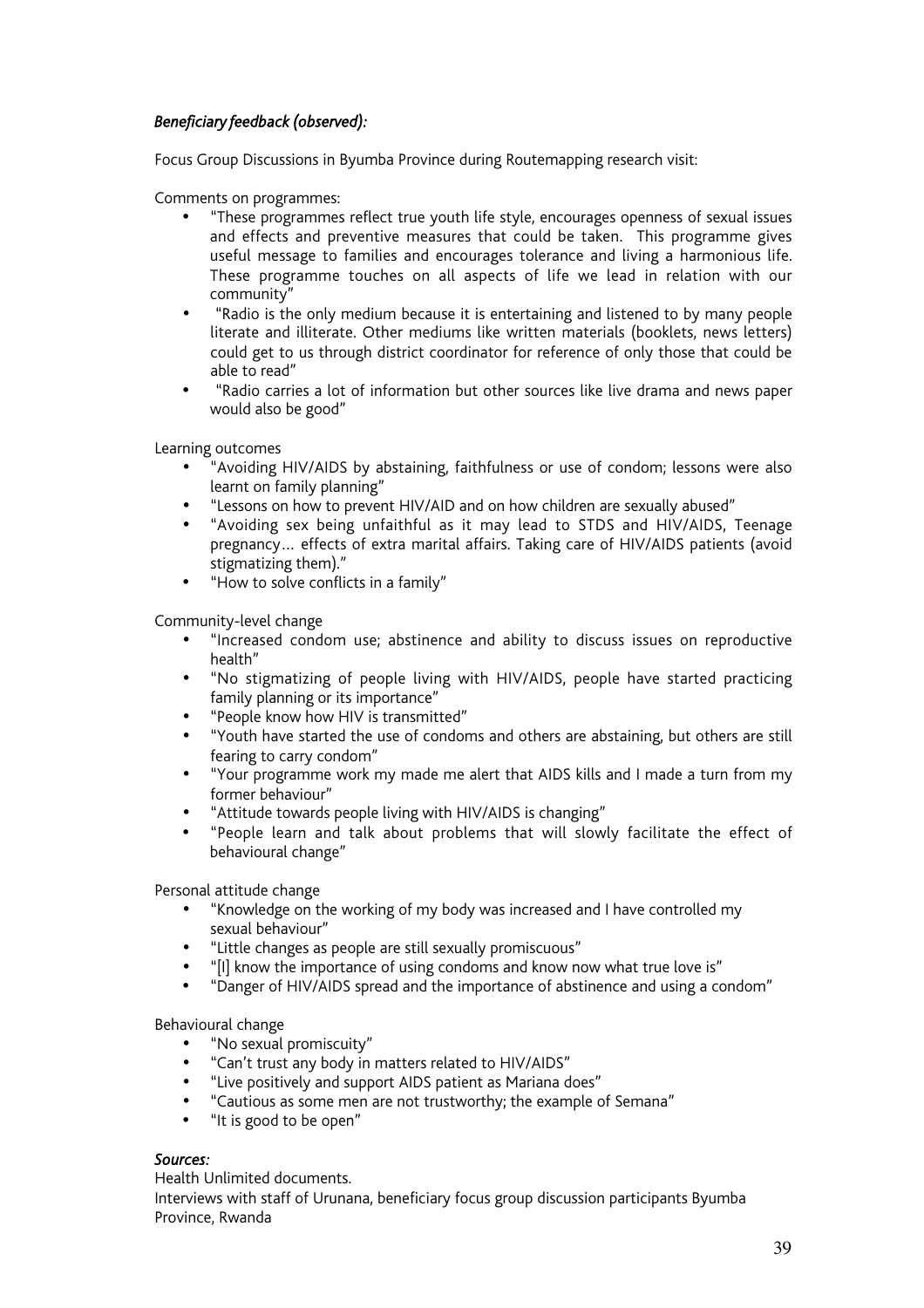### 2. Cambodian Health Education Media Service (CHEMS):

### Country/region Cambodia

#### Project Focus

CHEMS is a radio programme which targets information about reproductive health at young people aged 12-25 in order to raise awareness.

### Background

CHEMS was started in 1998 to provide information to young people in Cambodia about issues (such as relationships, sex, menstruation etc) that are not often discussed in Cambodian families and about which there is a high level of ignorance.

#### *Level of cultural intervention:*

Culture as context (local cultural issues taken into account in design) Culture as content (local cultural issues feature) Culture as method (radio drama) – tool-based

### Activities

The one-hour programme called "*Especially for you, young people"* has three parts – a radio soap opera, a chat show and regular features or special campaigns. It is transmitted from studios of Radio Banyon 95FM.

The agenda is derived from focus groups and audience talk back sessions, which a writers' group uses to decide the issues that will be covered in the following quarter. Participatory action research/learning activities are used with focus groups which enables modification of the drama and radio magazine content.

The soap opera (*Lotus on a Muddy Lake)* is broadcast first, followed by a phone-in discussion session and by regular features or special campaigns. The programme has an agony aunt figure (Aunty Viriya) who gives advice, sometimes supported by a counsellor. If answers cannot be provided immediately they are provided after a specialist has been consulted.

#### **Outcomes**

The radio soap opera is the unique in Cambodia. Phone-ins are popular but none other than CHEMS addresses issues faced by young people.

Audience and project partner feedback indicates that the drama accurately reflects the dilemmas faced by young people as they grow up.

The phone-in prompts around 50 calls and 250 letters per month.

Aunty Viriya has a twice-monthly column in *Popular* magazine which, although beyond the reach of poor people, is still widely read.

### Beneficiary feedback (reported)

CHEMS is positively affecting health seeking behaviours of target audience (partner/associate)

content and priority messages are sound medically and are an appropriate and good mix for target audience (partner/associate)

additional content about Cambodian culture would be positive (partner)

include monks as they are good for education a new generation and are most respected (stakeholder, focus group discussion participant)

[include issues from] people living with HIV/AIDS and those who work in high risk groups – karaoke workers, beer girls and commercial sex workers (focus group participant)

### *Sources:*

Health Unlimited documents Interviews with staff of CHEMS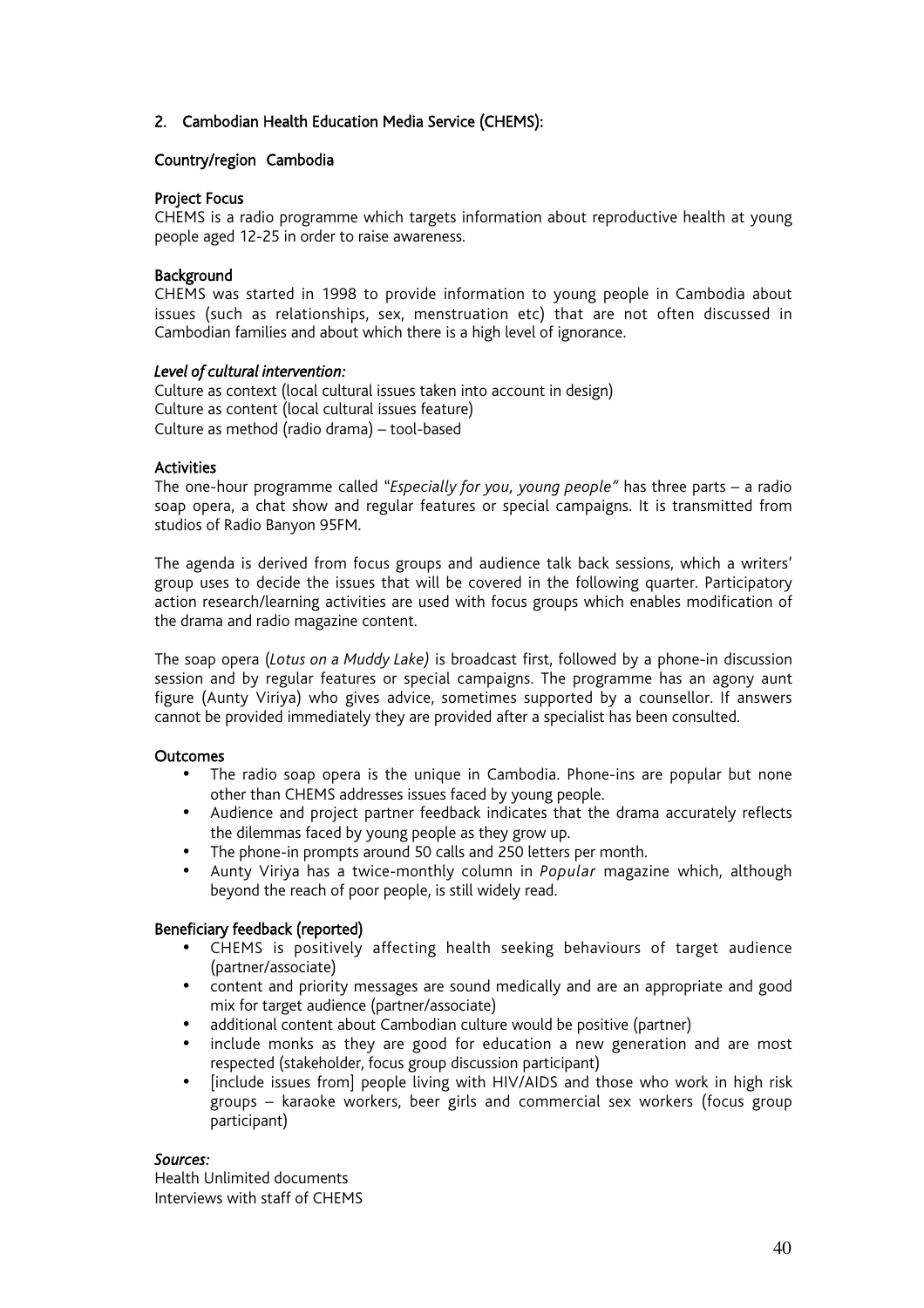### Save the Children (UK) Case Studies:

### 1: The P*art*ners in Rights Project: 1999 – 2002

### *Country/region:* Cuba, Brazil, Peru and UK

### *Project Focus:*

The P*art*ners in Rights Project addressed development education and child rights education. The project spanned three Latin American countries and schools in the UK. Workshops in primary schools used arts activities to introduce child rights to children. The aim was for children and young people in the UK to have a deeper understanding of issues facing their peers in Latin America/Cuba, and develop a greater sense of being part of an inter-dependent world.

#### *Background:*

The P*art*ners in Rights project was one component of a major NLCB-funded (now Community Fund) project. The development education component was targeted at teachers, youth workers and young people between 5 and 18. A creative programme of activities and educational materials was designed to address the National Curriculum, which reflected SCUK's experience of working with children in Brazil, Peru and Cuba. Materials included a video on the experiences of peer-group children in Latin America, puppet theatre productions, a teacher's pack and in-service training workshops. The programme was run in partnership with development education centres, local education authorities and SCUK's network of school speakers.

#### *Level of cultural intervention:*

Culture as content (cultural content used in materials/workshops)

Culture as method (puppetry, drama, murals) – process-based with initial participants, leading to either tool or process-based (use of curriculum materials) depending on circumstances i.e. way in which teachers choose to utilise materials

#### *Activities:*

Visits were made by the Edinburgh Puppet Company to three schools in Scotland, and to schools in Peru, Brazil and Cuba. Child Rights Weeks (CRW) workshops were staged in venues around the UK

Workshops involved learning some Portuguese, dancing and considering rights issues. Children worked in groups on activities addressing rights using freeze frame tableaux, forum theatre and other techniques to relay their discussions to others. Shadow puppets told the story of a visit to Peru and illustrated different rights –children had to guess which right was being portrayed. The day ended with each child taking a leaf and illustrating a favourite right and hanging the leaf on the Tree of Rights together with their handprint. Each region hosting a workshop kept its tree.

Suspended from the wall or ceiling were the huge puppets made by the children in Peru, Cuba and Brazil, large painted maps of each country, and artefacts and clothing for each country.

Resources from the project included:

A teachers' pack (also translated into Welsh, Spanish and Portuguese). A booklet in English, Spanish and Portuguese called *Our Stories, Our Lives*, derived from children in Scotland and the three Latin American countries. In Service Teacher Training (INSET) courses for teachers and a conference for teachers and development education workers. A portable exhibition. Other promotional materials, including a leaflet sent to all UK primary schools. Development of a multilingual website Partners in Rights/Artpad workshops in Lima, Peru in 2002 Arts conference in London in 2002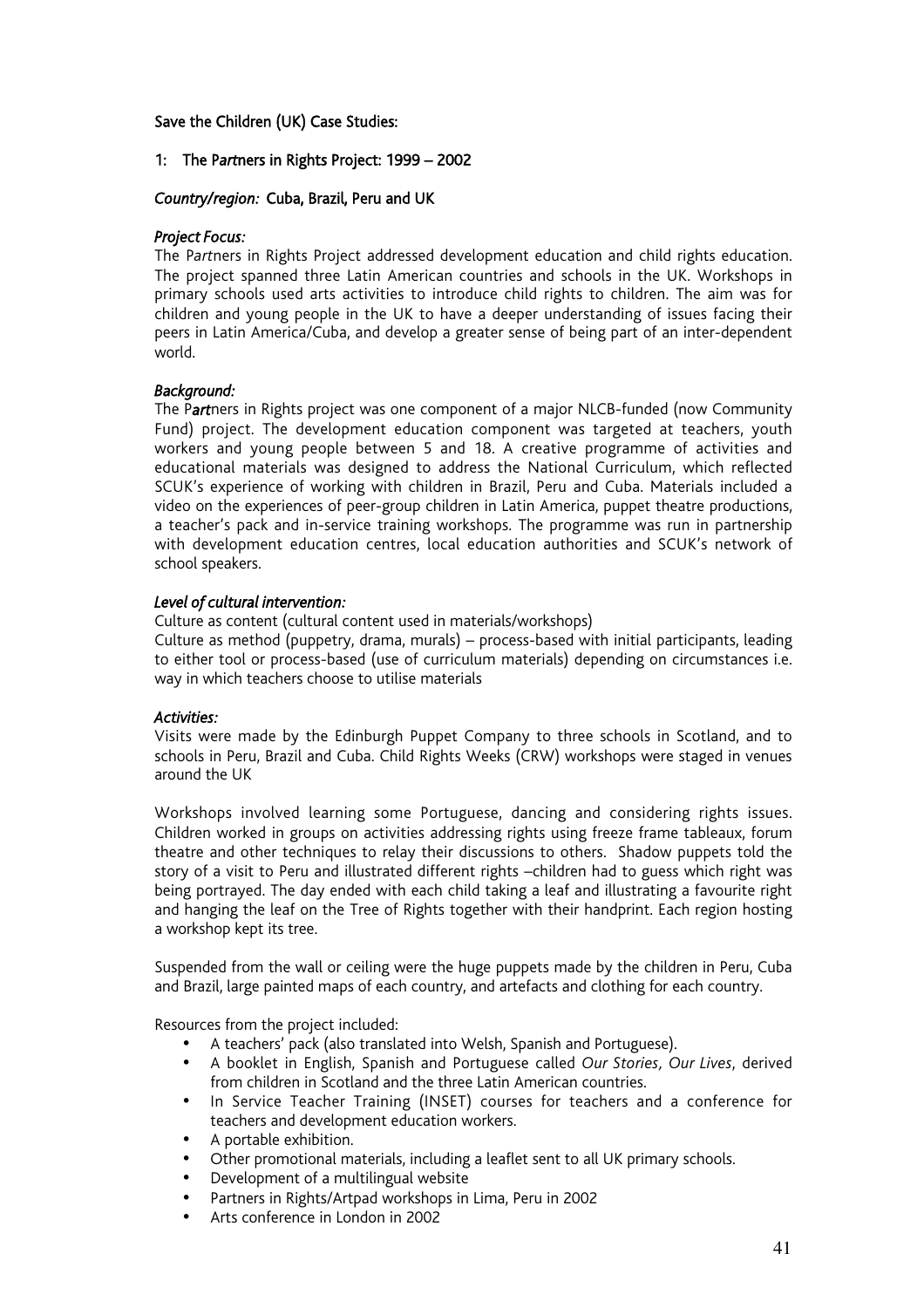#### *Outcomes:*

Brought concepts of children's rights to children in an engaging and informative way and linked/introduced children in several countries to information about their peers in other countries.

Workshops during Child Rights Weeks in the UK involved around 750 children and 30 teachers.

Stimulated new ways of working within Save the Children, and brought different sections together in constructive team working.

Teachers' pack will enable the impact to continue beyond the project period

INSET courses reached 400 teachers and enabled the project to maintain its impact and extend its dissemination.

### *Beneficiary feedback (reported)*

We have seen the importance of taking a theme and exploring it through different art forms. We can implement this in our practice. It has been fun! We can use this work in schools (Cuban teachers).

It's wonderful being able to stand back and watch your class in a different situation. You see things in children that you have not been aware of the classroom surroundings (UK teachers).

A child that is so quiet in class has suddenly become 'alive', leading a drama 'freeze frame' activity (UK teachers).

a wonderful tool for capturing children's attention (UK teachers).

factual, informative, yet highly entertaining (UK teachers).

children very engaged: interest sustained all day (UK teachers).

I learned that everyone is equal no matter what (Children)

I learned that all people should be treated the same (Children)

We are all the same inside but different on the outside (Children)

I learnt how people on the other side of the world are special like everyone (Children)

It was a wonderful way to learn about rights AND have fun! (Children)

### *Sources:*

SCUK final evaluation report

### 2. Eye to Eye project:

### *Agency:* Save The Children UK

#### *Country/region:* Lebanon/Occupied Palestinian Territories and UK

#### *Project Focus:*

Eye to Eye is a multi-media project which enabled fourth-generation Palestinian refugee children living in refugee camps in Lebanon and Occupied Palestinian Territories to express themselves through photography and the web.

### *Background:*

Palestinian children in refugee camps in both Lebanon and the West Bank and Gaza Strip are growing up with injustice, physical and mental violence, deprivation and discrimination, where their rights are being abused. The political history and failure to find a solution has led to increased anger, radicalisation and Islamisation. For some children joining radical groups is the equivalent of supporting Manchester United. After more than 50 years in exile expressions of anger, frustration, of wanting to fight back are commonplace and reflected in children's behaviour.

This is why expressive methods such as photography play a useful role. Palestinian children lack safe spaces in which they can talk about their experiences and express their ideas, hopes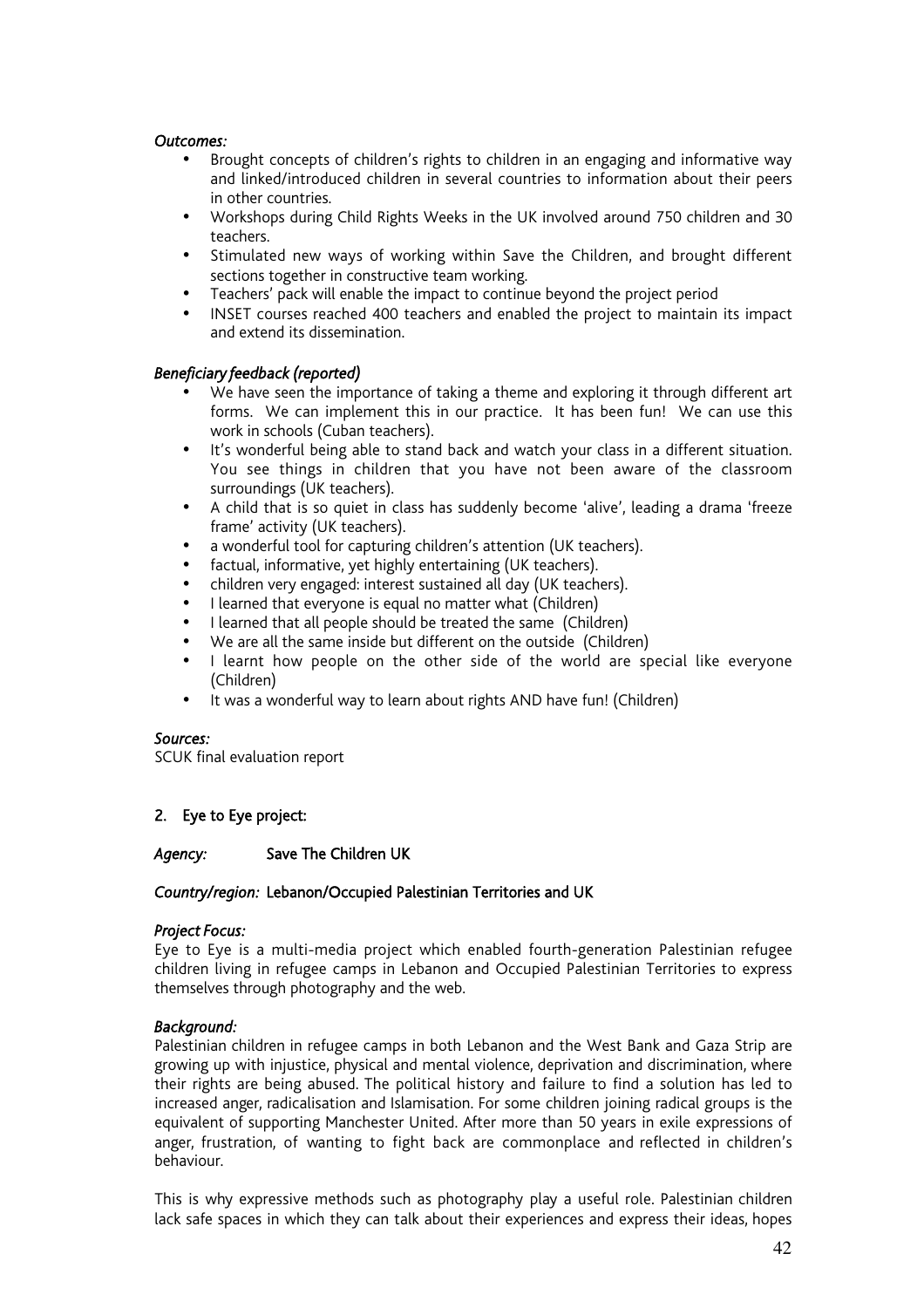and fears. SCUK helped provide a non-violent, rights-based framework for methods which enable them to explore their lives and communicate their experiences to others. Eye to Eye aimed to give Palestinian children a voice which can be heard both within their own societies and more widely; with a view to creating a climate of awareness, positive change and action. The two main aims of the project were to raise public awareness and increase understanding among audiences in the UK of the needs and rights of Palestinian children and the negative impact of the stalled peace process; and to increase awareness among Palestinian communities of the value of children's work in presenting their situation to the outside world.

#### *Level of cultural intervention:*

Culture as method (photography, multimedia activities) – process-based with initial participants, leading to either tool or process-based use of curriculum materials and web based information

### *Activities:*

Six photography-based workshops were held in refugee camps in Lebanon, the West Bank and Gaza Strip, including four seven-day workshops producing materials for local display (in Arabic) and international exhibitions (in English) and for a website developed and managed by the Education Unit in the UK. Two shorter 'emergency' intifada workshops focused on eliciting materials for the website.

The workshops used a powerful, highly participative, expressive methodology which enabled the children to learn new skills and gain self-confidence, think for themselves about their lives and communities, and represent themselves to external audiences. Images, quotes and texts by children were used in exhibitions and in education and advocacy work in the Middle East and in the UK.

Photographic workshops were developed following a one-off workshop created and facilitated by freelance photographer Pete Fryer with Palestinian children in a refugee camp in Lebanon in 1997. Children used cameras to get to know and take photos of one another and record life in the camp. They interviewed elders and/or produced written work for an exhibition of up to 700 images. In some workshops 'books' were produced by the children with the purpose of providing a referenced resource from which website, exhibition and other materials could be selected in London. Cameras were left with after-school clubs and partner organisations in the camps to allow children to continue to take photographs.

The website provided information for Global Education in the UK and offered a controlled message board system to facilitate interaction and exchange between Palestinian refugee children and other individuals and groups around the world. The website also incorporated curriculum materials linked to ICT, Citizenship and RE for use by teachers in the UK.

#### *Outcomes:*

An estimated 100 children participated, including 10 who were involved in later workshops as volunteer assistants or peer educators.

1,000 people are estimated to have seen the children's' exhibitions in their refugee camps.

Created exciting methods for engaging with children, facilitating participation and promoting their views within their own communities and to external audiences.

Anecdotal evidence shows the exhibitions are changing perceptions about children in their communities. They appear to be increasing belief in children's abilities and respect for children among parents/other family members, community leaders and national leaders.

After seeing the children's exhibition in one Gaza refugee camp the head of the local council said he had not seen the children in such a positive light before and that he would involve children from the camp in further activities.

The website incorporates online curriculum materials for UK teachers

Developed and brought together a range of new tools for Save the Children work with children including photography, text, internet and video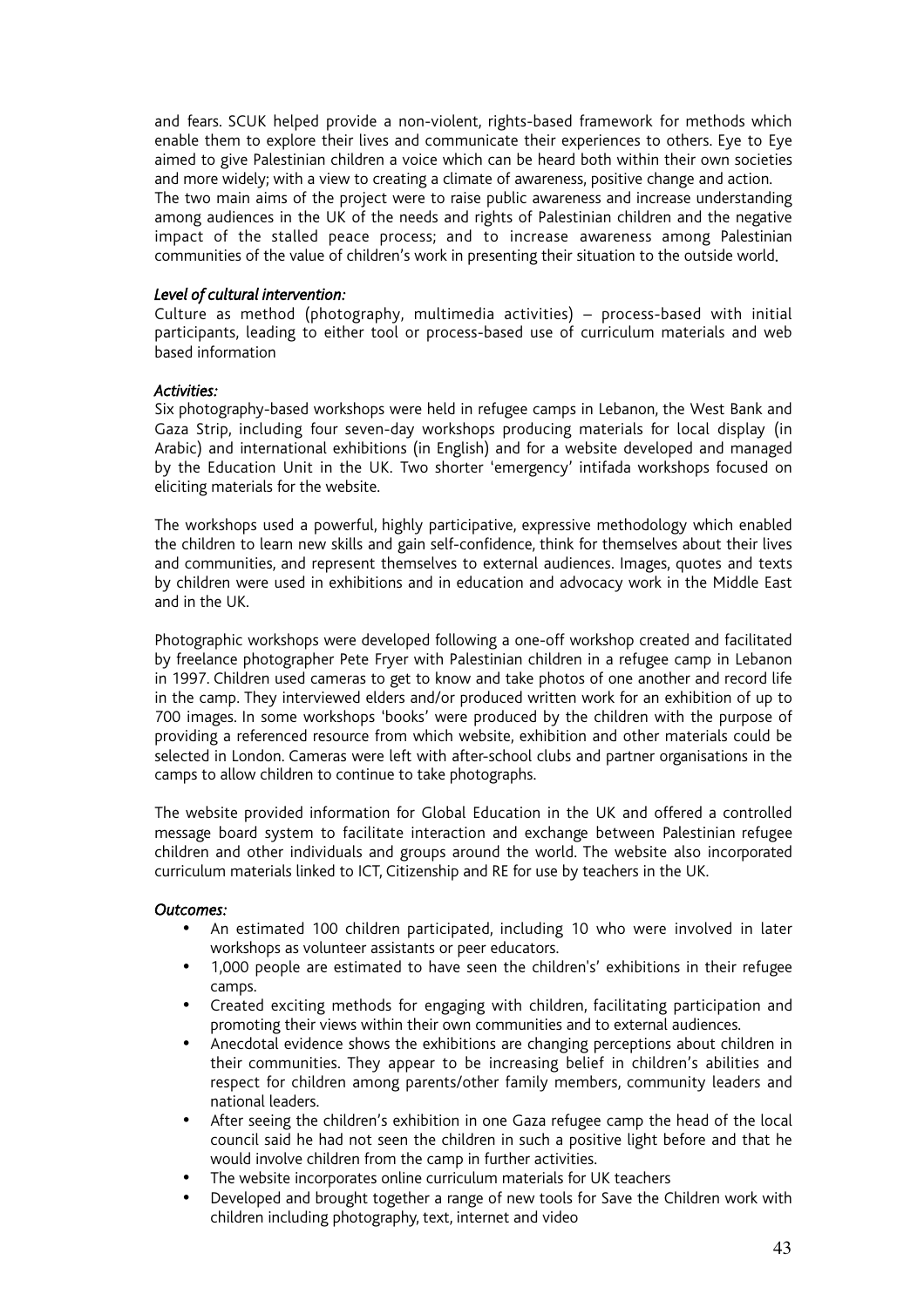A second Eye to Eye project is planned for India for which a pilot was run in 2003 using digital technology within a similar framework to address child rights.

### *Beneficiary feedback (reported)*

Summaries of participatory review workshops with 30 children in two different camps in Lebanon reflect strong, positive consensus:

we learnt new skills, especially how to take photos, do an interview, approach adults and other children

we made new friends and met new people

we visited and learnt about different parts of the camp

we understood some of the problems in the camps

we developed our own ideas

we gained confidence

we had fun and were happy

Children commented on the value of the project to them/their family:

"I became free and from inside more self-confident"

"It makes me happy" .

"My mother was very happy when she saw me using the camera"

"My father wants me to become a journalist now".

According to one local social worker, an extremely shy girl who had barely spoken with her peers in the two years since she arrived in the camp gradually began talking with the other children through the workshop. She later brought family members to see her work in the exhibition and to meet other children.

In Lebanon one Palestinian child with Downs Syndrome volunteered: "During the first intifada we saw on TV that the Israelis were pushing journalists to take pictures ....we can do this instead of journalists and show people what our lives are like".

In Balata Refugee Camp one teacher commented: "This is the first time we have seen the children's ideas. There are no adults translating this work - it shows the children's perspective".

In Lebanon the local exhibitions have also had some impact outside the Palestinian community. For example, one Lebanese national commented: "I didn't know conditions in the camps were so bad".

### *Sources:*

SCUK internal documents

### 3. Let's Talk MEN: The South Asia Masculinities Film Project:

### *Agency:* Save The Children UK (and UNICEF)

### *Country/region:* South Asia

### *Project Focus:*

Let's talk MEN is a series of films on masculinities which deconstruct patriarchy within South Asia. The focus of this series of films is to explore how children and young people's perceptions and beliefs can be affected through watching and subsequent discussions and reflections on issues depicted in films. The project was intended to increase and extend the impact of SCUK's and UNICEF's country programmes in tackling the problems of increasing violence against girls.

### *Background:*

Violence against women is entrenched in South Asia. It is prevalent in the girl's parental home, conjugal home and at the community level. The institution of dowry is one key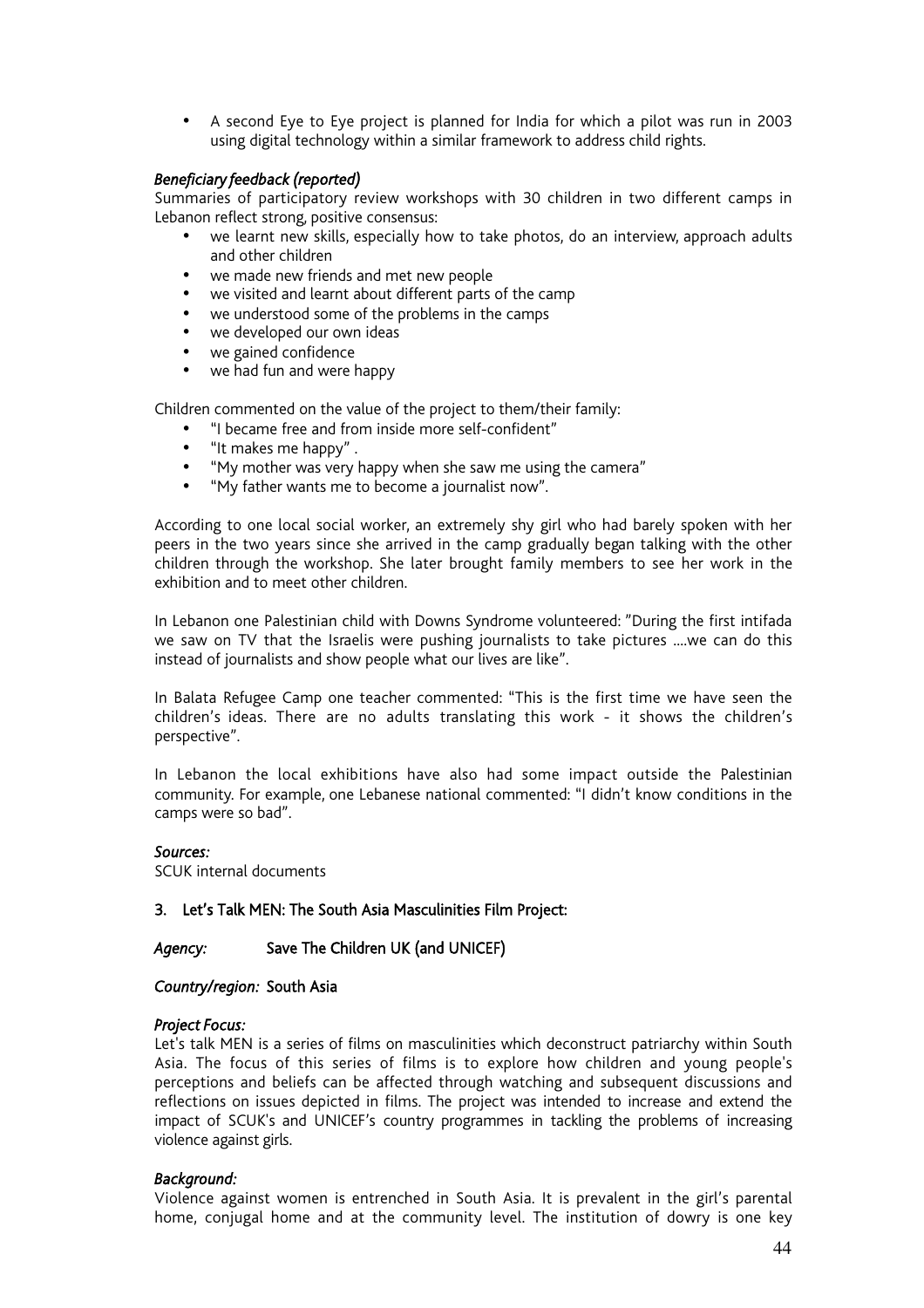precipitating factor. Daughters-in-law who are perceived to have brought inadequate dowries are subject to oppression, violence and even murder. It is often the mother-in-law who is the instigator and perpetrator of this violence.

Treating gender in development solely as a women's issue seriously underestimates the scale of the 'battle' to achieve a more just society. The purpose of gender and development is the empowerment of women with the ultimate goal of gender equity. If women's empowerment is to be sustained, it must be complemented by a change in men. This means paying attention also to male gender interests and needs. The intent with the masculinities film project was to try and explore the broad patterns of masculinities without ignoring the particularities of each category of men (in terms of class, caste, sexual preference, etc.)

The idea of the project was from Indian documentary filmmaker, Rahul Roy. Now it is 'owned' by him and other South Asian filmmakers; Farjad Nabi and Mazhar Zaidi from Pakistan, Kesang Tseten Lama and Tsering Rhitar from Nepal and Manzare Hassin Murad from Bangladesh.

### *Level of cultural intervention:*

Culture as context Culture as content (local film-making/cultural traditions) Culture as method (film) – tool-based

### *Activities*

Project started in November 1997 and involved the production of films on masculinities by four well-known documentary male filmmakers from India, Nepal, Bangladesh and Pakistan, within their own countries. The films were completed and launched in February 2000, alongside a film discussion guide and an implementation and evaluation toolkit for schools, which enabled the films to be screened without a primary resource person. Controlled screenings were planned to explore how the films affected attitudinal and behaviour change among young people and the general public.

The film themes were as follows:

 *"When Four Friends Meet…"* directed by Rahul Roy of India. Four boys share with the camera their secrets: sex and girls; youthful dreams and failures; frustrations and triumphs. The four friends, residents of Jehangirpuri, a working class colony in Delhi, are trying to make their living in an environment, which is changing rapidly. Girls seems to be very bold, stable jobs are not easy to come by, sex is a strange mix of guilt and pleasure.

*"Yeh hui Na Mardon Wali Baat (Now That's More Like A Man)"* directed by Farjad Nabi and Mazhar Zaidi of Pakistan. The video relies upon popular clichés and provides the space for constructing men, real and imagined. A series of women give form to men through words. A group of children play endlessly – the game of life, of gender.

*"Listen To The Wind"* by Tsering Rhitar and Kesang Tseten of Nepal is the only fiction film among the four. A Sherpa boy in the high mountains of Nepal is different. An old nomad with deteriorating eyesight, who wishes to see the rare Kalma Metok flower before he dies, is his best friend. In the face of mounting obstacles at his new school – bullying classmates, diminishing chances of securing a much-needed scholarship and the threat of expulsion from school, can he realise his friend's advice to Listen to the Wind to find his own answer?

*"Amader Chhelera (Our Boys)"* directed by Manzare Hassin of Bangladesh. Winds of change are sweeping through the country. The West is irresistible, and the East refuses to disappear. In these confusing times boys from a pop group and a young artist, all from the newly emerging middle class families of Dhaka, open their lives to the director. Duties and obligations, women and desire, confusion and contradictions, the boys can feel the wind but do not really know which way it blows.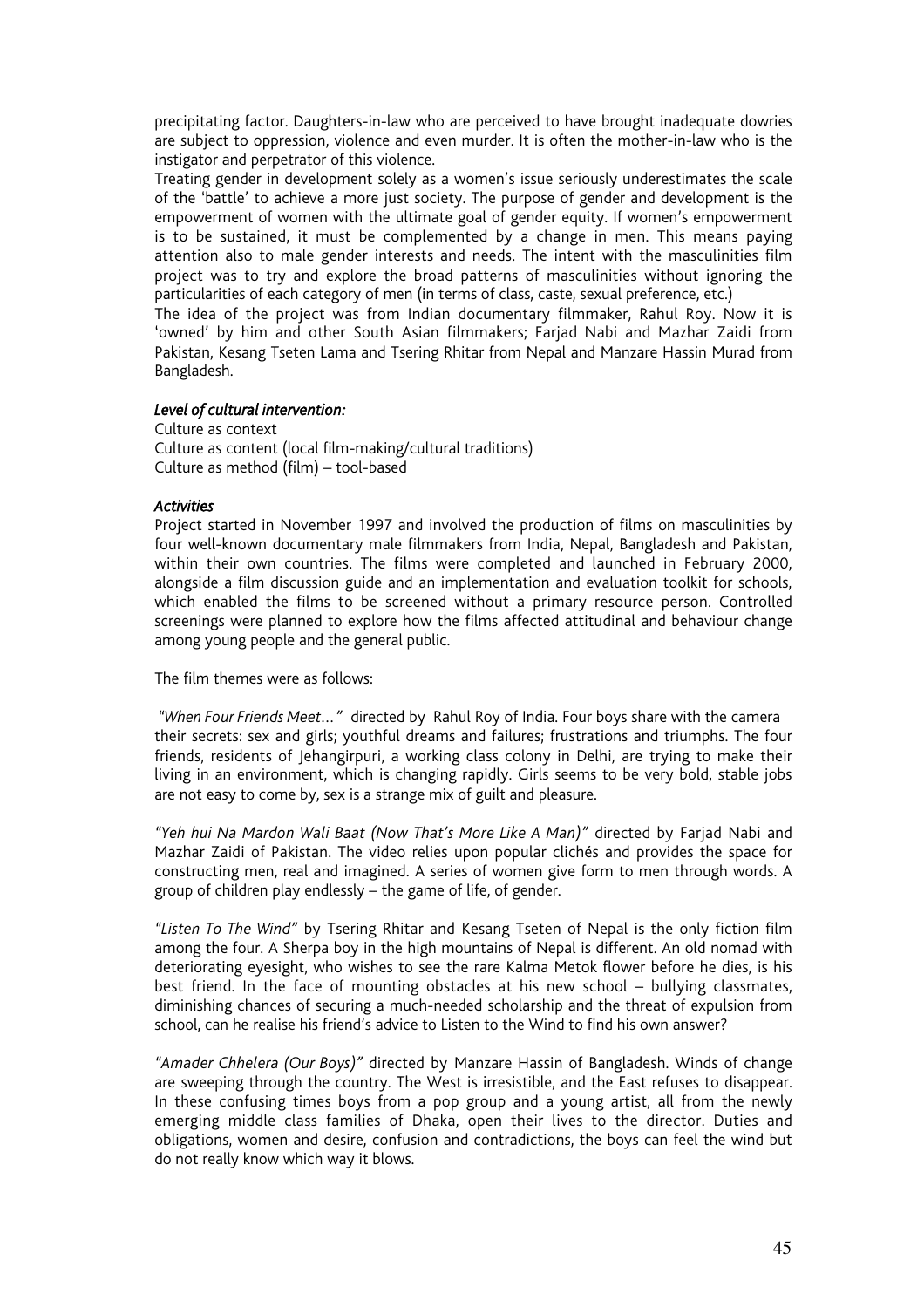#### **Outcomes**

Evaluation of attitudinal impact with 121 children aged from 10 to 16:

Children found the films and subsequent discussion clear and simple.

Films generated the idea that being successful had to do with honesty and a sense of right and wrong.

It made them think of valuing one's own behaviour and ideals - values and ideals should not be measured by money and material.

Children felt that while there are physical differences between men and women, and though women are supposed to be dependent, they play different roles especially that of the caring role.

Women need to be given more freedom and provided with more possibilities in life.

Children recognized the stereotype of the strong, the good, the fair skinned, etc. Although physical attractiveness is important, there are natural inequalities between individuals. Therefore, the value given to it must change.

Children spoke about how security and protection are outward acts, whereas honour is within oneself. They were able to connect this to physical attraction, relationships and behaviour but again emphasized how the films made them connect more to feeling and thinking.

The children were able to recognize that gender differences are created; they do not exist in reality. Therefore, all roles and expectations must be equalized between the genders. The absence of this equalization was felt to be wrong. In addition they felt that safe spaces are needed for everybody.

### *Beneficiary Feedback (reported)*

"Gender inequality exists, but it should be changed"

"Change can occur only when one recognizes one's behaviour and mistakes"

"The films were very useful; it made me realize that we should think for ourselves – start analysing ourselves"

"It is relevant what 'manly' means, not just powerful, superior and rude"

"I understood the concept of equality between boys and girls"

"I learnt it is important to do what one's feelings tell"

"People are not bad, their ways of thinking and doing things may be bad"

"There should be no such thing as 'manly'. Men should do what women can and vice versa"

"There should be no difference in the way boys and girls are treated"

"One should listen to one's own feelings, be influenced by own thoughts than by external environment"

"Boys can also be caring and thoughtful"

"It made me understand what it means to be kind and helpful"

### *Sources:*

SCUK internal documents Interviews and email discussions with SCUK South Central Asia regional staff

#### 4: Diversity Project:

#### *Country/region* UK

#### *Project Focus*

The aim of the project was to enhance the prospects for integration that education affords to young refugees and asylum seekers by generating empathy and understanding among nonrefugee children in host communities.

#### *Background*

The project aimed to build bridges between refugees and asylum-seekers and their host communities in regions of the UK where there have been tensions over refugees and asylum seekers, and where there is little history of culturally diverse community integration.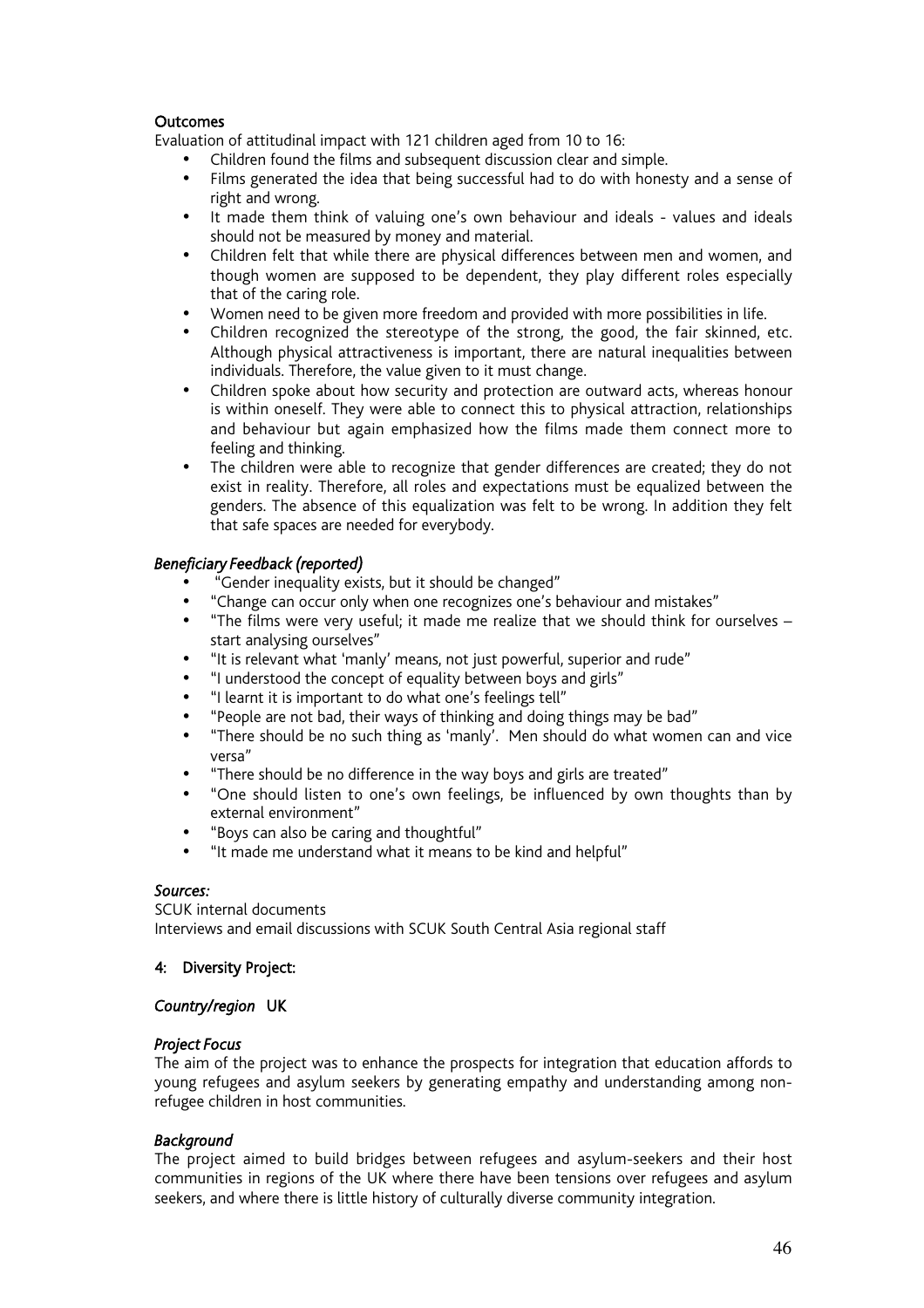It aimed to improve young people's understanding of the situation of refugees in the UK, foster positive attitudes towards refugees and asylum seekers, promote positive images of refugees within schools and encourage young refugees to feel proud of their heritage and counter negative public perceptions

### *Level of cultural intervention:*

Culture as method (drama) – process-based for initial participants, leading to tool-based for audiences

#### *Activities*

In the first phase, the David Glass Ensemble (DGE) led a two-week residency in four schools and one youth project in Sunderland and Durham, involving teachers, youth workers, a team of artists and young people, and leading up to a joint performance. There was a training workshop for the adult participants combining an introduction to asylum issues and participatory methodologies, and giving participants an opportunity to share and generate ideas for working with young people on issues related to forced migration, asylum and refugees' experiences of coming to the UK.

In phase two adult participants did follow-on projects over a term in their institutions, and were scheduled tie in with Refugee Week. Funds were made available and on-going support was offered, including two further half-day workshops to share progress, evaluate and reflect on outcomes.

#### *Outcomes*

A growth in knowledge, skills, confidence and critical abilities.

Change of attitudes has been noted - the majority of young people were critical of newspapers' accuracy on refugee issues, and considered that newspapers do not get to the real truth of issues.

The rights to health and the right to express an opinion were considered of equal importance*.*

Young people said that they were more confident about potentially meeting and talking with refugees.

Work in one school is being used for development of teacher training in diversity and citizenship

Project has led to increasing focus within curriculum learning on multicultural and refugee issues

Project is feeding into work in other areas of the school curriculum e.g. arts

### *Beneficiary feedback (reported)*

'…young people involved in the project have certainly had awareness raised'.

The '…right to express yourself means you can argue your case - if you don't have the freedom to express yourself you can't claim your rights'

'…when they do meet with refugees or asylum seekers, or difference of any kind, they may well treat people differently than they would have'.

Young people who did meet with refugees '…now empathise with young people…' and have become aware '…of the way they treat other people and how they are treated'.

'…importantly (there) is the feeling that the students have actually opened their minds to the bigger world out there and the differences in culture.'

'Because young people's response was good, PSE set work for year 7 on multicultural and refugee issues - will be staying in the curriculum because it was effective.'

'The response from the pupils and the staff has been excellent and I am sure this will now become a regular occurrence on the school calendar.'

### *Sources:*

SCUK phase 1 and phase 2 evaluation reports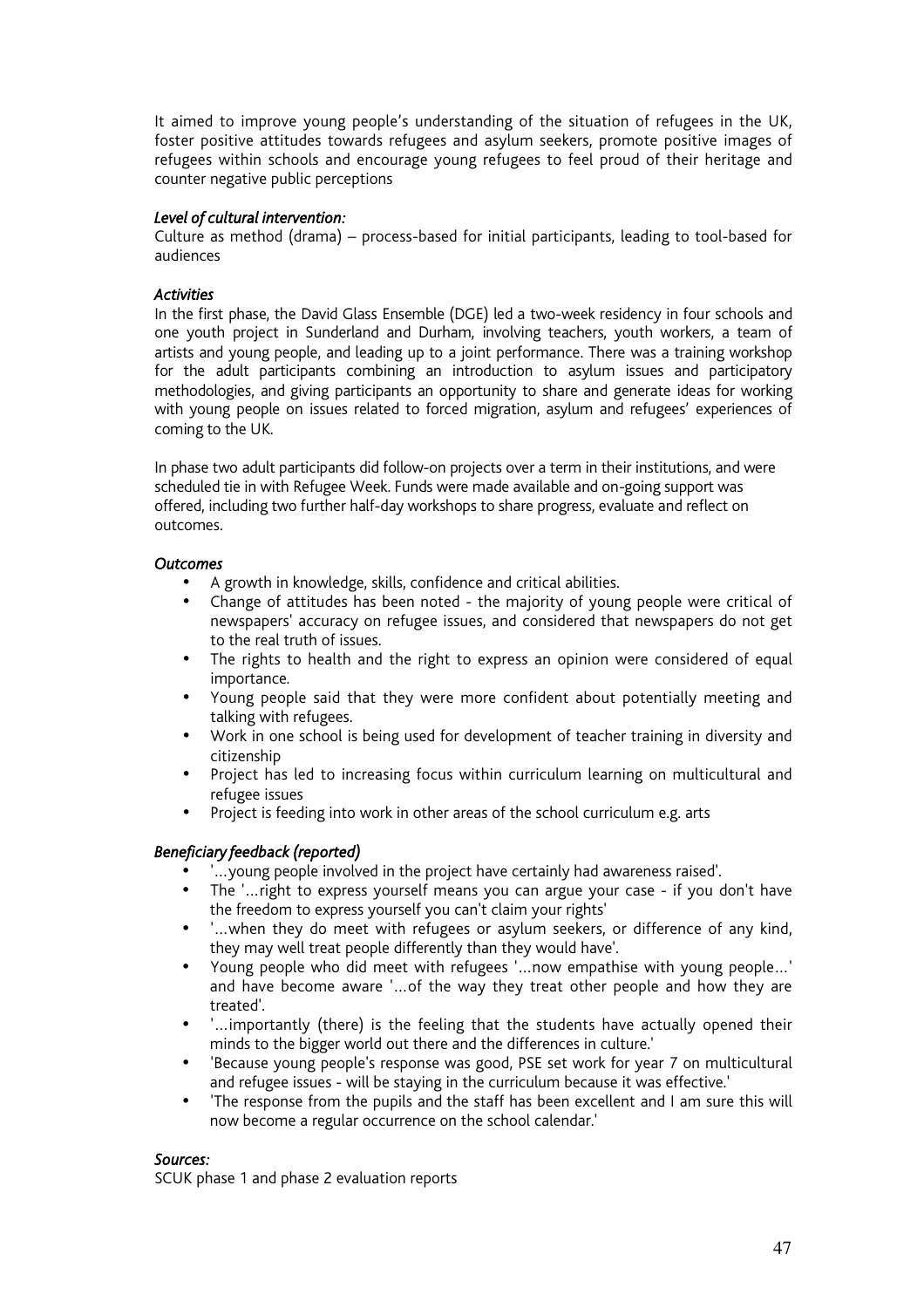### 5. Buddhist monks in the fight against AIDS

#### *Country/region* Cambodia

#### *Project Focus*

During 2002 SCUK started working with Buddhist monks on an advocacy programme to mobilise faith-based communities in the fight against HIV related stigma and discrimination. The project consisted of a series of three planning sessions, followed by four intensive training workshops for monks and people with HIV/AIDS. The project also produced a training kit in a traditional monk's bag for monks to use in their communities.

### *Background*

The rationale for this approach is that monks are respected members of communities and in many communities pagodas are focal points of community activity. Monks can be very influential especially with community leaders and those in positions of local power. People tend to listen to what monks have to say on subjects and pay attention to what monks actually do and thus are more likely to change their views and actions as they model the monks' behaviour.

One of the major tenets of Buddhism is compassion, it is fundamental to the practice of the religion and the philosophy. Monks can be powerful advocates for compassion towards those with HIV and the children of families with HIV and orphans of AIDS; monks can advocate for community support for these people. Monks through their teaching can discuss the threats that HIV creates to individuals and communities. As monks come to understand HIV/AIDS and the transmission of HIV they can advocate for an end to stigma and discrimination which in part stems from fear and poor understanding of HIV and the social causes of transmission.

Through counselling and support of HIV positive people, monks can be an example of nondiscrimination and assist in the prevention of stigma. Monks can assist those with HIV through the teaching of meditation practice. Many young men do not enter the Monkhood for life so understanding sexually responsible behaviour is something they can take with them when they return to the lay community.

### *Level of cultural intervention:*

Culture as context Culture as content (drawing on Buddhist tradition and cultural items) Culture as method (IEC materials) – tool-based

### *Activities*

The project is "embedded" in culture, it is a cultural approach in itself as Buddhism and monks are such a large part of the majority culture, although it cannot incorporate those members of Cambodian society who are of different religious or ethnic backgrounds. Training workshops for monks were participatory or through small group work but monks cannot act or be portrayed by others in drama or theatre so that one "method" was not available in the participatory workshop approach. The main creative component was the IEC materials produced – a cloth poster showing the place of monks in the fight against AIDS and the use of the traditional monk's bag (with the slogan that Monks also have a place/role in the fight against AIDS) as the carrying case for the IEC materials.

#### *Outcomes*

In a 2003 evaluation Monks participating in the workshops reported:

clear knowledge of the facts about HIV/AIDS;

increased confidence to undertake advocacy activities and to speak about HIV/AIDS in general;

increased effectiveness in their use of the principle of compassion in their work, both when supporting people with HIV/AIDS and when discussing stigma and discrimination in their communities.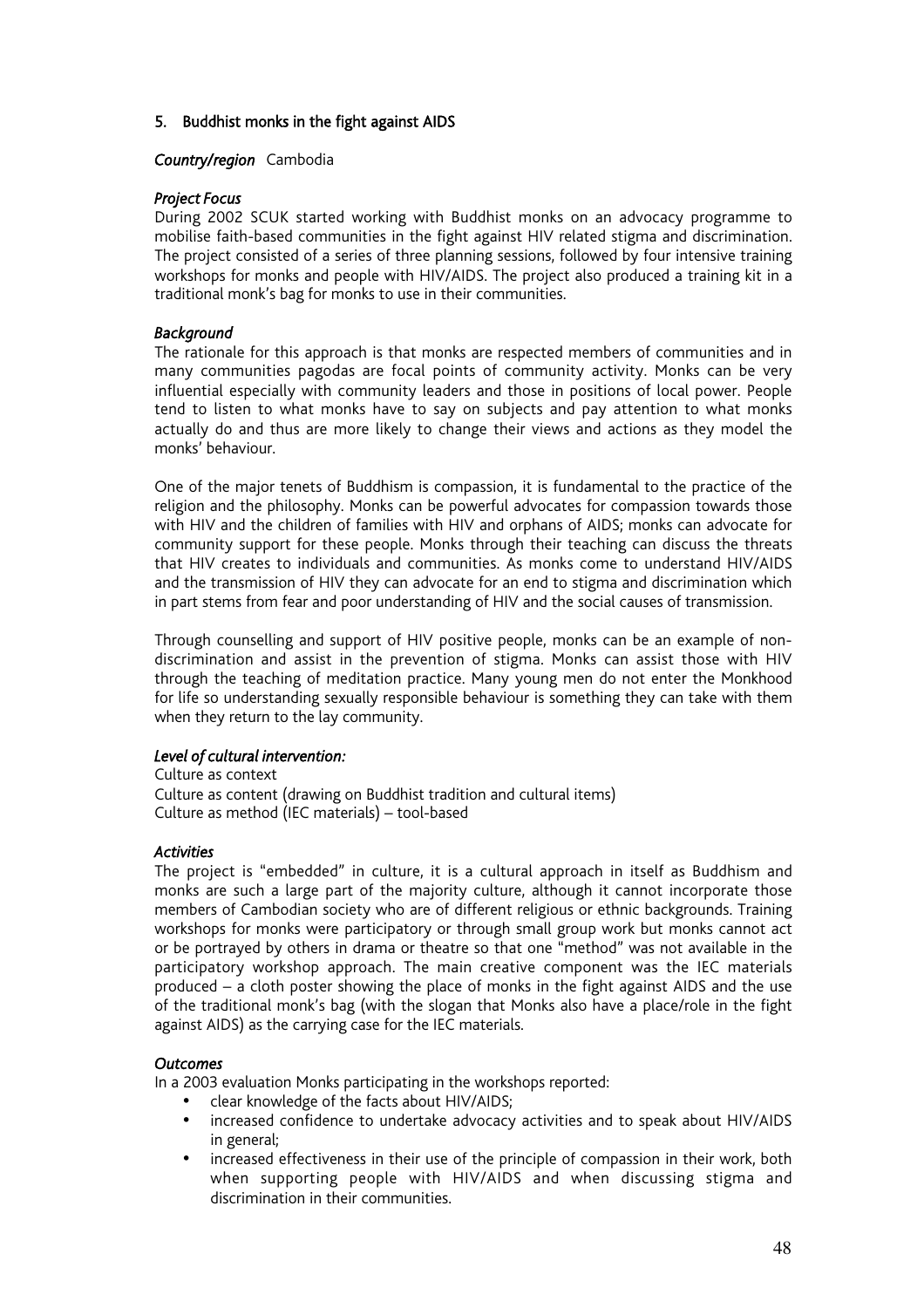using their training in a wide variety of formal and informal situations, including peer education sessions, preaching, Buddhist ceremonies, group discussions and national events such as World AIDS Day.

### *Beneficiary feedback (reported)*

 "A community member reported how one mobile funeral service operating in his district was refusing to cremate people who had died of AIDS. This was because of the widespread belief that HIV/AIDS could be passed on by touching the clothes of the dead person and through contact with their ashes at the cremation site. He spent some time with one of the monks who had attended the training in Phnom Penh and began to understand how these concerns were unfounded. Through support from the pagoda he was able to meet with the mobile funeral service and explain the facts about HIV transmission. As a result he managed to persuade them to start cremating people who had died of AIDS. Monks have subsequently attended such ceremonies and helped reduce the stigma attached to this function. As they are such public events he felt it likely that people were beginning to change their attitudes in response to seeing monks' and the funeral service operator's actions".

"One monk master related how before the training he felt a certain amount of reluctance to support people with HIV/AIDS and believed that people had brought it on themselves by "playing around". In addition one of his relatives, who was HIV positive, had been shunned by the community and forced to move away and live in isolation with his family. Until the workshop the monk had thought a great deal about this personal situation but could see no way to deal with it. Some time after the workshop he went to visit his relative with some of the handouts. He used these to explain the training he had been given and how he felt he had a role to support his relative and their family. He then went on to discuss these issues with the village leaders and community members and urged them to be more compassionate and support the family rather than cast them out and be afraid of them. Since his intervention the family have moved back into the community and as a result of the support they have received, their overall health has improved, as have their relations with the community at large"*.*

### *Sources:*

SCUK evaluation report Interview with SCUK staff in Cambodia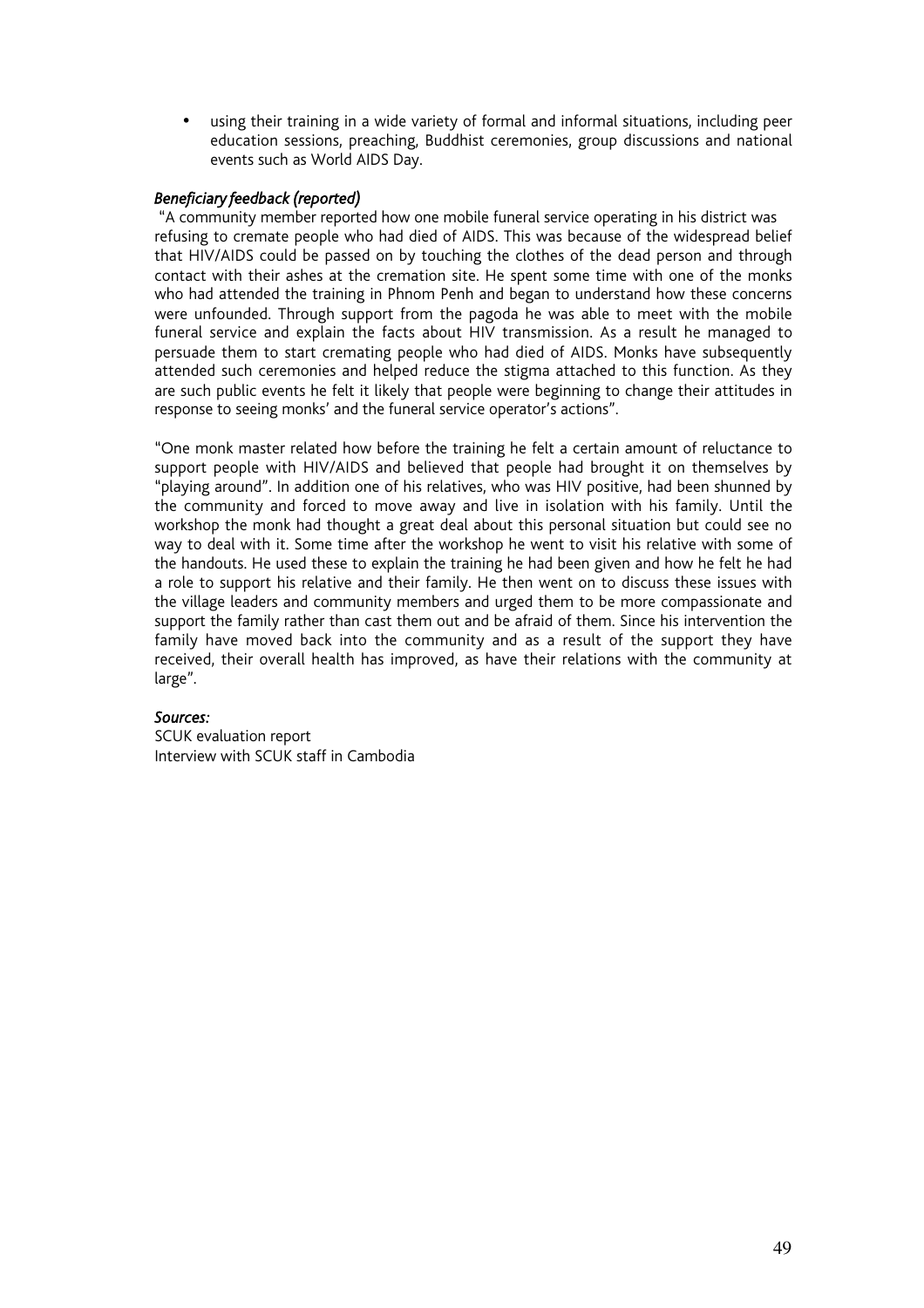### Tearfund Case Studies:

### 1: Agriculture, Business and Community Development Programme (ABCD)

### *Country/region:* Prey Veng, Cambodia

### *Agency:* Christian Outreach Relief Development

### *Project focus:*

Aimed to transform participants thinking (knowledge, skills and attitudes) and enable them to initiate change and make choices, through the growth of relationships, trust and initiative.

### *Background:*

Project started in 1992 in rural district in the period following UN-brokered elections in 1993. Distinct feature is the genocide by the Khmer Rouge in the late 1970s and the centralised socialist bureaucracy, which hampered creative thinking and initiative. The subsequent lowlevel civil war which raged for ten years resulted in fragile food production, inadequate water supplies and poor health systems. The project was designed to stimulate creative thinking, crushed by the political situation in Cambodia, the lack of which was perceived to be a barrier to development, preventing people from analysing, finding solutions, innovating and initiating change.

### *Level of cultural intervention:*

Culture as context Culture as method (participatory activities) – process-based

### *Activities:*

The project was founded on the principle of open dialogue with communities, stimulated by 'walkabout' animators working alongside communities. Seed capital was provided by the project, often in the form of credit in kind to poor and widows, and managed by the village committee.

Animation activities included trust exercises, mapping exercises, drawing, game-playing, 'hat' thinking (using different coloured hats to represent different ways of thinking) and learning games to challenge the village to think through their problems and find solutions.

### *Outcomes:*

Villagers became more engaged and concerned about their future development (showing concern about future water supply).

Villagers gave up drinking rice wine

Individual grandfather stopped beating his wife after interaction with the Women's Animation Team.

Villagers started a rice bank to support the community through bad harvests.

Villagers created a system of health insurance to support the sick or bereaved families.

### *Beneficiary feedback (reported):*

"You cannot easily change the damage caused by the war, or caused by the systematic breaking of relationships, or the loss of dignity. You cannot easily reverse the situation "lack of food". You cannot easily change the damage done by the meetings held in fear, or the meetings at which people were harangued by propaganda. The mind is paralysed by such things so the way forward is slowly, carefully." Meas Nee, a Khmer.

### *Sources:*

TearFund documentation Interview with agency staff in Cambodia